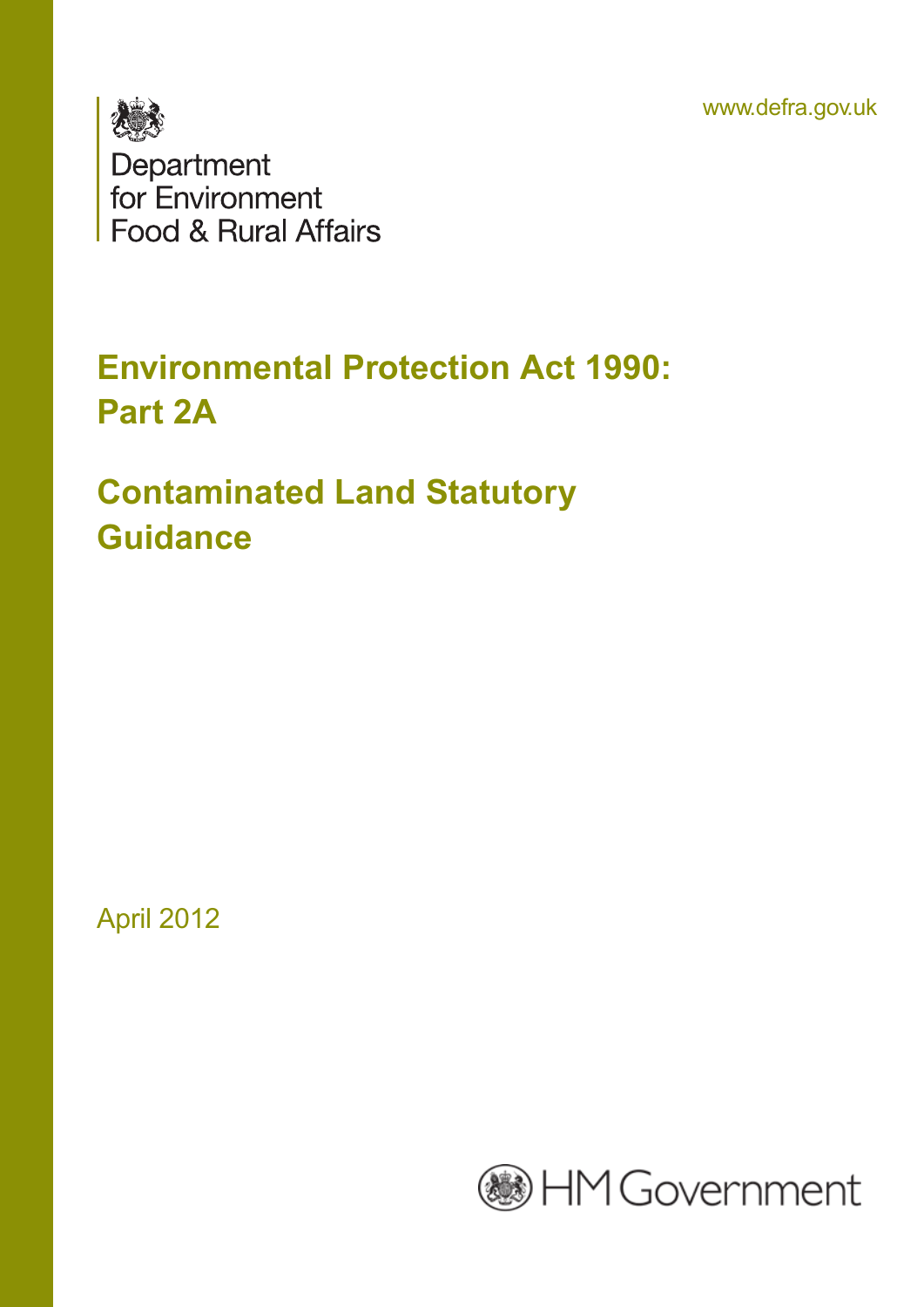© Crown copyright 2012

You may re-use this information (excluding logos) free of charge in any format or medium, under the terms of the Open Government Licence. To view this licence, visit [http://www.nationalarchives.gov.uk/](http://www.nationalarchives.gov.uk/doc/open-government-licence/) [doc/open-government-licence/ or](http://www.nationalarchives.gov.uk/doc/open-government-licence/) e-mail: [psi@nationalarchives.gsi.gov.uk.](mailto:psi@nationalarchives.gsi.gov.uk)

Where we have identified any third party copyright information you will need to obtain permission from the copyright holders concerned.

This document/publication is also available on the Government website at: <https://www.gov.uk/government/publications/contaminated-land-statutory-guidance>

Any enquiries regarding this document/publication should be sent to us at: [contaminatedland.enquiries@defra.gsi.gov.uk](mailto:contaminatedland.enquiries@defra.gsi.gov.uk)

This publication is available for download at [www.official-documents.gov.uk.](http://www.official-documents.gov.uk)

Printed in the UK for The Stationery Office Limited on behalf of the Controller of Her Majesty's Stationery Office

04/12

PB13735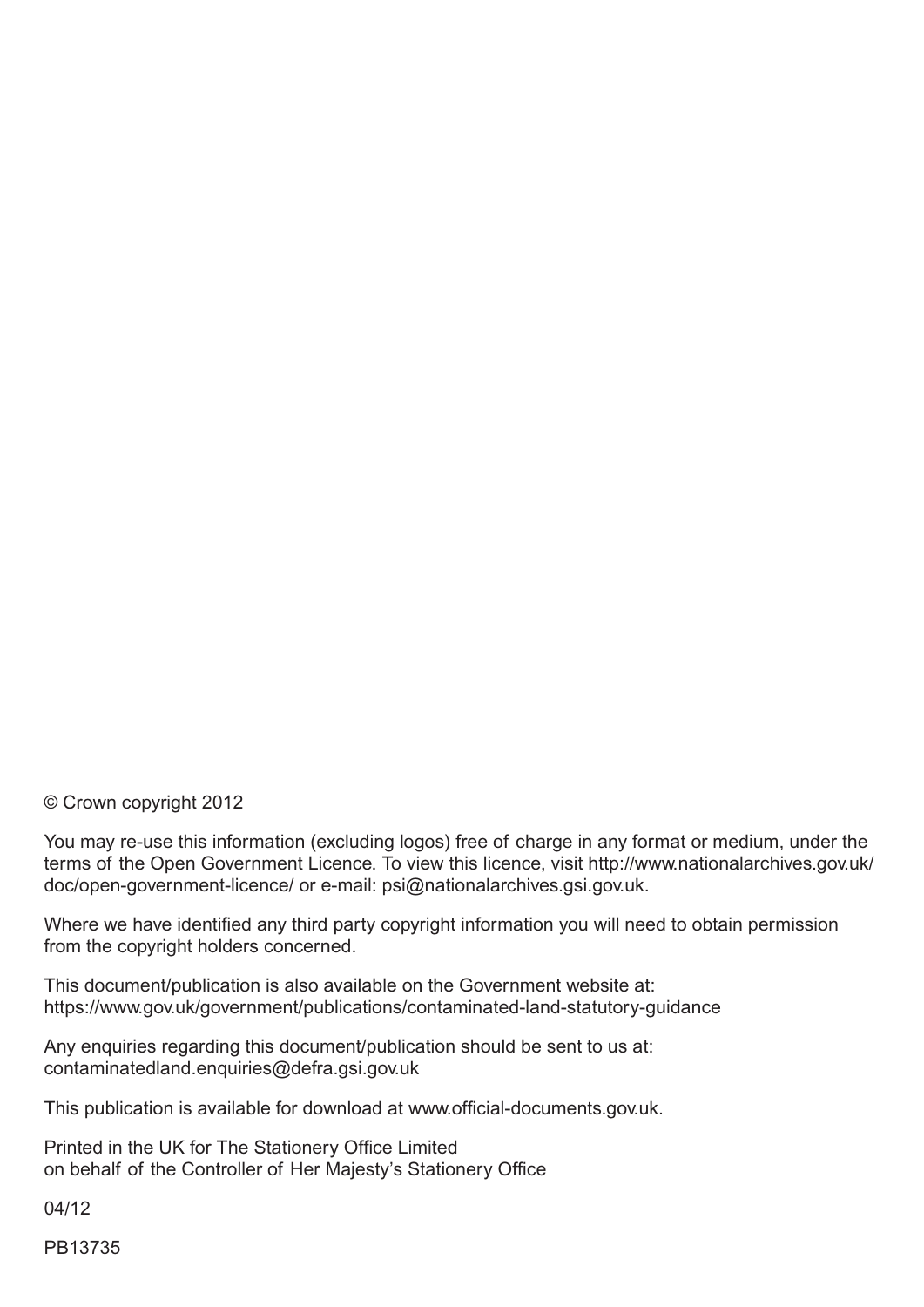# **Contents**

| 4.3 Significant harm and significant possibility of such harm (non-human receptors) 23          |  |
|-------------------------------------------------------------------------------------------------|--|
| 4.4 Significant pollution of controlled waters and significant possibility of such pollution 26 |  |
|                                                                                                 |  |
|                                                                                                 |  |
|                                                                                                 |  |
|                                                                                                 |  |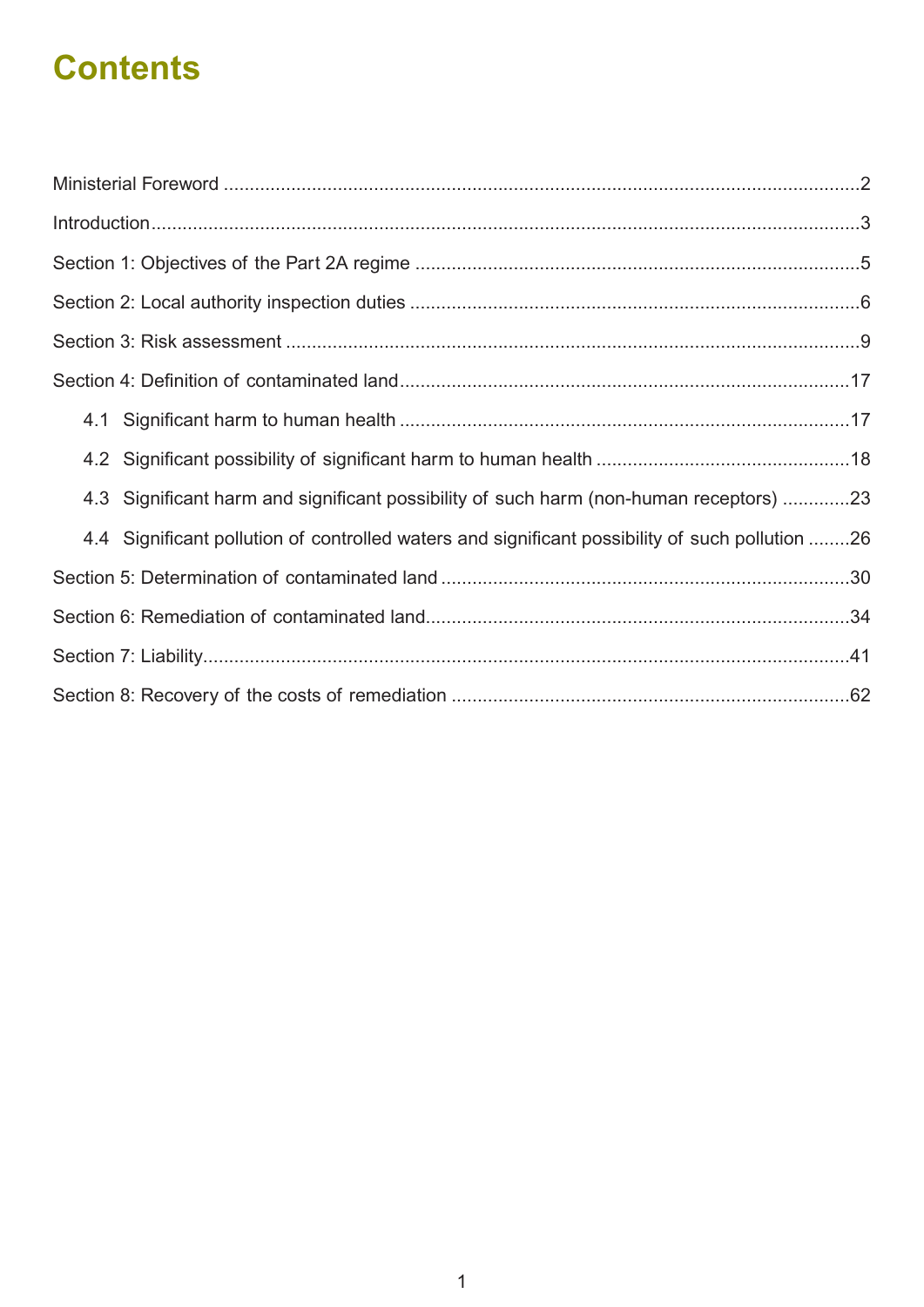## <span id="page-3-0"></span>**Ministerial Foreword**



#### **Foreword by the Rt Hon Richard Benyon MP, Parliamentary Under-Secretary for Natural Environment and Fisheries**

England has an industrial history of which we are all rightly proud, but one of the legacies of industrial enterprise is land that often needs skilled and methodical recovery work to bring it back into everyday use.

The contaminated land regime under Part 2A of the Environmental Protection Act 1990 is one of the main policy measures used to deal with this legacy. It provides a means of identifying and remediating land that poses a significant risk to health or the environment, where there is no alternative solution.

It also works alongside planning rules to help ensure that this land is made suitable for use following redevelopment.

This particular guidance was first published in 2000, and now it has been in operation for over a decade we have conducted a timely review of the way the Guidance is being used in England. The review was carried out by a dedicated team in Defra in full consultation with the contaminated land sector, local authorities, other interested government departments and agencies.

Following that review, I am now pleased that we are able to issue this revised Statutory Guidance. It has been refined in order to give greater clarity to regulators as to how to decide when land is and is not actually contaminated land. It is shorter, simpler and more focused towards achieving optimum results in terms of dealing with sites most in need of remediation. Also included are various other improvements, reflecting the experience accumulated after eleven years of operating the regime and the progress in research and technology that we have seen in that time. They enable local authorities to take a more targeted approach which remains precautionary rather than a blanket approach which is over cautious.

I am now looking to the sector to use this new and improved Guidance so that the potential benefits, ranging from savings to business through to more land being cleaned up more quickly, can be properly realised. I am confident that this revised Guidance will achieve the right balance between a necessarily precautionary approach to dealing with contaminated land and empowering the regulator to make proportionate, clear and accountable decisions.

Richard Lengon.

**Richard Benyon** Parliamentary Under-Secretary for Natural Environment and Fisheries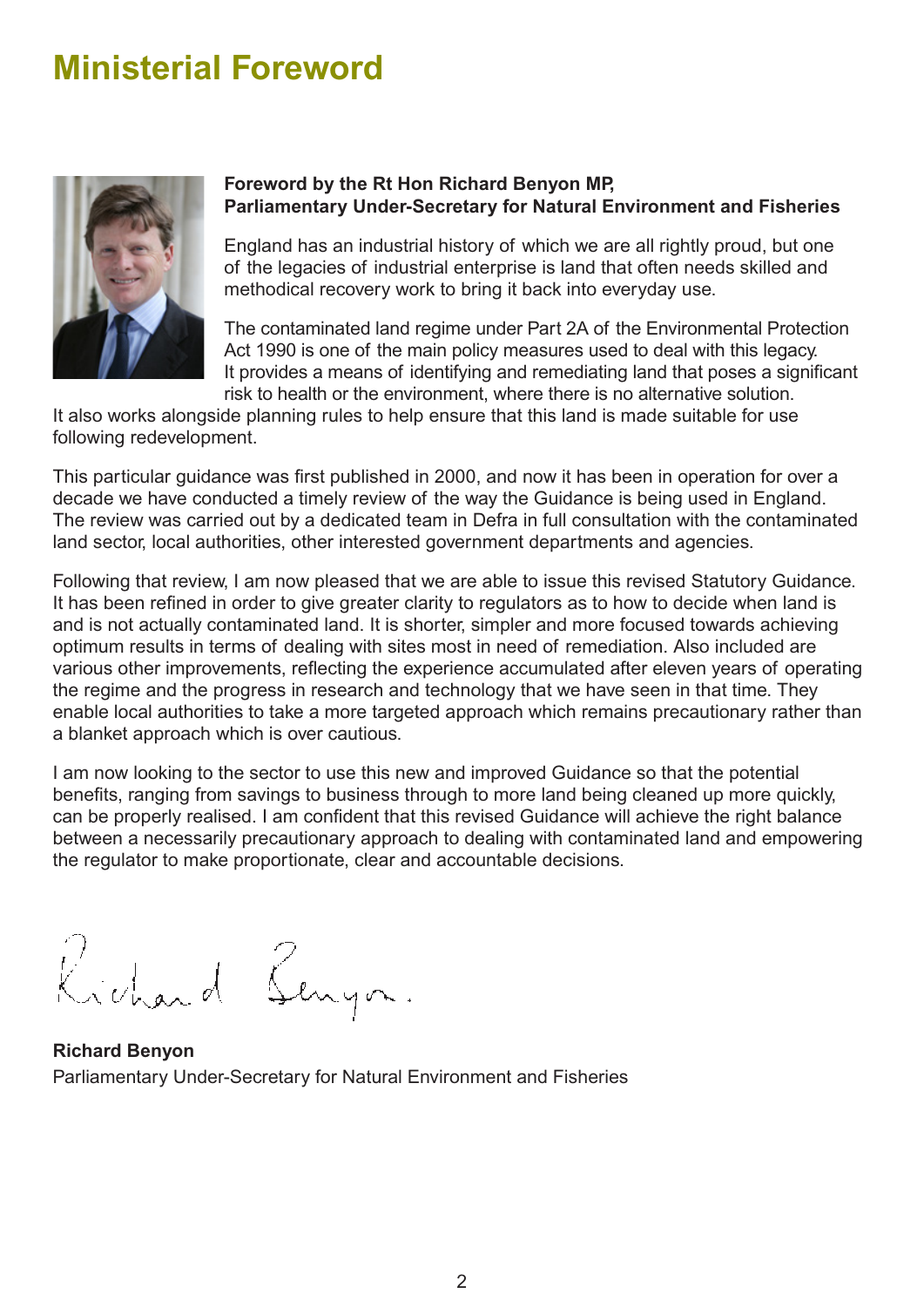# <span id="page-4-0"></span>**Introduction**

- 1. This statutory guidance ("this Guidance") is issued by the Secretary of State for Environment, Food and Rural Affairs in accordance with section 78YA of the Environmental Protection Act 1990 ("the 1990 Act"). Section 57 of the Environment Act 1995 created Part 2A of the Environmental Protection Act 1990 ("Part 2A") which establishes a legal framework for dealing with contaminated land in England. This Guidance applies only in England.
- 2. This Guidance is intended to explain how local authorities should implement the regime, including how they should go about deciding whether land is contaminated land in the legal sense of the term. It also elaborates on the remediation provisions of Part 2A, such as the goals of remediation, and how regulators should ensure that remediation requirements are reasonable. This Guidance also explains specific aspects of the Part 2A liability arrangements, and the process by which the enforcing authority may recover the costs of remediation from liable parties in certain circumstances.
- 3. This Guidance is legally binding on enforcing authorities, and relevant sections of Part 2A which form the basis of this Guidance are mentioned in specific Sections of this Guidance below. This Guidance has been subject to Parliamentary scrutiny under the negative resolution parliamentary procedure, in accordance with section 78YA of the 1990 Act. The Environment Agency and other relevant bodies in the land contamination sector have been consulted in relation to this Guidance, as required by section 78YA(1) of the 1990 Act, and a full public consultation was held between December 2010 and March 2011. This Guidance should be read in accordance with Part 2A.
- 4. This Guidance replaces the previous statutory guidance which was published as Annex 3 of Defra Circular 01/2006, and was issued in accordance with section 78YA of the 1990 Act. The previous statutory guidance, as it relates to non-radioactive contaminated land, and the Circular of which it was a part are obsolete from the date on which this Guidance is issued.

## Radioactive contamination of land

5. This Guidance does not apply to radioactive contamination of land. Radioactive contaminated land is covered by separate statutory guidance. In the event that land is affected by both radioactive and non-radioactive contaminants both sets of statutory guidance will apply, and the enforcing authority should decide what is a reasonable course of action having due regard to the relevant primary legislation and advice from the Environment Agency.

## **Terminology**

- 6. Most of the specific terms used in this Guidance are defined within the text. Some general aspects of terminology are:
	- "contaminated land" is used to mean land which meets the Part 2A definition of contaminated land. Other terms, such as "land affected by contamination" or "land contamination", are used to describe the much broader categories of land where contaminants are present but usually not at a sufficient level of risk to be contaminated land.
	- "Part 2A" means Part 2A of the Environmental Protection Act 1990 (as amended).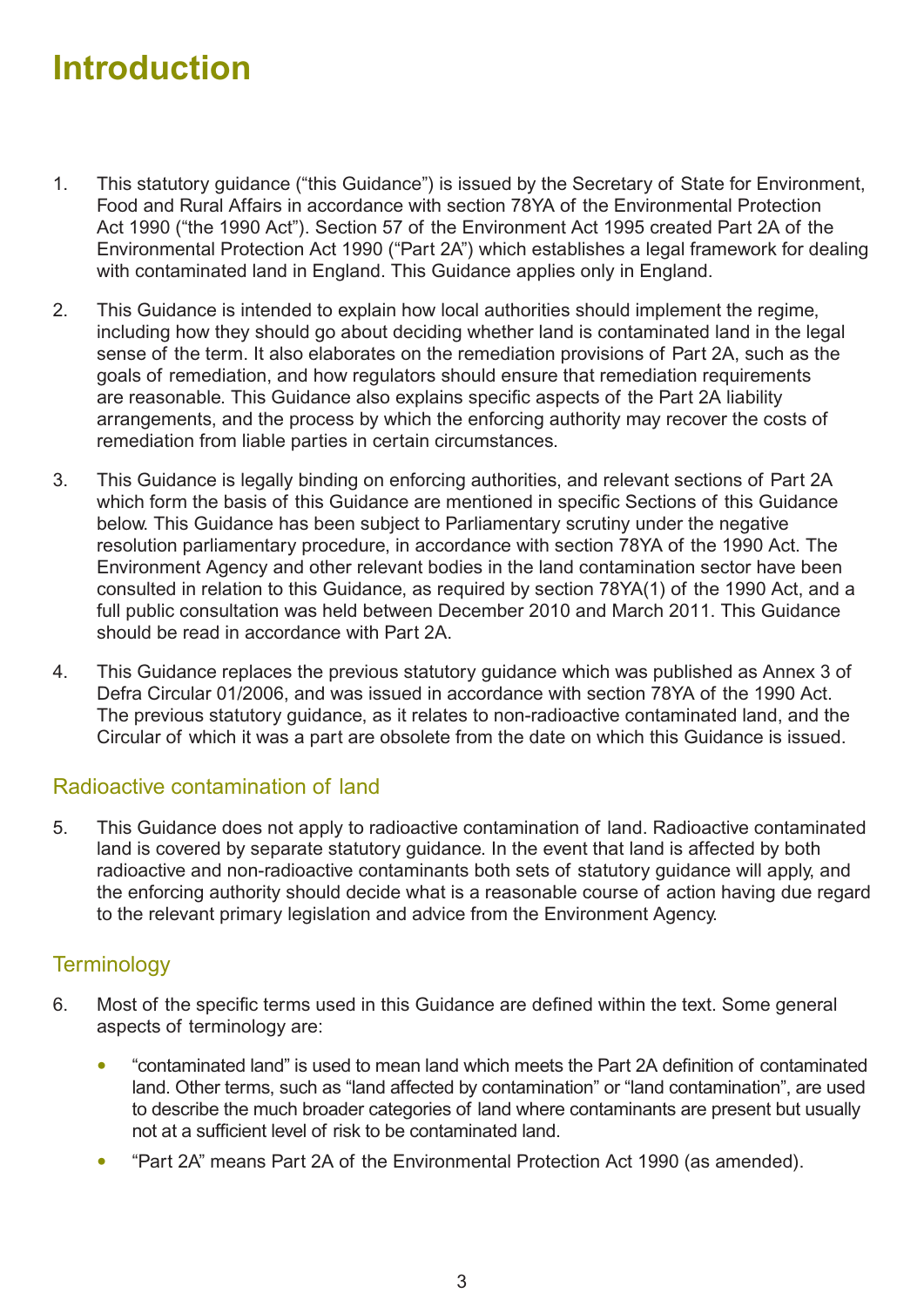- <span id="page-5-0"></span>• The terms "contaminant", "pollutant" and "substance" as used in this Guidance have the same meaning – i.e. they all mean a substance relevant to the Part 2A regime which is in, on or under the land and which has the potential to cause significant harm to a relevant receptor, or to cause significant pollution of controlled waters. This Guidance mainly uses the term "contaminant" and associated terms such as "contaminant linkage". However it recognises that some non-statutory technical guidance relevant to land contamination uses alternative terms such as "pollutant", "substance" and associated terms in effect to mean the same thing.
- "unacceptable risk" means a risk of such a nature that it would give grounds for land to be considered contaminated land under Part 2A.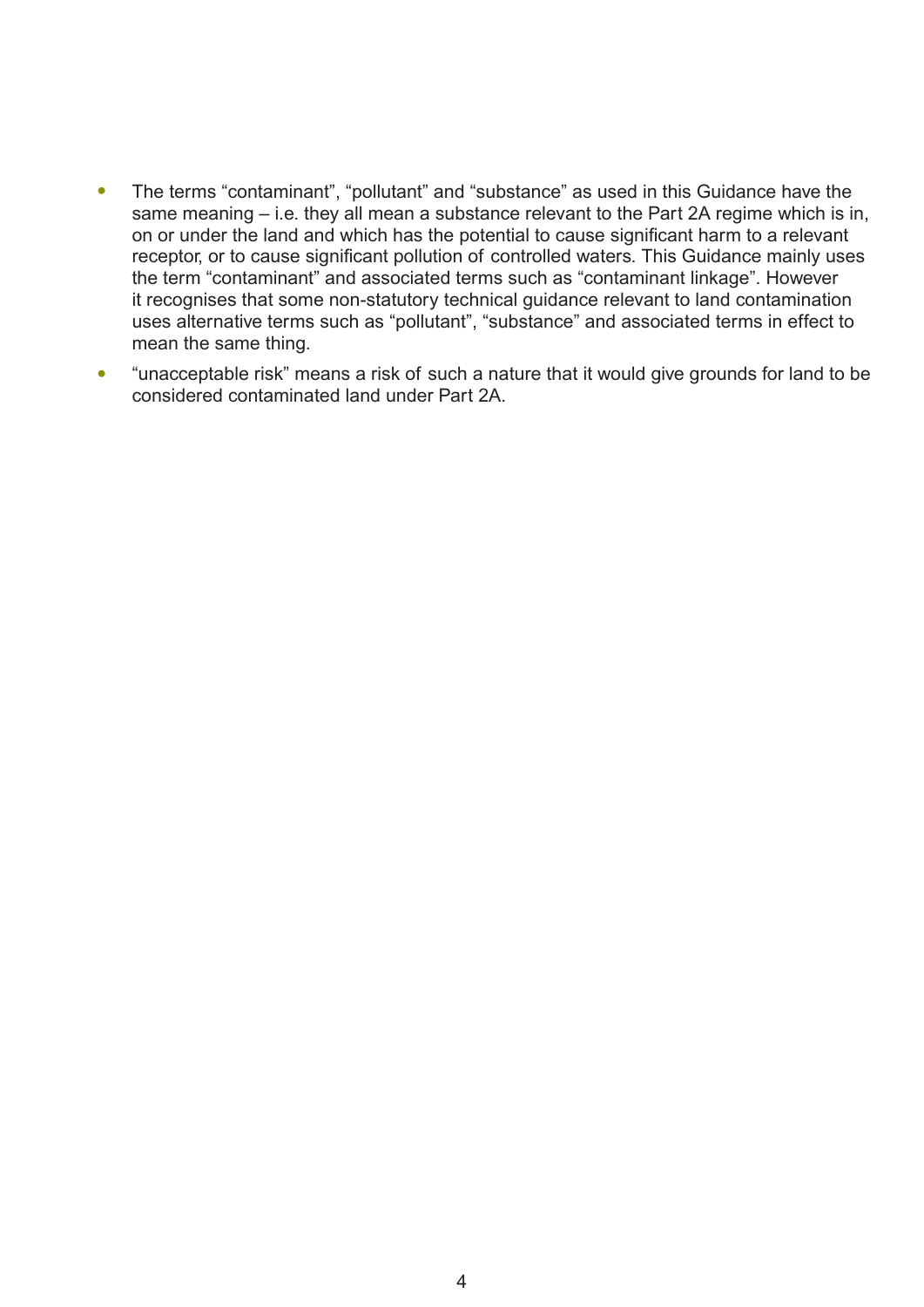# **Section 1: Objectives of the Part 2A regime**

- 1.1 This Guidance should be read and applied with Part 2A and the following points in mind.
- 1.2 England has a considerable legacy of historical land contamination involving a very wide range of substances. On all land there are background levels of substances, including substances that are naturally present as a result of our varied and complex geology and substances resulting from diffuse human pollution. On some land there are greater concentrations of contaminants, often associated with industrial use and waste disposal. In a minority of cases there may be sufficient risk to health or the environment for such land to be considered contaminated land.
- 1.3 Part 2A provides a means of dealing with unacceptable risks posed by land contamination to human health and the environment, and enforcing authorities should seek to find and deal with such land. Under Part 2A the starting point should be that land is not contaminated land unless there is reason to consider otherwise. Only land where unacceptable risks are clearly identified, after a risk assessment has been undertaken in accordance with this Guidance, should be considered as meeting the Part 2A definition of contaminated land.
- 1.4 The overarching objectives of the Government's policy on contaminated land and the Part 2A regime are:
	- (a) To identify and remove unacceptable risks to human health and the environment.
	- (b) To seek to ensure that contaminated land is made suitable for its current use.
	- (c) To ensure that the burdens faced by individuals, companies and society as a whole are proportionate, manageable and compatible with the principles of sustainable development.
- 1.5 Enforcing authorities should seek to use Part 2A only where no appropriate alternative solution exists. The Part 2A regime is one of several ways in which land contamination can be addressed. For example, land contamination can be addressed when land is developed (or redeveloped) under the planning system, during the building control process, or where action is taken independently by landowners. Other legislative regimes may also provide a means of dealing with land contamination issues, such as building regulations; the regimes for waste, water, and environmental permitting; and the Environmental Damage (Prevention and Remediation) Regulations 2009.
- 1.6 Under Part 2A , the enforcing authority may need to decide whether and how to act in situations where such decisions are not straightforward, and where there may be unavoidable uncertainty underlying some of the facts of each case. In so doing, the authority should use its judgement to strike a reasonable balance between: (a) dealing with risks raised by contaminants in land and the benefits of remediating land to remove or reduce those risks; and (b) the potential impacts of regulatory intervention including financial costs to whoever will pay for remediation (including the taxpayer where relevant), health and environmental impacts of taking action, property blight, and burdens on affected people. The authority should take a precautionary approach to the risks raised by contamination, whilst avoiding a disproportionate approach given the circumstances of each case. The aim should be to consider the various benefits and costs of taking action, with a view to ensuring that the regime produces net benefits, taking account of local circumstances.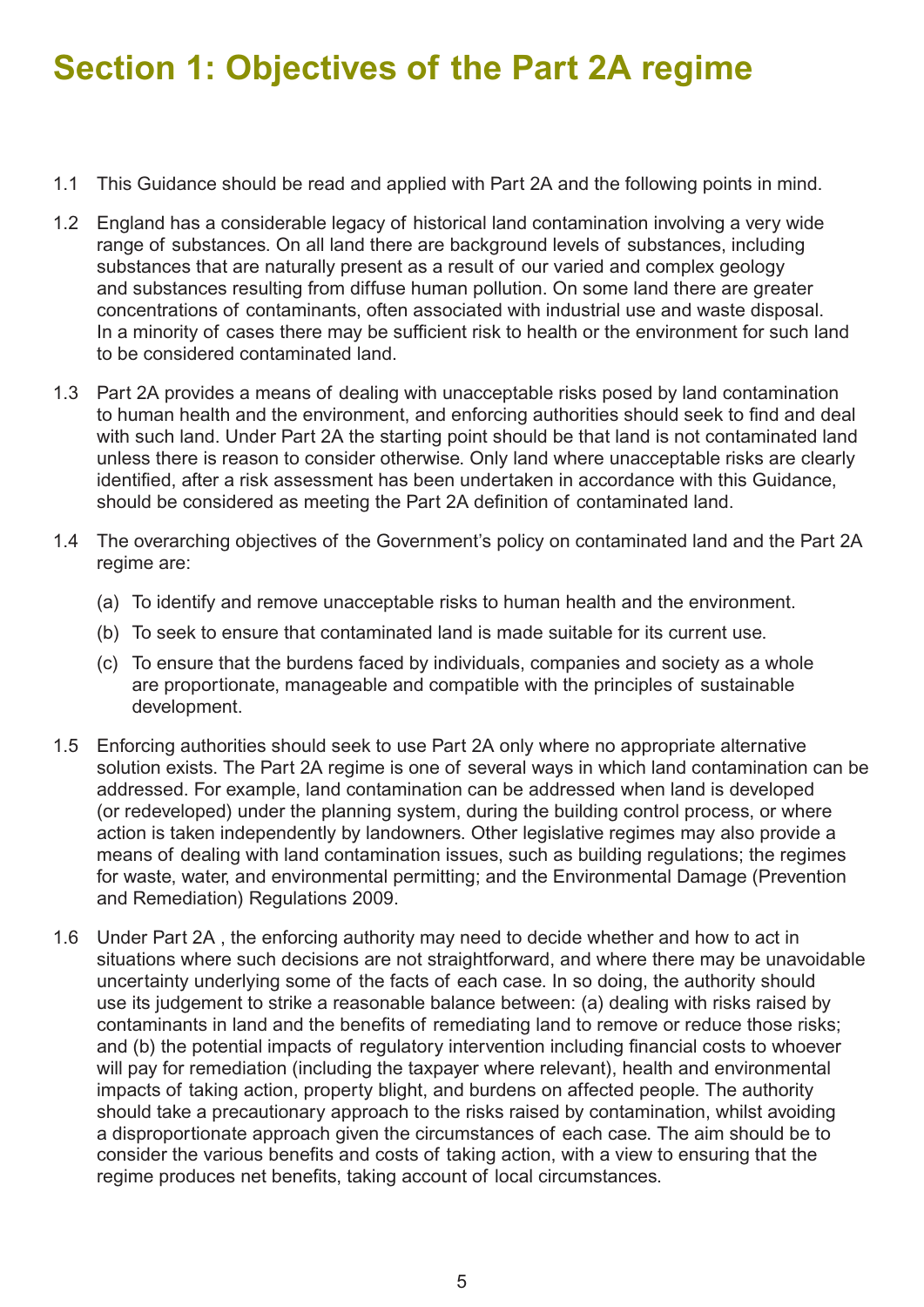# <span id="page-7-0"></span>**Section 2: Local authority inspection duties**

- 2.1 Part 2A requires that local authorities cause their areas to be inspected with a view to identifying contaminated land, and to do this in accordance with this Guidance. Relevant sections of the Act include:
	- (a) Section 78B(1): Every local authority shall cause its area to be inspected from time to time for the purpose  $-$  (a) of identifying contaminated land; and (b) of enabling the authority to decide whether any such land is land which is required to be designated as a special site.
	- (b) Section 78B(2): In performing [these] functions… a local authority shall act in accordance with any guidance issued for the purpose by the Secretary of State.
- 2.2 This Guidance recognises that there are two broad types of "inspection" likely to be carried out by local authorities: (a) strategic inspection, for example collecting information to make a broad assessment of land within an authority's area and then identifying priority land for more detailed consideration; and (b) carrying out the detailed inspection of particular land to obtain information on ground conditions and carrying out the risk assessments which support decisions under the Part 2A regime relevant to that land. This Guidance refers to the former as "strategic inspection" and the latter as "detailed inspection".

### Strategic inspection

- 2.3 The local authority should take a strategic approach to carrying out its inspection duty under section 78B(1). This approach should be rational, ordered and efficient, and it should reflect local circumstances. Strategic approaches may vary between local authorities.
- 2.4 The local authority should set out its approach as a written strategy, which it should formally adopt and publish to a timescale to be set by the authority. Strategies produced in accordance with previous versions of this Guidance should be updated or replaced to reflect this Guidance. The authority may choose to have a separate strategy document and/or to include its strategy as part of a wider document.
- 2.5 The local authority should keep its written strategy under periodic review to ensure it remains up to date. It is for the authority to decide when its strategy should be reviewed, although as good practice it should aim to review its strategy at least every five years.
- 2.6 The local authority should include in its strategy:
	- (a) Its aims, objectives and priorities, taking into account the characteristics of its area.
	- (b) A description of relevant aspects of its area.
	- (c) Its approach to strategic inspection of its area or parts of it.
	- (d) Its approach to the prioritisation of detailed inspection and remediation activity.
	- (e) How its approach under Part 2A fits with its broader approach to dealing with land contamination. For example, its broader approach may include using the planning system to ensure land is made suitable for use when it is redeveloped; and/or encouraging polluters/owners of land affected by contamination to deal with problems without the need for Part 2A to be used directly; and/or encouraging problematic land to be dealt with as part of wider regeneration work.
	- (f) Broadly, how the authority will seek to minimise unnecessary burdens on the taxpayer, businesses and individuals; for example by encouraging voluntary action to deal with land contamination issues as far as it considers reasonable and practicable.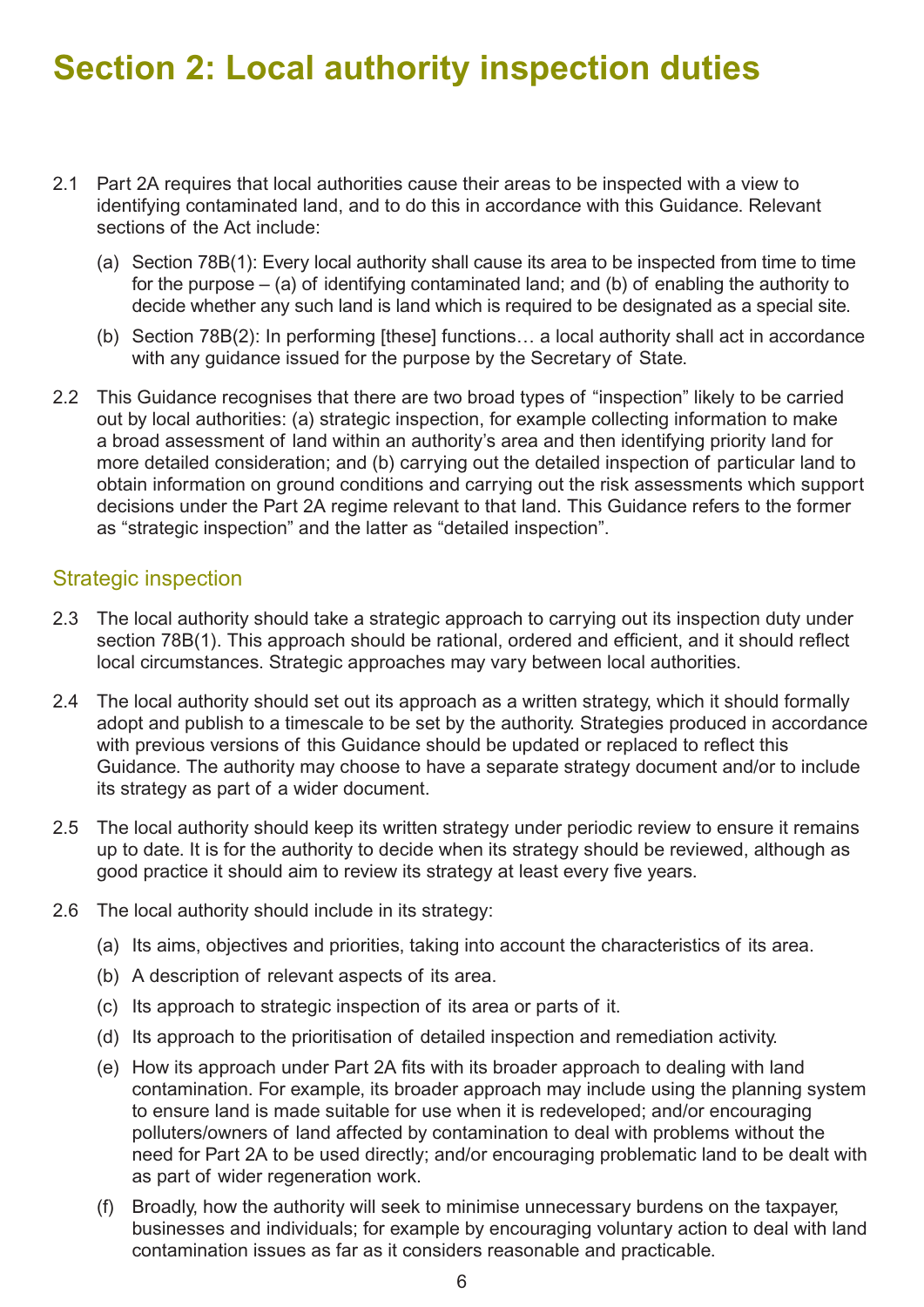## Prioritisation of detailed inspection activity

- 2.7 When the local authority is carrying out detailed inspection of land in accordance with Part 2A, it should seek to give priority to particular areas of land that it considers most likely to pose the greatest risk to human health or the environment.
- 2.8 In some cases the process of strategic inspection, including prioritisation of detailed inspection activities, may give rise to property blight issues. The local authority should seek to minimise or reduce such potential blight as far as it considers reasonable. The authority should also be open to moves by the land owner (or some other interested party) to help resolve the status of the land themselves. For example, the authority may decide that the land is, or is not, contaminated land on the basis of information provided by the land owner or other interested party, provided the authority is satisfied with the robustness of the information.

## Detailed inspection of particular areas of land

- 2.9 If the local authority identifies land where it considers there is a reasonable possibility that a significant contaminant linkage (as defined in paragraphs 3.8 and 3.9) exists, it should inspect the land to obtain sufficient information to decide whether it is contaminated land, having regard to section 3 of this Guidance. The timing of such inspection should be subject to the authority's approach to prioritisation of detailed inspection.
- 2.10 The authority should consult the landowner before inspecting the land unless there is a particular reason why this is not possible, for example because it has not been possible to identify or locate the landowner. Where the owner refuses access, or the landowner cannot be found, the authority should consider using statutory powers of entry.
- 2.11 If the local authority intends to carry out an inspection using statutory powers of entry under section 108 of the Environment Act 1995 it should first be satisfied that there is a reasonable possibility that a significant contaminant linkage may exist on the land. The authority should not use statutory powers of entry to undertake intrusive investigations, including the taking of sub-surface samples, if:
	- (a) it has already been provided with appropriate, detailed information on the condition of the land (e.g. by the Environment Agency or some other person such as the owner of the land) which provides sufficient information for the authority to decide whether or not the land is contaminated land; or
	- (b) a relevant person (e.g. the owner of the land, or a person who may be liable for the contamination) offers to provide such information within a reasonable and specified time, and then provides such information within that time.
- 2.12 The local authority should carry out any intrusive investigation in accordance with appropriate good practice technical procedures for such investigations.
- 2.13 If at any stage the local authority considers, on the basis of information obtained from inspection activities, that there is no longer a reasonable possibility that a significant contaminant linkage exists on the land, the authority should not carry out any further inspection in relation to that linkage.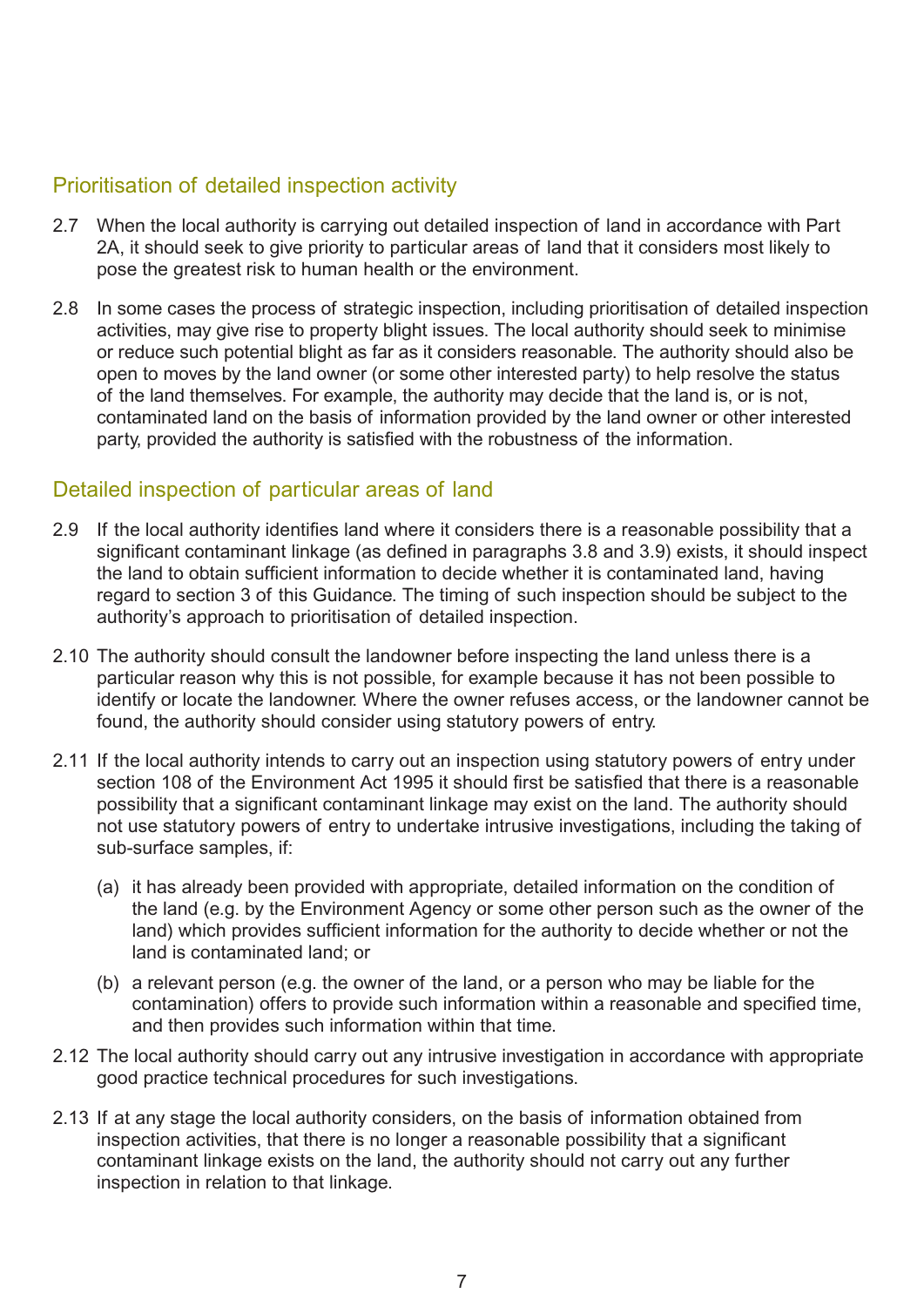- <span id="page-9-0"></span>2.14 If the local authority identifies land which it considers (if the land were to be determined as contaminated land) would be likely to meet one or more of the descriptions of a special site set out in the Contaminated Land (England) Regulations 2006, it should consult the Environment Agency and, subject to the Agency's advice and agreement, arrange for the Agency to carry out any intrusive inspection of the land on behalf of the authority. If the Agency is to carry out such an inspection, the authority should where necessary authorise a person nominated by the Agency to exercise the powers of entry conferred by section 108 of the Environment Act 1995.
- 2.15 Where the Environment Agency carries out an inspection on behalf of a local authority, the authority's regulatory functions under section 78B and 78C of the 1990 Act (including the inspection duty and the decision as to whether land is contaminated land) and the need to comply with the related provisions of this Guidance remain the sole responsibility of the authority. The Agency should advise the authority of its findings in order to enable the authority to carry out these functions. The Agency should carry out any intrusive investigations in accordance with appropriate good practice technical procedures for such investigations.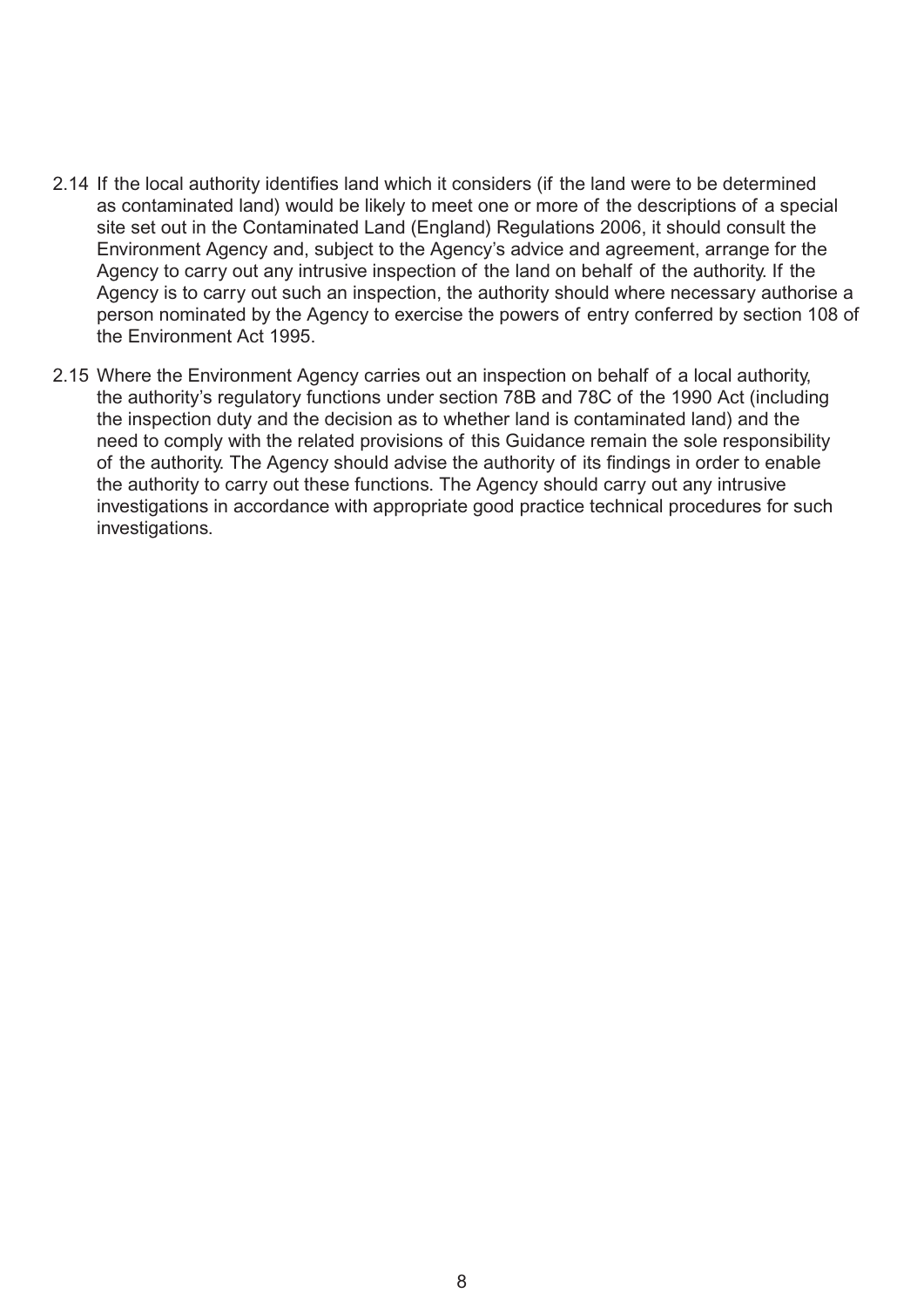# **Section 3: Risk assessment**

- 3.1 Part 2A takes a risk-based approach to defining contaminated land. For the purposes of this Guidance, "risk" means the combination of: (a) the likelihood that harm, or pollution of water, will occur as a result of contaminants in, on or under the land; and (b) the scale and seriousness of such harm or pollution if it did occur.
- 3.2 All soils contain substances that could be harmful to human or environmental receptors, although in the very large majority of cases the level of risk is likely to be very low. In conducting risk assessment under the Part 2A regime, the local authority should aim to focus on land which might pose an unacceptable risk.
- 3.3 Local authorities should have regard to good practice guidance on risk assessment and they should ensure they undertake risk assessment in a way which delivers the results needed to make robust decisions in line with Part 2A and this Guidance.
- 3.4 Risk assessments should be based on information which is: (a) scientifically-based; (b) authoritative; (c) relevant to the assessment of risks arising from the presence of contaminants in soil; and (d) appropriate to inform regulatory decisions in accordance with Part 2A and this Guidance.

## Current use

- 3.5 Under Part 2A, risks should be considered only in relation to the current use of the land. For the purposes of this Guidance, the "current use" means:
	- (a) The use which is being made of the land currently.
	- (b) Reasonable likely future uses of the land that would not require a new or amended grant of planning permission.
	- (c) Any temporary use to which the land is put, or is likely to be put, from time to time within the bounds of current planning permission.
	- (d) Likely informal use of the land, for example children playing on the land, whether authorised by the owners or occupiers, or not.
	- (e) In the case of agricultural land, the current agricultural use should not be taken to extend beyond the growing or rearing of the crops or animals which are habitually grown or reared on the land.
- 3.6 In assessing risks the local authority should disregard any receptors which are not likely to be present given the current use of the land or other land which might be affected. In considering the timescale over which a risk should be assessed the authority should take into account any evidence that the current use of the land will cease in the relevant foreseeable future (e.g. within the period of exposure assumed for relevant receptors in a contaminant linkage).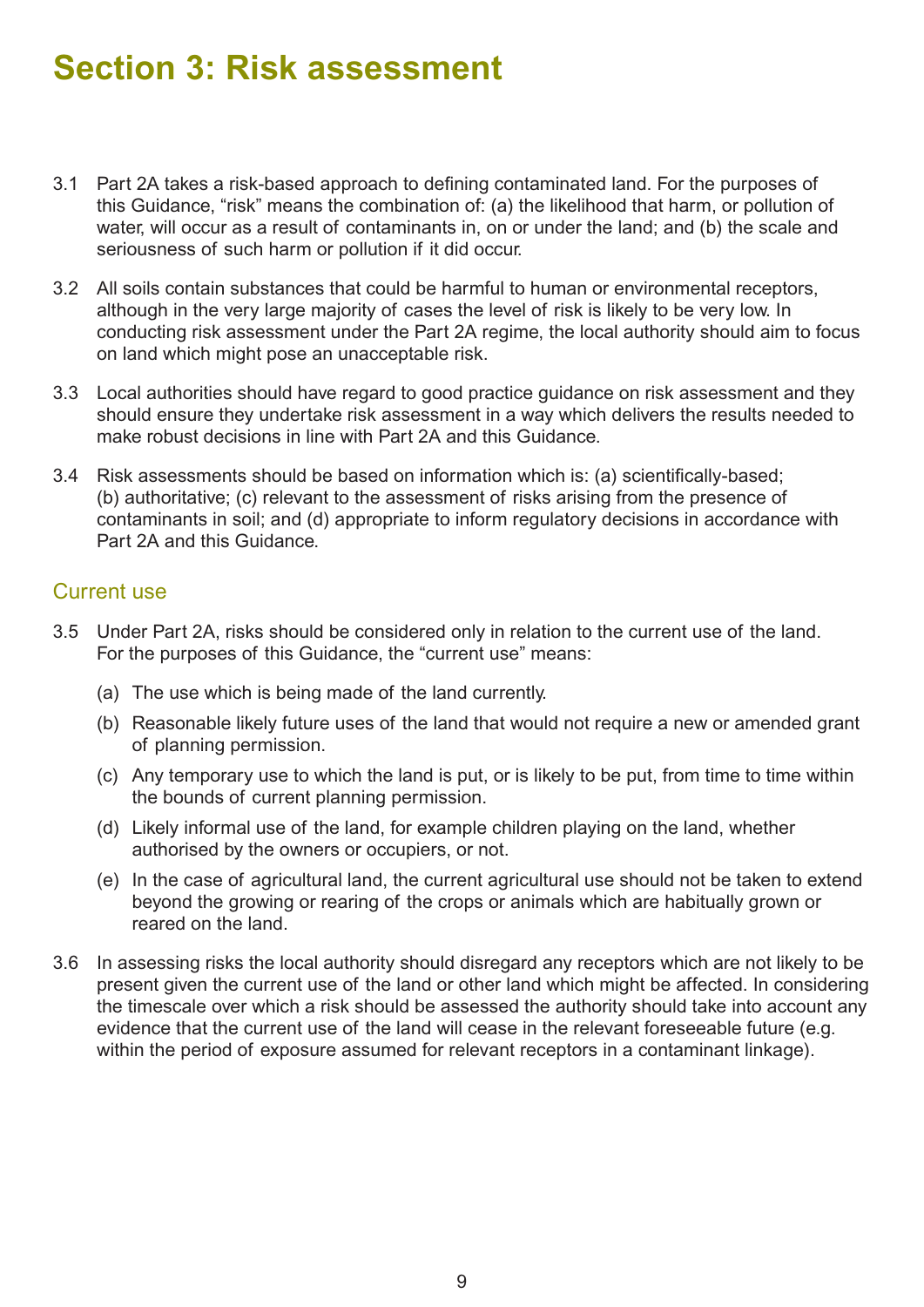- 3.7 When considering risks in relation to any future use or development which falls within the description of a "current use", the local authority should assume that the future use or development would be carried out in accordance with any existing planning permission. In particular, the authority should assume:
	- (a) That any remediation which is the subject of a condition attached to that planning permission, or is the subject of any planning obligation, will be carried out in accordance with that permission or obligation.
	- (b) Where a planning permission has been given subject to conditions which require steps to be taken to prevent problems which might be caused by contamination, and those steps are to be approved by the local planning authority, that the local planning authority will ensure that those steps include adequate remediation.

## Contaminant linkages

- 3.8 Under Part 2A, for a relevant risk to exist there needs to be one or more contaminantpathway-receptor linkages – "contaminant linkage" – by which a relevant receptor might be affected by the contaminants in question. In other words, for a risk to exist there must be contaminants present in, on or under the land in a form and quantity that poses a hazard, and one or more pathways by which they might significantly harm people, the environment, or property; or significantly pollute controlled waters. For the purposes of this Guidance:
	- (a) A "contaminant" is a substance which is in, on or under the land and which has the potential to cause significant harm to a relevant receptor, or to cause significant pollution of controlled waters.
	- (b) A "receptor" is something that could be adversely affected by a contaminant, for example a person, an organism, an ecosystem, property, or controlled waters. The various types of receptors that are relevant under the Part 2A regime are explained in later sections.
	- (c) A "pathway" is a route by which a receptor is or might be affected by a contaminant.
- 3.9 The term "contaminant linkage" means the relationship between a contaminant, a pathway and a receptor. All three elements of a contaminant linkage must exist in relation to particular land before the land can be considered potentially to be contaminated land under Part2A, including evidence of the actual presence of contaminants. The term "significant contaminant linkage", as used in this Guidance, means a contaminant linkage which gives rise to a level of risk sufficient to justify a piece of land being determined as contaminated land. The term "significant contaminant" means the contaminant which forms part of a significant contaminant linkage.
- 3.10 In some cases the local authority may encounter land where risks are presented by groups of substances which are likely to behave in the same manner, or a substantially very similar manner, in relation to the risks they may present (e.g. as may be the case with organic substances found in oils). For the purposes of identifying and assessing contaminant linkages and taking regulatory decisions in relation to such linkages, the local authority may treat such groups of contaminants as being in effect a single contaminant and multiple contaminant linkages as being in effect a single contaminant linkage. The authority should only do this if there is a scientifically robust reason for doing so, and it should state clearly why this approach has been taken in relevant documentation (including the risk summary discussed later in this Section) if the land is later determined as contaminated land.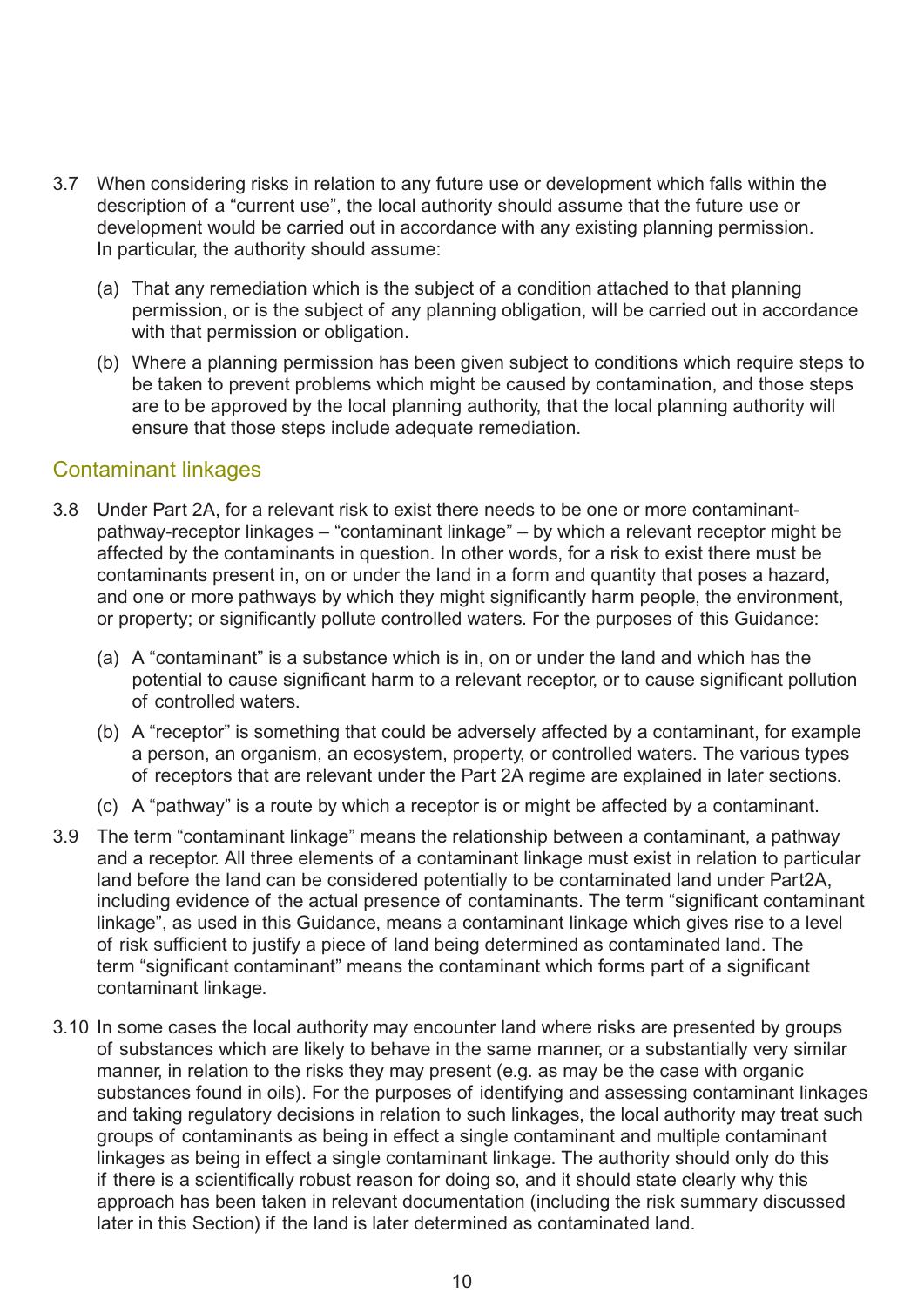- 3.11 In considering contaminant linkages, the local authority should consider whether:
	- (a) The existence of several different potential pathways linking one or more potential contaminants to a particular receptor, or to a particular class of receptors, may result in a significant contaminant linkage.
	- (b) There is more than one significant contaminant linkage on any land. If there are, the authority should consider whether or not each should be dealt with separately, since different people may be responsible for the remediation of individual contaminant linkages.

## The process of risk assessment

- 3.12 The process of risk assessment involves understanding the risks presented by land, and the associated uncertainties. In practice, this understanding is usually developed and communicated in the form of a "conceptual model". The understanding of the risks is developed through a staged approach to risk assessment, often involving a preliminary risk assessment informed by desk-based study; a site visit and walkover; a generic quantitative risk assessment; and various stages of more detailed quantitative risk assessment. The process should normally continue until it is possible for the local authority to decide: (a) that there is insufficient evidence that the land might be contaminated land to justify further inspection and assessment; and/or (b) whether or not the land is contaminated land.
- 3.13 For land to proceed to the next stage of risk assessment there should be evidence that an unacceptable risk could reasonably exist. If the authority considers there is little reason to consider that the land might pose an unacceptable risk, inspection activities should stop at that point. In such cases the authority should have regard to paragraphs 5.2 – 5.4 of this Guidance.
- 3.14 It may become apparent during the course of detailed inspection of land that the assumptions that led to the prioritisation of the land prove to be incorrect, and that the risks posed by the land are lower than expected. In such cases the authority should consider whether (and if so how) to proceed with its inspection, having regard to the need to prioritise inspection activities in accordance with Section 2. There may be good reason to continue until a decision can be taken on whether or not the land is contaminated land. However, as soon as it becomes clear to the authority that the land is unlikely to be contaminated land, it should bring its inspection and risk assessment to an end, and redirect its efforts to the inspection of other land in line with its approach to prioritisation.
- 3.15 As a general rule, inspections should be conducted as quickly, and with as little disruption, as reasonably possible whilst ensuring that a sufficiently robust assessment is carried out. The local authority should seek to avoid or minimise the impacts of long inspections on affected persons, in particular significant disruption and stress to directly affected members of the public in the case of inspections involving residential land.
- 3.16 The local authority should seek to ensure that its risk assessment is relevant to the land in question, and that it is based on risks that are reasonably likely to exist. In the course of risk assessment the authority may consider possible exposure scenarios or situations which are very unlikely to occur. However, regulatory decisions should be based on what is reasonably likely, not what is hypothetically possible.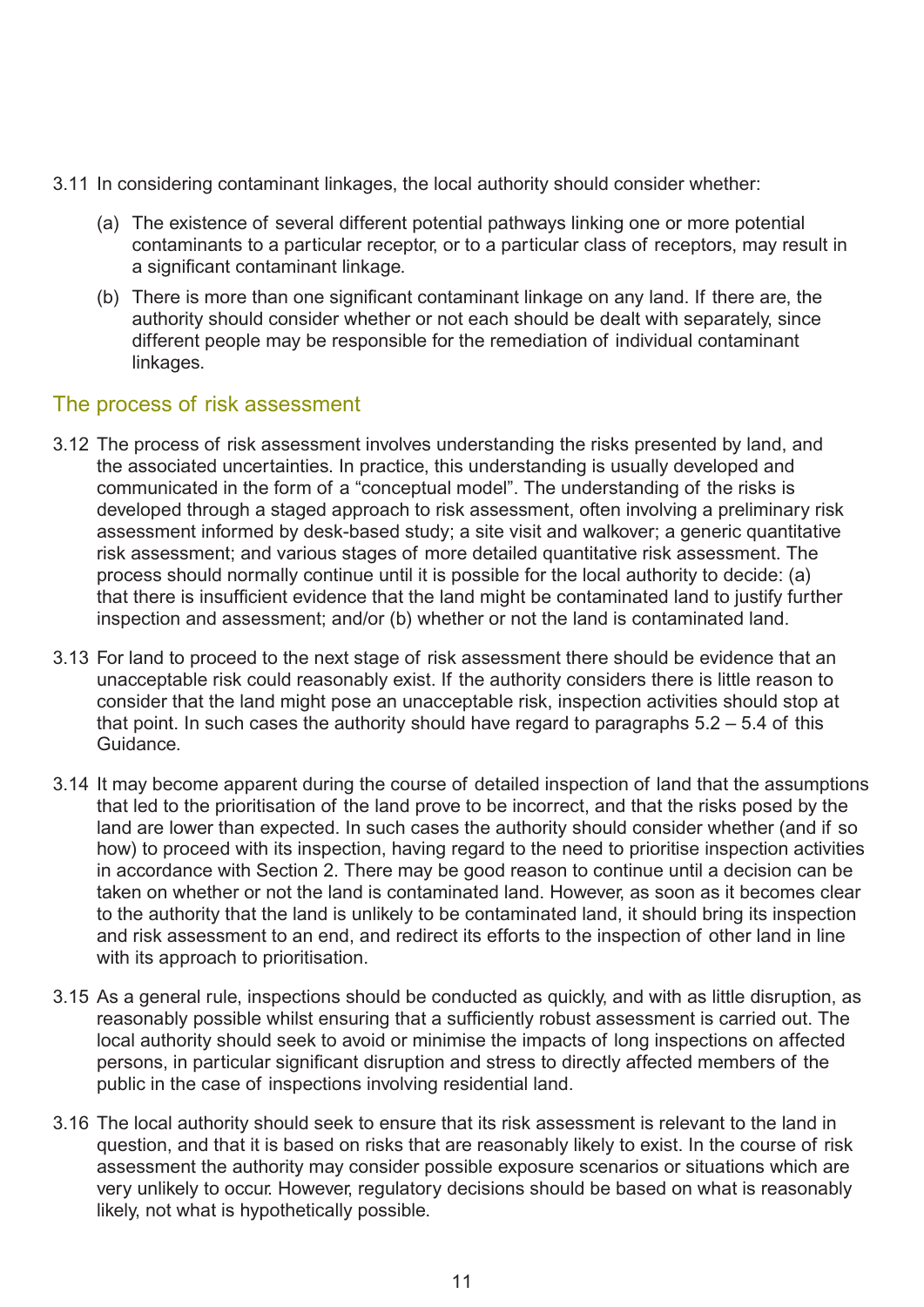3.17 In undertaking risk assessments, local authorities should ensure that the time and resource put into assessment is sufficient to provide a robust basis for regulatory decisions. In some cases, there may be a need for detailed and lengthy assessments, particularly in complex cases where regulatory decisions are not straightforward. However, in other cases a less detailed and shorter assessment may be appropriate. For example, if it becomes evident early in risk assessment that there is clearly a high or low risk (to the extent that the decision on whether or not land is contaminated land is straightforward) the authority should normally take the decision on the basis of this evidence alone.

## Using external expertise during risk assessment

- 3.18 Developing an understanding of risks in complex cases may raise issues which are beyond the expertise of any one person, and may require the involvement of others to conduct a robust risk assessment. There may be little need to consult others in cases where risks are clearly high or low or where the authority has sufficient internal expertise, but in more complex cases the authority may consider it necessary to bring in external expertise.
- 3.19 The question of who to consult depends largely on the circumstances of the land, and the expertise and gaps in expertise of the person doing the assessment. When choosing specialist consultants, local authorities should strive as far as possible to ensure that they are appropriately qualified and competent to undertake the work. Authorities, or consultants working on their behalf, may also consider seeking advice from other relevant experienced practitioners.
- 3.20 External experts may advise the local authority on regulatory decisions under the Part 2A regime, but the decisions themselves remain the sole responsibility of the local authority.

## "Normal" presence of contaminants

- 3.21 The Part 2A regime was introduced to help identify and deal with land which poses unacceptable levels of risk. It is not intended to apply to land with levels of contaminants in soil that are commonplace and widespread throughout England or parts of it, and for which in the very large majority of cases there is no reason to consider that there is an unacceptable risk.
- 3.22 Normal levels of contaminants in soil should not be considered to cause land to qualify as contaminated land, unless there is a particular reason to consider otherwise. Therefore, if it is established that land is at or close to normal levels of particular contaminants, it should usually not be considered further in relation to the Part 2A regime and the local authority should have regard to paragraphs 5.2 to 5.4 of this Guidance.
- 3.23 For the purpose of this Guidance, "normal" levels of contaminants in soil may result from:
	- (a) The natural presence of contaminants (e.g. caused by soil formation processes and underlying geology) at levels that might reasonably be considered typical in a given area and have not been shown to pose an unacceptable risk to health or the environment.
	- (b) The presence of contaminants caused by low level diffuse pollution, and common human activity other than specific industrial processes. For example, this would include diffuse pollution caused by historic use of leaded petrol and the presence of benzo(a)pyrene from vehicle exhausts, and the spreading of domestic ash in gardens at levels that might reasonably be considered typical.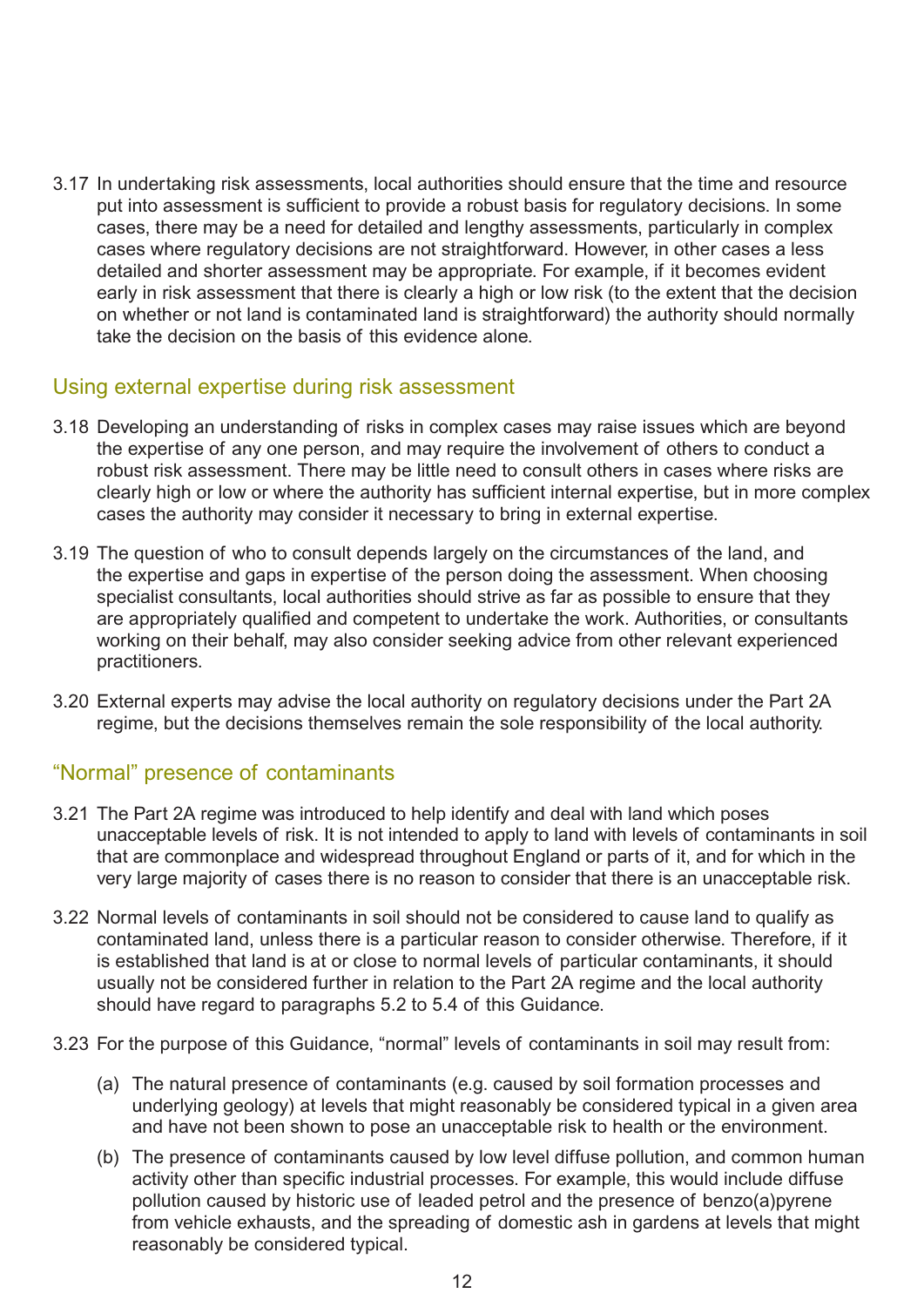- 3.24 In deciding whether land has normal levels of contaminants, the local authority should consider whether contamination is within the bounds of what might be considered typical or widespread: (a) locally, if there is sufficient information to make a reasonable consideration of what is normal within a local area; and/or (b) regionally or nationally in broadly similar circumstances, having due regard to similarity in terms of land use and other relevant factors such as soil type, hydrogeology, and the form of the contaminants.
- 3.25 The local authority should decide that normal levels of contaminants exist in relation to land where: (a) those levels are not significantly different to those likely to be typical or widespread within the authority's area, or in other similar areas; and/or (b) those levels are common or usual in similar land use situations across England or parts of it; and (c) there is no specific reason to consider that those levels of contaminants are likely to pose an unacceptable risk.
- 3.26 It is possible that specific pieces of land at or slightly above normal levels of contamination with regard to specific substances may pose sufficient risk to be contaminated land, and that remediation of such land may bring significant net benefits. However, such cases are likely to be very unusual and the authority should take particular care to explain why the decision has been taken, and to ensure that it is supported by robust scientifically-based evidence.

## Use of generic assessment criteria and other technical tools

- 3.27 It is common practice in contaminated land risk assessment to use "generic assessment criteria" (GACs) as screening tools in generic quantitative human health risk assessment to help assessors decide when land can be excluded from the need for further inspection and assessment, or when further work may be warranted.
- 3.28 Local authorities may use GACs and other technical tools to inform certain decisions under the Part 2A regime, provided: (i) they understand how they were derived and how they can be used appropriately; (ii) they have been produced in an objective, scientifically robust and expert manner by reputable organisations; and (iii) they are only used in a manner that is in accordance with Part 2A and this Guidance.
- 3.29 GACs<sup>1</sup> relating to human health risk assessment represent cautious estimates of levels of contaminants in soil at which there is considered to be no risk to health or, at most, a minimal risk to health. With regard to such GACs:
	- (a) They may be used to indicate when land is very unlikely to pose a significant possibility of significant harm to human health. This is on the basis that they are designed to estimate levels of contamination at which risks are likely to be negligible or minimal and far from posing a significant possibility of significant harm to human health.

<sup>1</sup> Paragraph 3.27 refers specifically to the Soil Guideline Values produced by the Environment Agency, and other published GACs produced on similar basis by LQM/Chartered Institute of Environmental Health and the Environmental Industries Commission using the Agency's Contaminated Land Exposure Assessment methodology as existed when this Guidance came into force.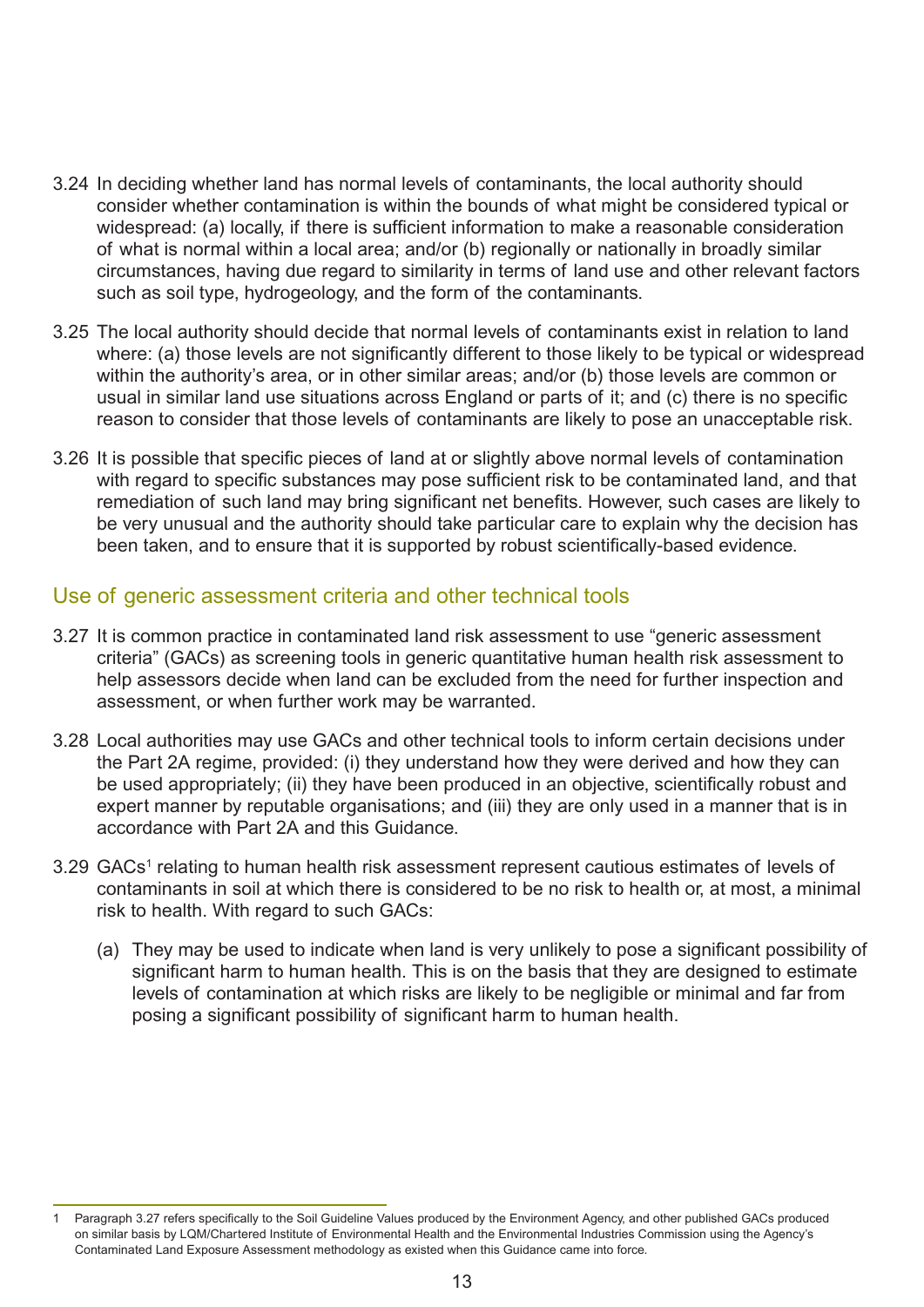- (b) They should not be used as direct indicators of whether a significant possibility of significant harm to human health may exist. Also, the local authority should not view the degree by which GACs are exceeded (in itself) as being particularly relevant to this consideration, given that the degree of risk posed by land would normally depend on many factors other than simply the amount of contaminants in soil.<sup>2</sup>
- (c) They should not be seen as screening levels which describe the boundary between Categories 3 and 4 in terms of Section 4 (i.e. the two Categories in which land would not be contaminated land on grounds of risks to human health). In the very large majority of cases, these SGVs/GACs describe levels of contamination from which risks should be considered to be comfortably within Category 4.3
- (d) They should not be viewed as indicators of levels of contamination above which detailed risk assessment would automatically be required under Part 2A.
- (e) They should not be used as generic remediation targets under the Part 2A regime. Nor should they be used in this way under the planning system, for example in relation to ensuring that land affected by contamination does not meet the Part 2A definition of contaminated land after it has been developed.
- 3.30 New technical tools and advice may be developed and used in accordance with paragraph 3.28 above to help regulators and others apply and conform to this Guidance. This may be undertaken by government bodies, regulators or other organisations in the land contamination sector. Tools might be developed to help assessors apply the Category 1-4 approach (as described in Section 4 of this Guidance) in relation to specific substances or situations. For example, this might include the development of generic screening levels to help assessors decide when land might be assumed to be in Category 4; or tools to help describe how estimates of risk and/or bodily uptake of a contaminant might indicate that land should be placed within certain Categories.

## Recognising and dealing with uncertainty

3.31 All risk assessments of potentially contaminated land will involve uncertainty, for example due to scientific uncertainty over the effects of substances, and the assumptions that lie behind predicting what might happen in the future. When building an understanding of the risks relating to land, the local authority should recognise that uncertainty exists. The authority should seek to minimise uncertainty as far as it considers to be relevant, reasonable and practical; and it should recognise remaining uncertainty, which is likely to exist in almost all cases. It should be aware of the assumptions and estimates that underlie the risk assessment, and the effect of these on its conclusions.

<sup>2</sup> The level of risk raised by land contamination will depend on more than simply the amount of contaminants in the soil. For example, it will also depend on what form the contaminants take, where they are in the soil, the efficiency of the pathway by which receptors may be exposed, the sensitivity of receptors, the likely degree and duration of exposure, the dose-response relationship, etc. These factors will vary from case to case, sometimes very substantially.

<sup>3</sup> The question of how comfortably land at the SGV/GAC levels would fall into Category 4 depends on the specific GAC in question and the site circumstances, given that different GACs have different levels of precaution built into them and that risks will depend on many factors other than merely the amount of contaminants in soil. In some cases it may be that GAC levels can be exceeded by a substantial degree (sometimes by orders of magnitude) and the land might still fall within Category 4, but in other cases there may be a considerably smaller margin and in some cases it may be that GAC levels are exceeded by only a few times and land would fall outside of Category 4.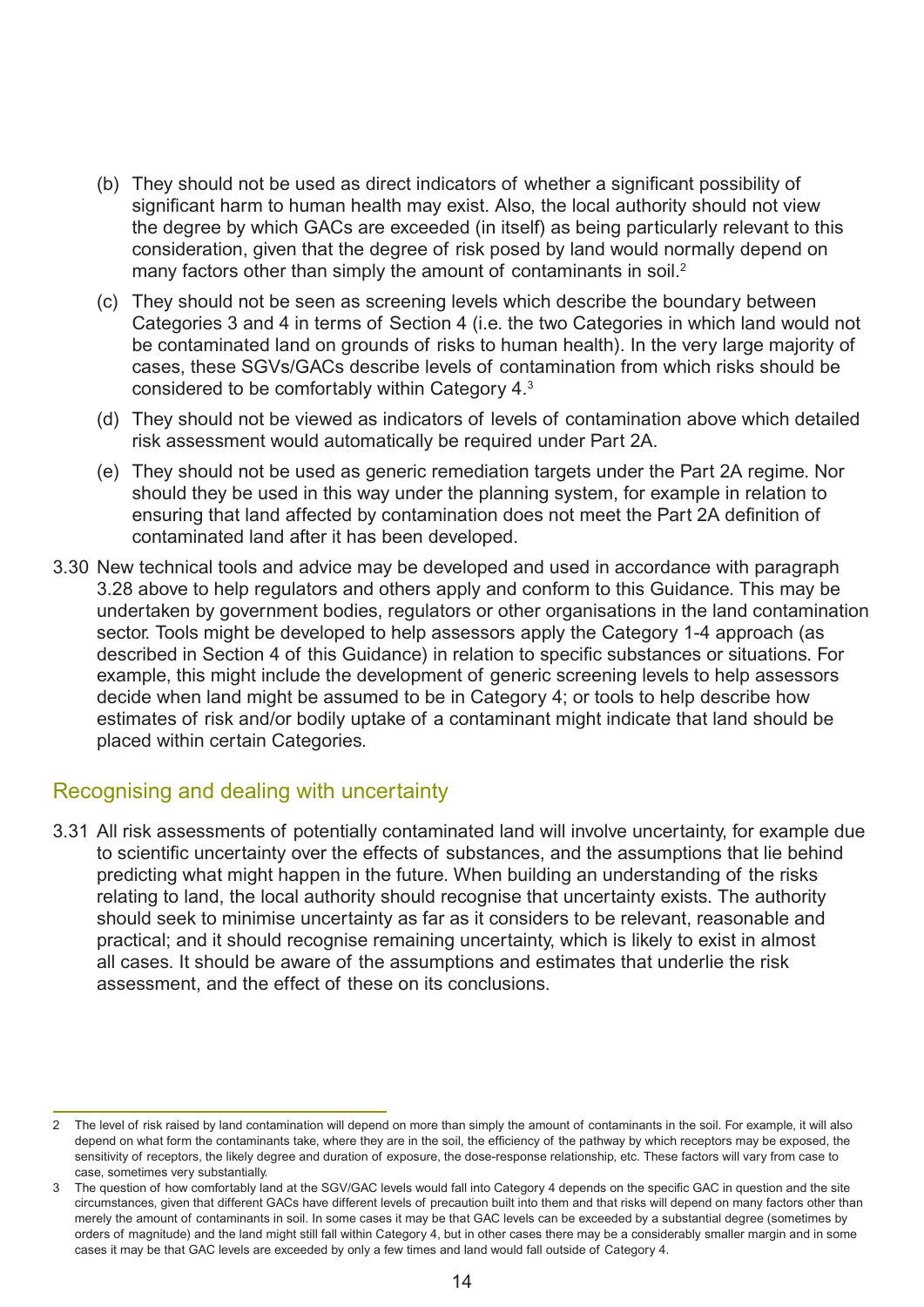3.32 The uncertainty underlying risk assessments means there is unlikely to be any single "correct" conclusion on precisely what is the level of risk posed by land, and it is possible that different suitably qualified people could come to different conclusions when presented with the same information. It is for the local authority to use its judgement to form a reasonable view of what it considers the risks to be on the basis of a robust assessment of available evidence in line with this Guidance.

## Risk summaries

- 3.33 Once the local authority has completed its detailed inspection and assessment of particular land it should be satisfied it has sufficient understanding of the risks to take relevant regulatory decisions.
- 3.34 The local authority should produce a risk summary for any land where, on the basis of its risk assessment, the authority considers it is likely that the land in question may be determined as contaminated land. The risk summary should explain the authority's understanding of the risks and other factors the authority considers to be relevant. The authority should seek to ensure that the risk summary is understandable to the layperson, including the owners of the land and members of the public who may be affected by the decision. The authority should not proceed to formal determination of land as contaminated land unless a risk summary has been prepared.
- 3.35 Risk summaries should as a minimum include:
	- (a) A summary of the authority's understanding of the risks, including a description of: the contaminants involved; the identified contaminant linkage(s), or a summary of such linkages; the potential impact(s); the estimated possibility that the impact(s) may occur; and the timescale over which the risk may become manifest.
	- (b) A description of the authority's understanding of the uncertainties behind its assessment.
	- (c) A description of the risks in context, for example by setting the risk in local or national context, or describing the risk from land contamination relative to other risks that receptors might be expected to be exposed to in any case. This need not involve a detailed comparison of relative risks, but the authority should aim to explain the risks in a way which is understandable and relevant to the layperson.
	- (d) A description of the authority's initial views on possible remediation. This need not be a detailed appraisal, but it should include a description of broadly what remediation might entail; how long it might take; likely effects of remediation works on local people and businesses; how much difference it might be expected to make to the risks posed by the land; and the authority's initial assessment of whether remediation would be likely to produce a net benefit, having regard to the broad objectives of the regime set out in Section 1. In the case of land which (if it were determined as contaminated land) would be likely to be a special site, the authority should seek the views of the Environment Agency, and take any views provided into account in producing this description.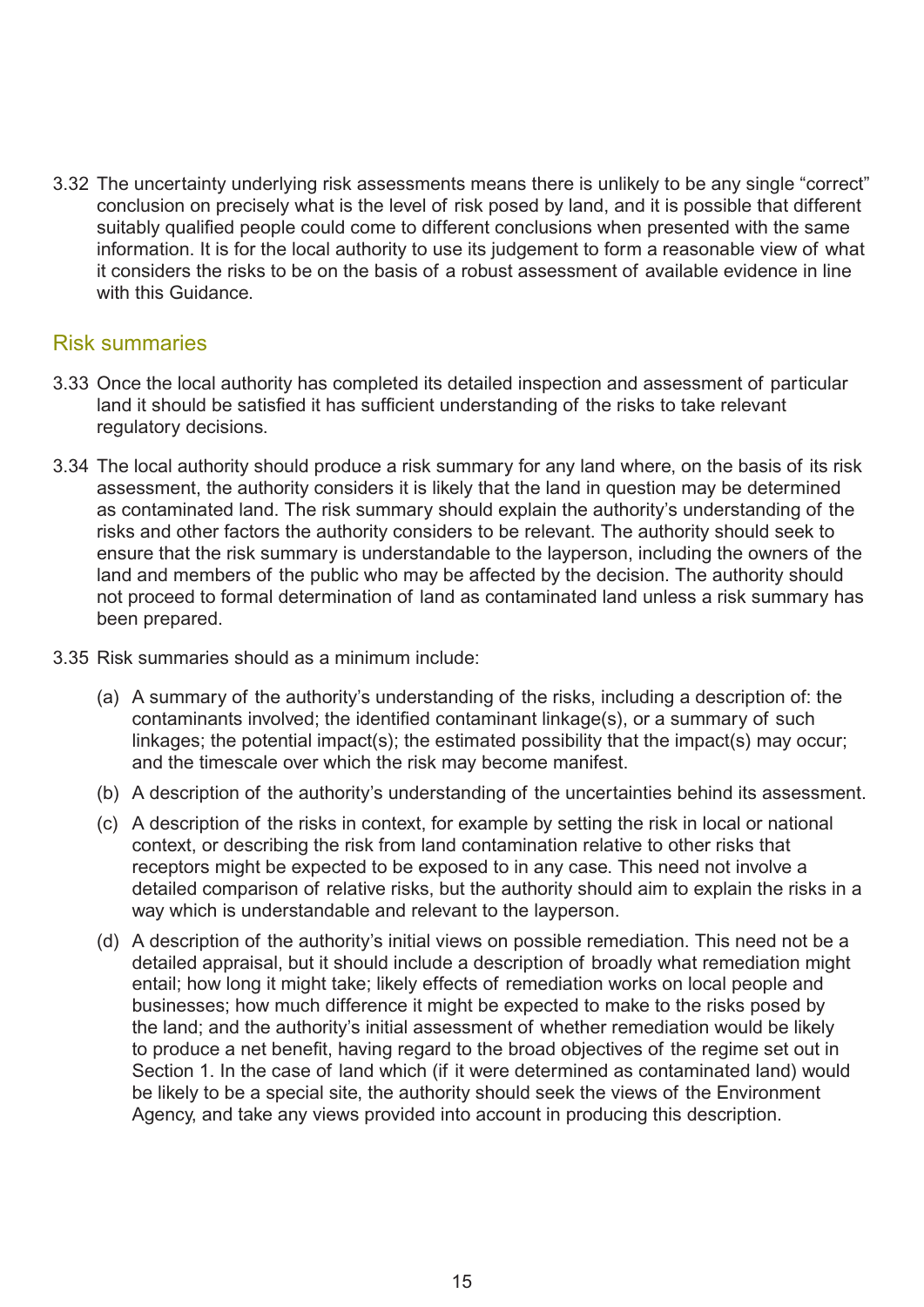- 3.36 Local authorities are not required to produce risk summaries:
	- (a) For land which will not be determined as contaminated land (e.g. land that would be in Categories 3 and 4 in terms of Section 4 of this Guidance). In such cases the authority should have regard to paragraphs 5.2 – 5.4 of this Guidance.
	- (b) For land which has been prioritised for detailed inspection (in accordance with Section 2 of this Guidance) but which has not yet been subject to risk assessment in accordance with Section 3 above.
	- (c) For land determined as contaminated land before this Guidance came into force.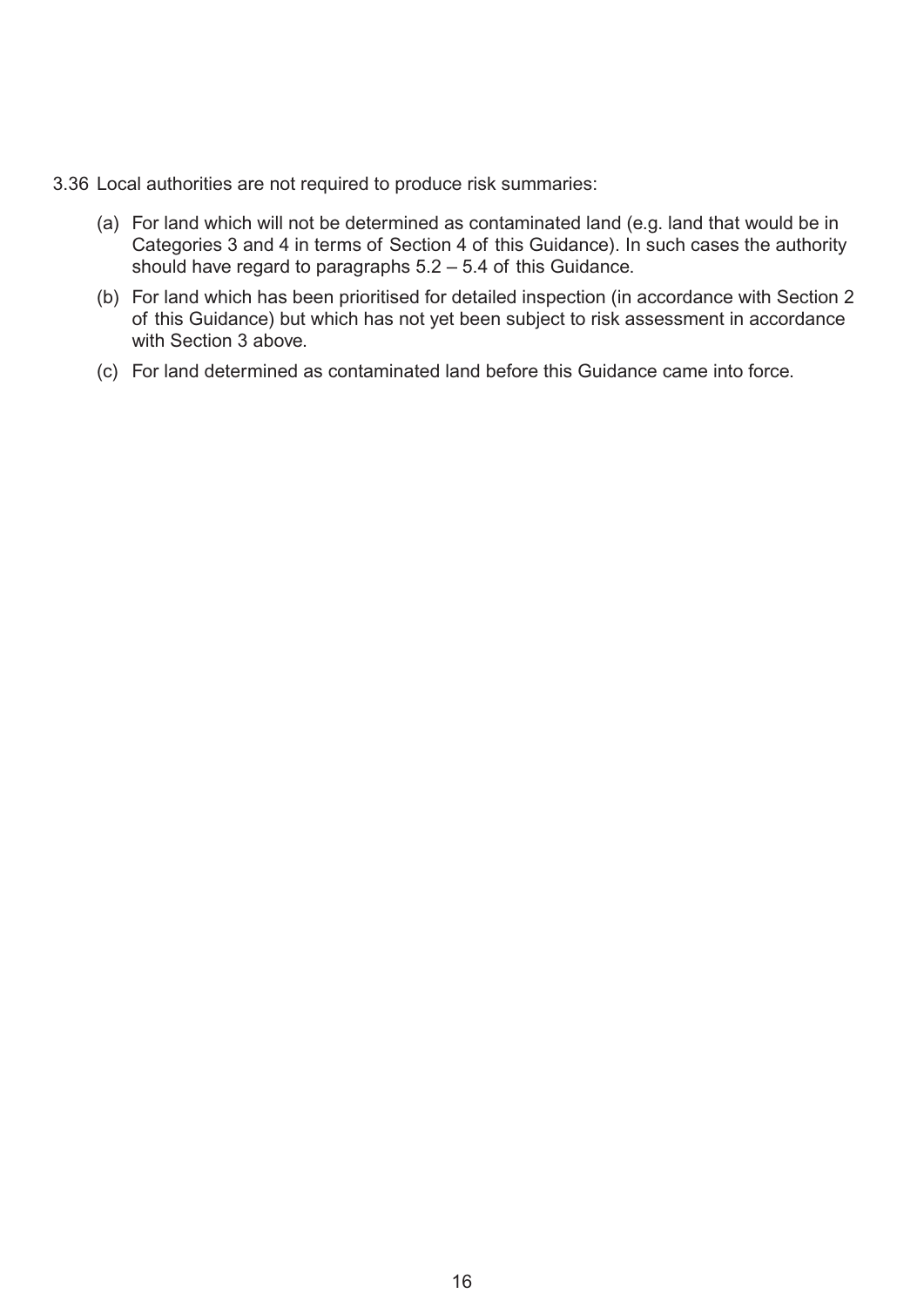# **Section 4: Definition of contaminated land**

- 4.1 Part 2A of the 1990 Act defines "contaminated land", and provides for the Secretary of State to issue guidance (i.e. this Guidance) on how local authorities should determine which land is contaminated land and which is not.
- 4.2 Relevant sections of the Act include:
	- Section 78A(2): "contaminated land" is any land which appears to the local authority in whose area it is situated to be in such a condition, by reason of substances in, on or under the land that – (a) significant harm is being caused or there is a significant possibility of such harm being caused; or (b) significant pollution of controlled waters is being caused, or there is a significant possibility of such pollution being caused;
	- Section 78A(4): "Harm" means harm to the health of living organisms or other interference with the ecological systems of which they form part and, in the case of man, includes harm to his property.
	- Section 78A(5): The questions  $-$  (a) what harm or pollution of controlled waters is to be regarded as "significant", and (b) whether the possibility of significant harm or of significant pollution of controlled waters being caused is "significant", shall be determined in accordance with guidance issued for the purpose by the Secretary of State in accordance with section 78YA below.
	- Section 78A(6): Without prejudice to the guidance that may be issued under sub-section (5) above, guidance under paragraph (a) of that sub-section may make provision for different degrees of importance to be assigned to, or for the disregard of (a ) different descriptions of living organisms or ecological systems or of poisonous, noxious or polluting matter or solid waste matter; (b) different descriptions of places or controlled waters, or different degrees of pollution; or (c) different descriptions of harm to health or property, or other interference; and guidance under paragraph (b) of that subsection may make provision for different degrees of possibility to be regarded as "significant" (or as not being "significant") in relation to different descriptions of significant harm or of significant pollution.

## Section 4.1: Significant harm to human health

- 4.3 The paragraphs below set out categories of harm that should be considered to be significant harm to human health. In all cases the harm should be directly attributable to the effects of contaminants in, on or under the land on the body(ies) of the person(s) concerned.
- 4.4 Conditions for determining that land is contaminated land on the basis that significant harm is being caused would exist where: (a) the local authority has carried out an appropriate, scientific and technical assessment of all the relevant and available evidence; and (b) on the basis of that assessment, the authority is satisfied on the balance of probabilities that significant harm is being caused (i.e. that it is more likely than not that such harm is being caused) by a significant contaminant(s).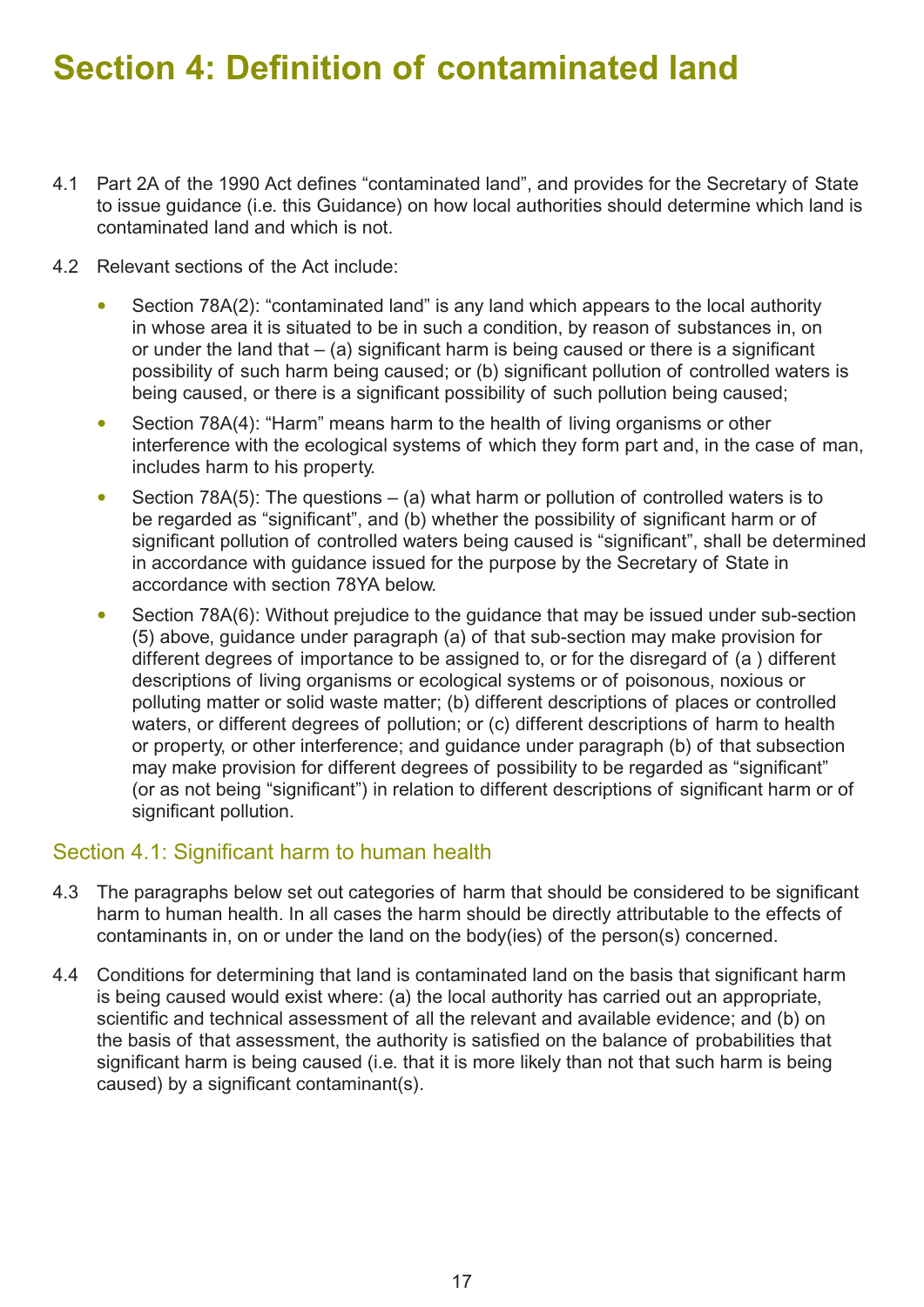- <span id="page-19-0"></span>4.5 The following health effects should always be considered to constitute significant harm to human health: death; life threatening diseases (e.g. cancers); other diseases likely to have serious impacts on health; serious injury<sup>4</sup>; birth defects; and impairment of reproductive functions.
- 4.6 Other health effects may be considered by the local authority to constitute significant harm. For example, a wide range of conditions may or may not constitute significant harm (alone or in combination) including: physical injury; gastrointestinal disturbances; respiratory tract effects; cardio-vascular effects; central nervous system effects; skin ailments; effects on organs such as the liver or kidneys; or a wide range of other health impacts. In deciding whether or not a particular form of harm is significant harm, the local authority should consider the seriousness of the harm in question: including the impact on the health, and quality of life, of any person suffering the harm; and the scale of the harm. The authority should only conclude that harm is significant if it considers that treating the land as contaminated land would be in accordance with the broad objectives of the regime as described in Section 1.
- 4.7 If the local authority decides that harm is occurring but it is not significant harm, it should consider whether such harm might be relevant to consideration of whether or not the land poses a significant possibility of significant harm (see sub-section 4.2 below). For example, this might be the case if there is evidence that the harm may be a precursor to, or indicative or symptomatic of, a more serious form of harm, or that repeated episodes of minor harm (e.g. repeated skin ailments) might lead to more serious harm in the longer term.
- 4.8 In cases where the local authority considers that: (i) significant harm may be being caused, or is likely to have been caused in the past; and (ii) there is a significant possibility that it may happen again, the authority may choose to consider whether to determine the land on grounds of significant possibility of significant harm (as an alternative to consideration that significant harm is being caused).

## Section 4.2: Significant possibility of significant harm to human health

4.9 In deciding whether or not a significant possibility of significant harm to human health exists, the local authority should first understand the possibility of significant harm from the relevant contaminant linkage(s) and the levels of uncertainty attached to that understanding, before it goes on to decide whether or not the possibility of significant harm is significant.

## **Possibility of significant harm to human health**

4.10 In assessing the possibility of significant harm to human health from the land and associated issues, the local authority should act in accordance with the advice on risk assessment in Section 3 and the guidance in this section.

Physical injury in relation to significant harm would include injury caused by chemical and biochemical properties of substances, such as injury resulting from explosive or asphyxiating properties of gases. It would not extend to injury caused by only physical properties of substances, such as injury caused by falling onto sharp or hard objects made of relevant substances.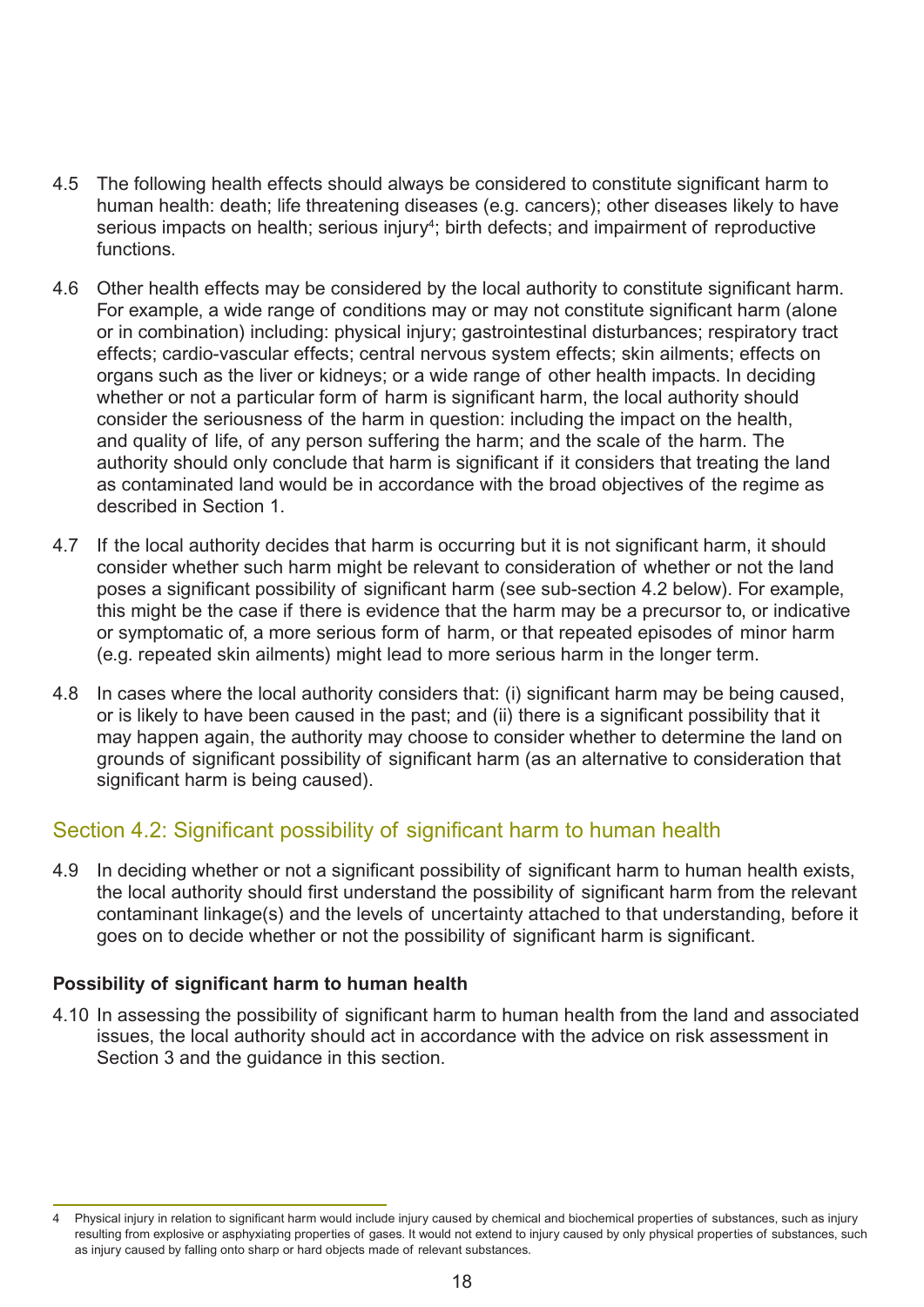- <span id="page-20-0"></span>4.11 The term "possibility of significant harm" as it applies to human health, for the purposes of this guidance, means the risk posed by one or more relevant contaminant linkage(s) relating to the land. It comprises:
	- (a) The estimated likelihood that significant harm might occur to an identified receptor, taking account of the current use of the land in question.
	- (b) The estimated impact if the significant harm did occur i.e. the nature of the harm, the seriousness of the harm to any person who might suffer it, and (where relevant) the extent of the harm in terms of how many people might suffer it.
- 4.12 In estimating the likelihood that a specific form of significant harm might occur the local authority should, among other things, consider:
	- (a) The estimated probability that the significant harm might occur: (i) if the land continues to be used as it is currently being used; and (ii) where relevant, if the land were to be used in a different way (or ways) in the future having regard to the guidance on "current use" in Section 3.
	- (b) The strength of evidence underlying the risk estimate. It should also consider the key assumptions on which the estimate of likelihood is based, and the level of uncertainty underlying the estimate.
- 4.13 In some cases the local authority's assessment of possibility of significant harm may be based, solely or partially, on a possible risk that may exist if circumstances were to change in the future within the bounds of the current use of the land. For example, an assessment may be based on a possible risk if a more sensitive receptor were to move onto the land at some point in the future. In such cases the authority should ensure that the possibility of the future circumstance occurring is taken into account in estimating the overall possibility of significant harm.
- 4.14 The local authority should estimate the timescale over which the significant harm might become manifest, to the extent that this is possible and practicable (and recognising that often it may only be possible and practicable to give a broad indication of the estimated timescale).
- 4.15 Having completed its estimation of the possibility of significant harm, the local authority should produce a risk summary in accordance with Section 3.

### **Deciding whether a possibility of significant harm is significant (human health)**

4.16 The decision on whether the possibility of significant harm being caused is significant is a regulatory decision to be taken by the relevant local authority. In deciding whether the possibility of significant harm being caused is significant, the authority is deciding whether the possibility of significant harm posed by contamination in, on or under the land is sufficiently high that regulatory action should be taken to reduce it, with all that that would entail. In taking such decisions, the local authority should take account of the broad aims of the regime set out in Section 1 of this Guidance.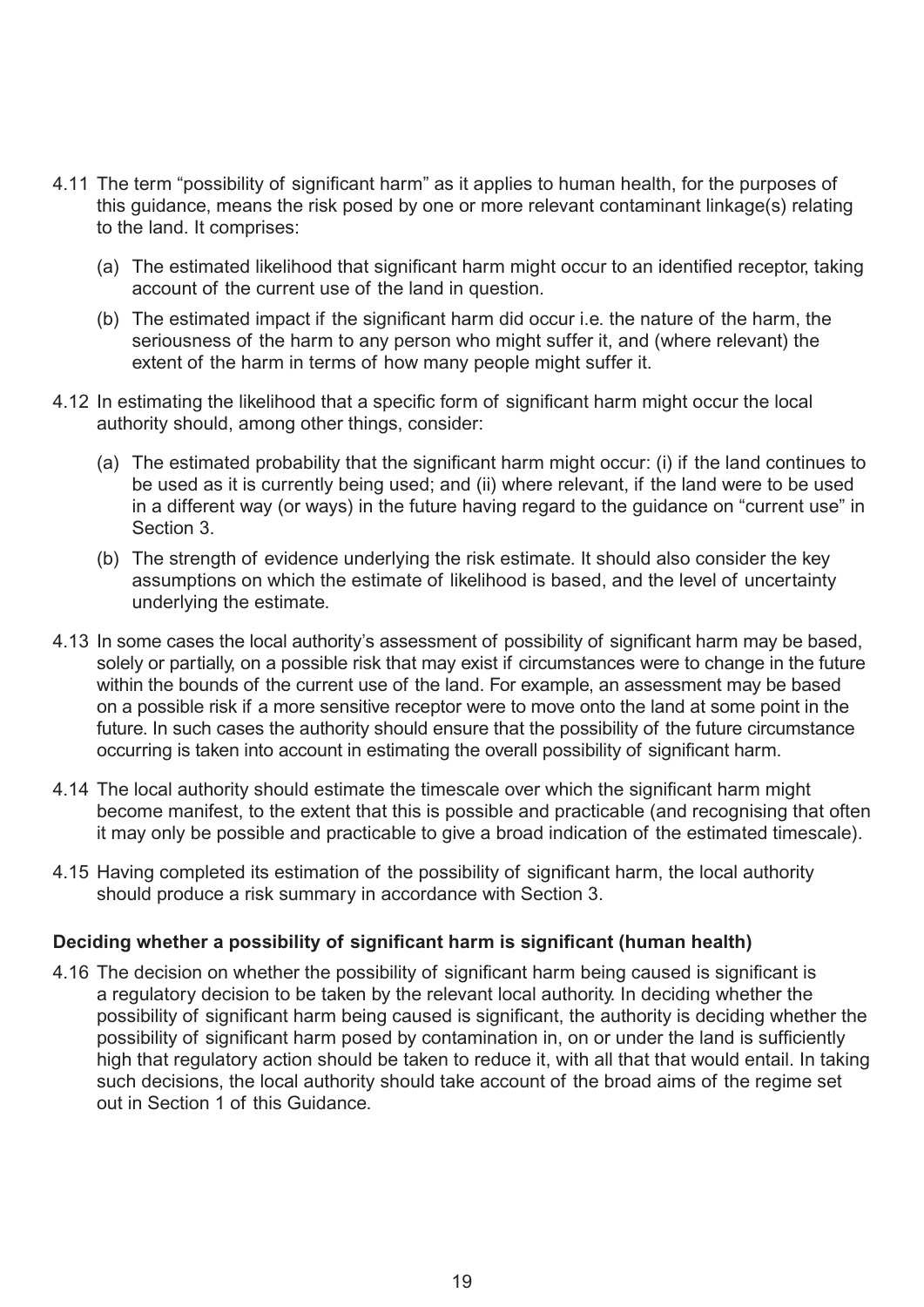- 4.17 In deciding whether or not land is contaminated land on grounds of significant possibility of significant harm to human health, the local authority should use the categorisations described in paragraphs 4.19 – 4.30 below. Categories 1 and 2 would encompass land which is capable of being determined as contaminated land on grounds of significant possibility of significant harm to human health. Categories 3 and 4 would encompass land which is not capable of being determined on such grounds.
- 4.18 In considering whether a significant possibility of significant harm exists, the local authority should consider the number of people who might be exposed to the risk in question and/ or the number of people it estimates would be likely to suffer harm. In some cases, the authority may decide that this is not a particularly relevant consideration: it is quite possible that land could be determined as contaminated land on the basis of a significant possibility of significant harm to an individual or a small number of people. However in other cases the authority may consider that the number of people affected is an important consideration, for example if the number of people at risk substantially alters the authority's view of the likelihood of significant harm or the scale and seriousness of such harm if it did occur.

### **Category 1: Human Health**

- 4.19 The local authority should assume that a significant possibility of significant harm exists in any case where it considers there is an unacceptably high probability, supported by robust science-based evidence, that significant harm would occur if no action is taken to stop it. For the purposes of this Guidance, these are referred to as "Category 1: Human Health" cases. Land should be deemed to be a Category 1: Human Health case where:
	- (a) the authority is aware that similar land or situations are known, or are strongly suspected on the basis of robust evidence, to have caused such harm before in the United Kingdom or elsewhere; or
	- (b) the authority is aware that similar degrees of exposure (via any medium) to the contaminant(s) in question are known, or strongly suspected on the basis of robust evidence, to have caused such harm before in the United Kingdom or elsewhere;
	- (c) the authority considers that significant harm may already have been caused by contaminants in, on or under the land, and that there is an unacceptable risk that it might continue or occur again if no action is taken. Among other things, the authority may decide to determine the land on these grounds if it considers that it is likely that significant harm is being caused, but it considers either: (i) that there is insufficient evidence to be sure of meeting the "balance of probability" test for demonstrating that significant harm is being caused; or (ii) that the time needed to demonstrate such a level of probability would cause unreasonable delay, cost, or disruption and stress to affected people particularly in cases involving residential properties.

### **Category 4: Human Health**

4.20 The local authority should not assume that land poses a significant possibility of significant harm if it considers that there is no risk or that the level of risk posed is low. For the purposes of this Guidance, such land is referred to as a "Category 4: Human Health" case. The authority may decide that the land is a Category 4: Human Health case as soon as it considers it has evidence to this effect, and this may happen at any stage during risk assessment including the early stages.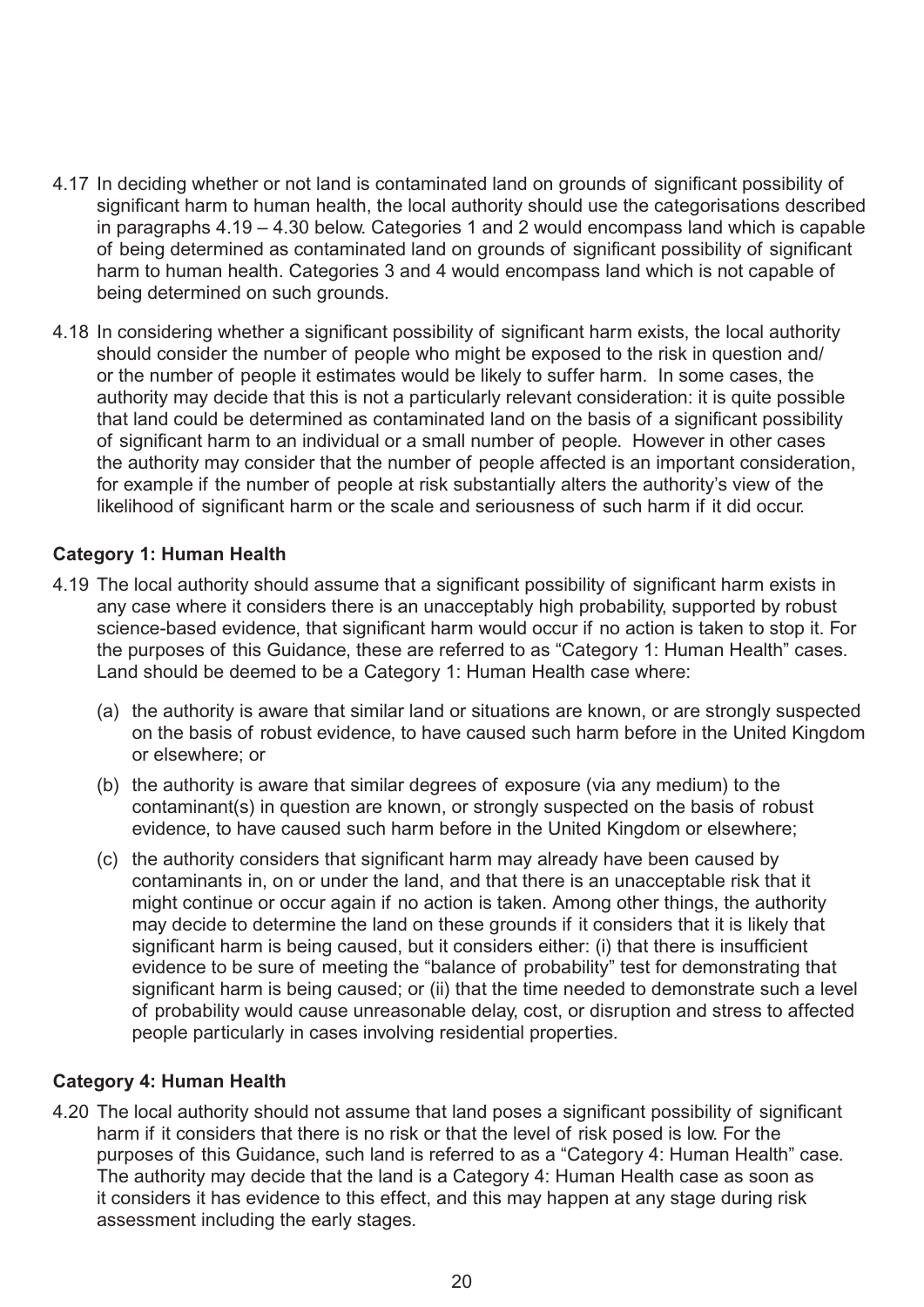- 4.21 The local authority should consider that the following types of land should be placed into Category 4: Human Health:
	- (a) Land where no relevant contaminant linkage has been established.
	- (b) Land where there are only normal levels of contaminants in soil, as explained in Section 3 of this Guidance.
	- (c) Land that has been excluded from the need for further inspection and assessment because contaminant levels do not exceed relevant generic assessment criteria in accordance with Section 3 of this Guidance, or relevant technical tools or advice that may be developed in accordance with paragraph 3.30 of this Guidance.
	- (d) Land where estimated levels of exposure to contaminants in soil are likely to form only a small proportion of what a receptor might be exposed to anyway through other sources of environmental exposure (e.g. in relation to average estimated national levels of exposure to substances commonly found in the environment, to which receptors are likely to be exposed in the normal course of their lives).
- 4.22 The local authority may consider that land other than the types described in paragraph 4.21 should be placed into Category 4: Human Health if following a detailed quantitative risk assessment it is satisfied that the level of risk posed is sufficiently low.
- 4.23 Local authorities may decide that particular land apparently matching the descriptions of paragraph 4.21 (b) or (d) immediately above poses sufficient risk to human health to fall into Categories other than Category 4. However, such cases are likely to be very unusual and the authority should take particular care to explain why the decision has been taken, and to ensure that it is supported by robust evidence.

## **Categories 2 and 3: Human Health**

- 4.24 For land that cannot be placed into Categories 1 or 4, the local authority should decide whether the land should be placed into either: (a) Category 2: Human Health, in which case the land would be capable of being determined as contaminated land on grounds of significant possibility of significant harm to human health; or (b) Category 3: Human Health, in which case the land would not be capable of being determined on such grounds.
- 4.25 The local authority should consider this decision in the context of the broad objectives of the regime and of the Government's policy as set out in Section 1. It should also be mindful of the fact that the decision is a positive legal test, meaning that the starting assumption should be that land does not pose a significant possibility of significant harm unless there is reason to consider otherwise. The authority should then, in accordance with paragraphs 4.26 to 4.29 below, decide which of the following two categories the land falls into:
	- (a) **Category 2:** Human Health. Land should be placed into Category 2 if the authority concludes, on the basis that there is a strong case for considering that the risks from the land are of sufficient concern, that the land poses a significant possibility of significant harm, with all that this might involve and having regard to Section 1. Category 2 may include land where there is little or no direct evidence that similar land, situations or levels of exposure have caused harm before, but nonetheless the authority considers on the basis of the available evidence, including expert opinion, that there is a strong case for taking action under Part 2A on a precautionary basis.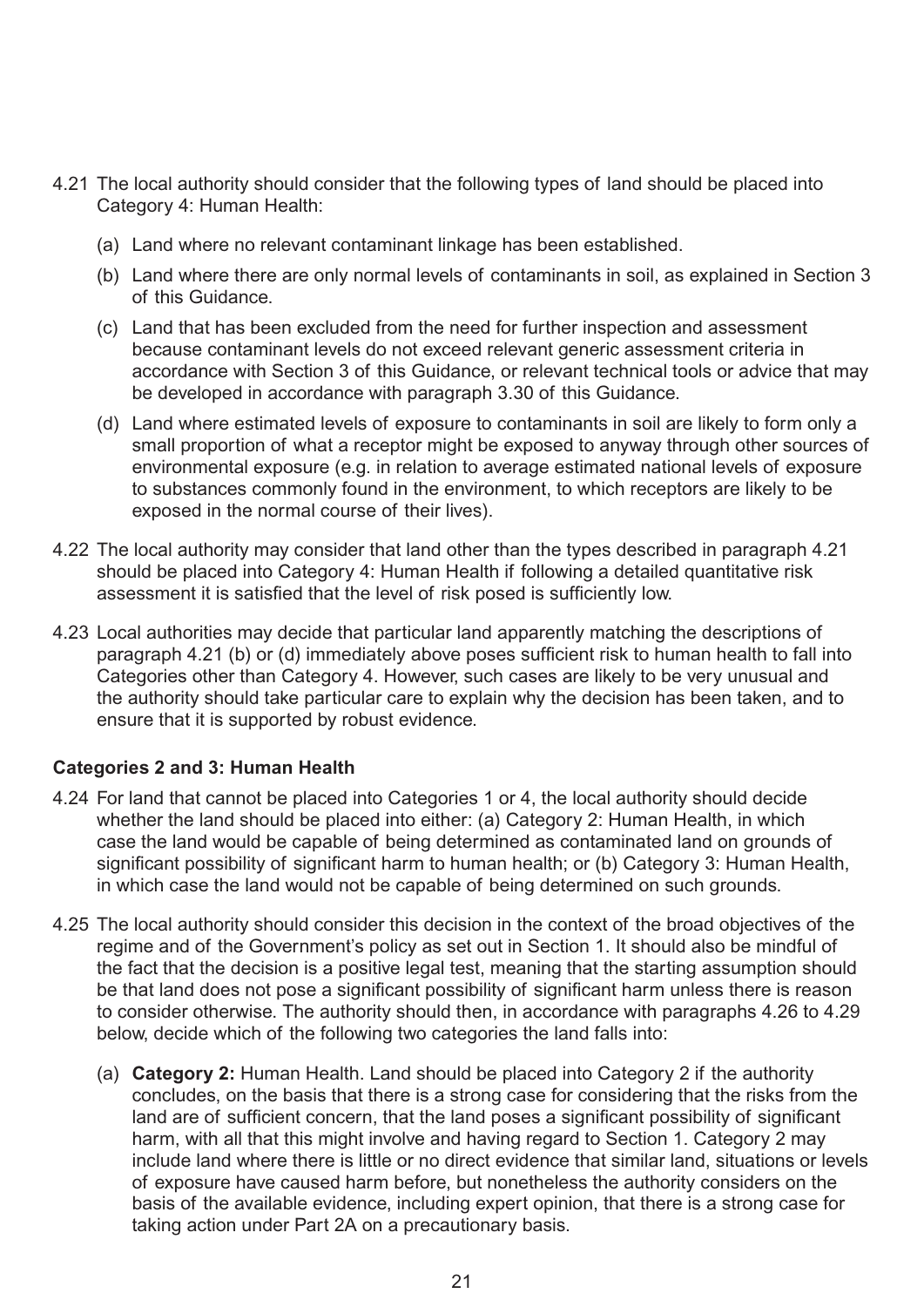- (b) **Category 3:** Human Health. Land should be placed into Category 3 if the authority concludes that the strong case described in 4.25(a) does not exist, and therefore the legal test for significant possibility of significant harm is not met. Category 3 may include land where the risks are not low, but nonetheless the authority considers that regulatory intervention under Part 2A is not warranted. This recognises that placing land in Category 3 would not stop others, such as the owner or occupier of the land, from taking action to reduce risks outside of the Part 2A regime if they choose. The authority should consider making available the results of its inspection and risk assessment to the owners/ occupiers of Category 3 land.
- 4.26 In making its decision on whether land falls into Category 2 or Category 3, the local authority should first consider its assessment of the possibility of significant harm to human health, including the estimated likelihood of such harm, the estimated impact if it did occur, the timescale over which it might occur, and the levels of certainty attached to these estimates. If the authority considers, on the basis of this consideration alone, that the strong case described in paragraph 4.25(a) does or does not exist, the authority should make its decision on whether the land falls into Category 2 or Category 3 on this basis regardless of the other factors discussed in paragraph 4.27.
- 4.27 If the authority considers that it cannot make a decision in line with paragraph 4.26, it should consider other factors which it considers are relevant to achieving the objectives set out in Section 1. This should include consideration of:
	- (a) The likely direct and indirect health benefits and impacts of regulatory intervention. This would include benefits of reducing or removing the risk posed by contamination. It would also include any risks from contaminants being mobilised during remediation (which would in any case have to be considered under other relevant legislation); and any indirect impacts such as stress-related health effects that may be experienced by affected people, particularly local residents. If it is not clear to the authority that the health benefits of remediation would outweigh the health impacts, the authority should presume the land falls into Category 3 unless there is strong reason to consider otherwise.
	- (b) The authority's initial estimate of what remediation would involve; how long it would take; what benefit it would be likely to bring; whether the benefits would outweigh the financial and economic costs; and any impacts on local society or the environment from taking action that the authority considers to be relevant.
- 4.28 In making its consideration in regard to paragraph 4.27(a) and (b), the local authority is not required to make a detailed assessment. For example, the consideration should not necessarily involve quantification of the impacts, particularly if the authority considers it is not possible or reasonable to do so, and the authority is not expected to produce a detailed cost-benefit or sustainability analysis. Rather it is expected to make a broad consideration of factors it considers relevant to achieving the aims of Section 1.
- 4.29 If, having taken the above factors into account, the local authority still cannot decide whether or not a significant possibility of significant harm exists, it should conclude that the legal test has not been met and the land should be placed in Category 3.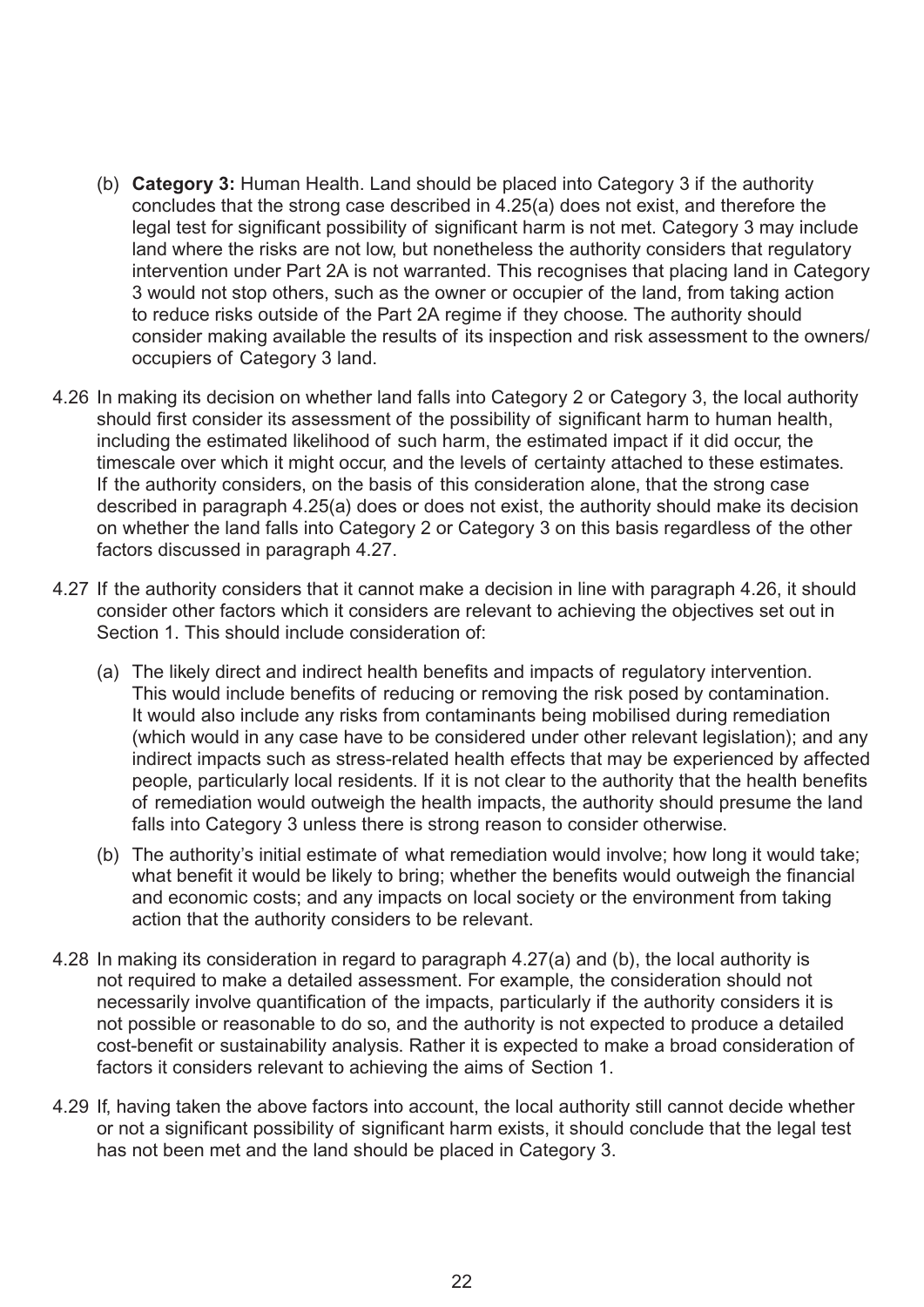## <span id="page-24-0"></span>Section 4.3: Significant harm and significant possibility of such harm (non-human receptors)

- 4.30 In considering non-human receptors, the local authority should only regard receptors described in Tables 1 and 2 as being relevant for the purposes of Part 2A (e.g. harm to an ecological system outside the description in Table 1 should not be considered to be significant harm). Similarly, in considering whether significant harm is being caused or there is a significant possibility of such harm, the authority should only regard the forms of harm described in Tables 1 and 2 as being relevant.
- 4.31 Tables 1 and 2 below give guidance on how the local authority should go about deciding whether or not: (i) significant harm is being caused; or (ii) there is a significant possibility of such harm to non-human receptors. In making such decisions the authority should have close regard to Section 1 and should only consider determining land as contaminated land if it is satisfied it would be in accordance with the broad aims set out in Section 1.
- 4.32 In Tables 1 and 2, references to "relevant information" mean information which is: (a) scientifically-based; (b) authoritative; (c) relevant to the assessment of risks arising from the presence of contaminants in soil; and (d) appropriate to inform the determination of whether any land is contaminated land.
- 4.33 In considering "ecological system effects" described in Table 1, the local authority should consult Natural England and have regard to its comments before deciding whether or not to make a determination.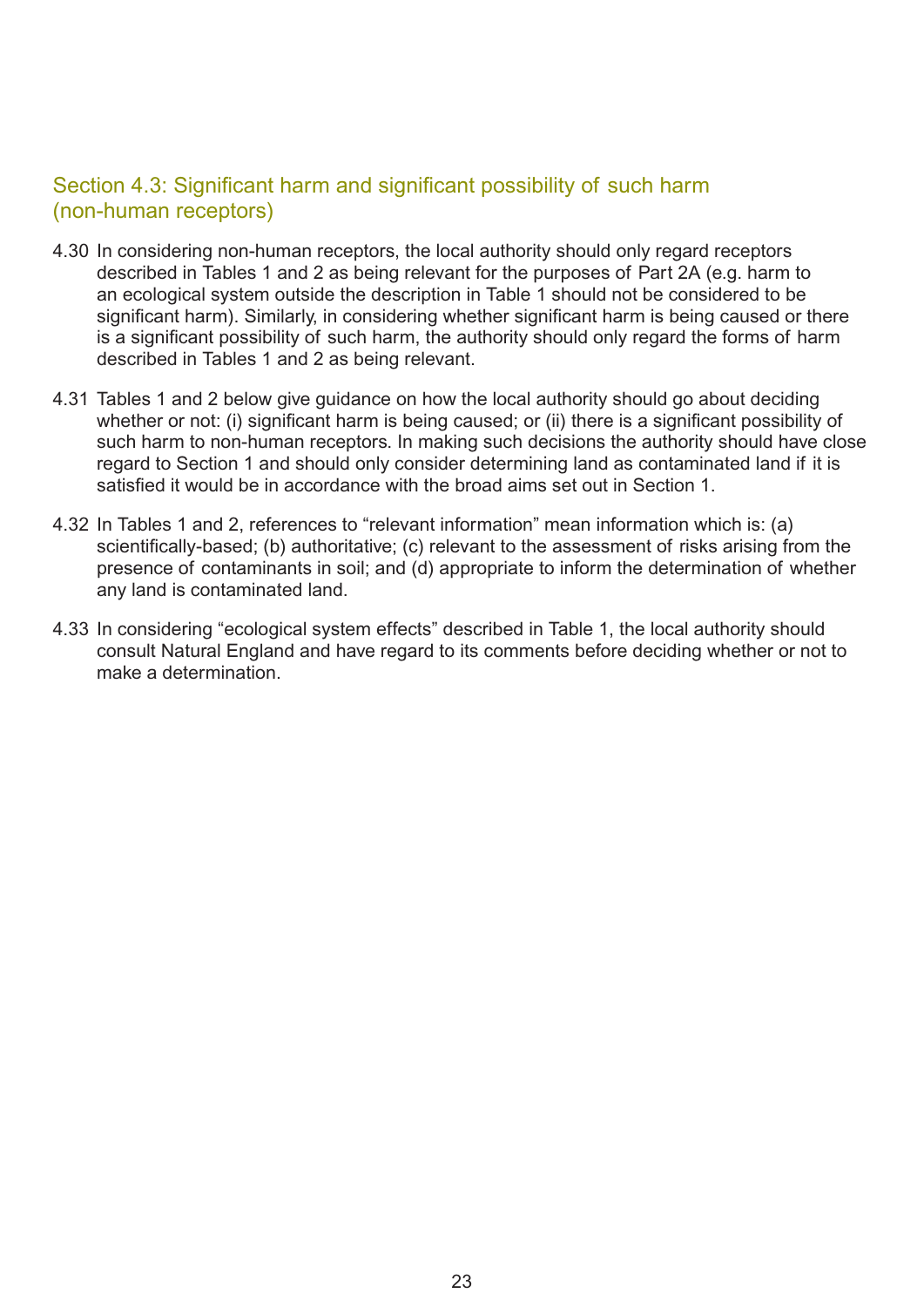## **Table 1: Ecological system effects**

| <b>Relevant types of receptor</b>                                                                                                                                                                                                                                                                                                                                                                                                                                                                                                                                                                                                                                                                                                                                                                                                                                                                                                                  | <b>Significant harm</b>                                                                                                                                                                                                                                                                                                                                                                                                                                                                                                                                                                                                                                                                                                                                                                                                                                                                                                                                                                                 | <b>Significant possibility of</b><br>significant harm                                                                                                                                                                                                                                                                                                                                                                                                                                                                                                                                                                                                                                                                                                                                                                                                                                                            |
|----------------------------------------------------------------------------------------------------------------------------------------------------------------------------------------------------------------------------------------------------------------------------------------------------------------------------------------------------------------------------------------------------------------------------------------------------------------------------------------------------------------------------------------------------------------------------------------------------------------------------------------------------------------------------------------------------------------------------------------------------------------------------------------------------------------------------------------------------------------------------------------------------------------------------------------------------|---------------------------------------------------------------------------------------------------------------------------------------------------------------------------------------------------------------------------------------------------------------------------------------------------------------------------------------------------------------------------------------------------------------------------------------------------------------------------------------------------------------------------------------------------------------------------------------------------------------------------------------------------------------------------------------------------------------------------------------------------------------------------------------------------------------------------------------------------------------------------------------------------------------------------------------------------------------------------------------------------------|------------------------------------------------------------------------------------------------------------------------------------------------------------------------------------------------------------------------------------------------------------------------------------------------------------------------------------------------------------------------------------------------------------------------------------------------------------------------------------------------------------------------------------------------------------------------------------------------------------------------------------------------------------------------------------------------------------------------------------------------------------------------------------------------------------------------------------------------------------------------------------------------------------------|
| Any ecological system, or living organism<br>forming part of such a system, within a<br>location which is:<br>• a site of special scientific interest (under<br>section 28 of the Wildlife and Countryside<br>Act 1981)<br>• a national nature reserve (under s.35 of<br>the 1981 Act)<br>a marine nature reserve (under s.36 of the<br>1981 Act)<br>an area of special protection for birds<br>(under s.3 of the 1981 Act)<br>• a "European site" within the meaning<br>of regulation 8 of the Conservation of<br>Habitats and Species Regulations 2010<br>• any habitat or site afforded policy<br>protection under paragraph 6 of Planning<br>Policy Statement (PPS 9) on nature<br>conservation (i.e. candidate Special<br>Areas of Conservation, potential Special<br>Protection Areas and listed Ramsar sites);<br>or<br>any nature reserve established under<br>section 21 of the National Parks and<br>Access to the Countryside Act 1949. | The following types of harm<br>should be considered to be<br>significant harm:<br>harm which results in an<br>a.<br>irreversible adverse change,<br>or in some other substantial<br>adverse change, in the<br>functioning of the ecological<br>system within any substantial<br>part of that location; or<br>harm which significantly<br>$\bullet$<br>affects any species of<br>special interest within<br>that location and which<br>endangers the long-<br>term maintenance of the<br>population of that species at<br>that location.<br>In the case of European<br>sites, harm should also be<br>considered to be significant<br>harm if it endangers the<br>favourable conservation status<br>of natural habitats at such<br>locations or species typically<br>found there. In deciding what<br>constitutes such harm, the local<br>authority should have regard to<br>the advice of Natural England<br>and to the requirements of the<br>Conservation of Habitats and<br>Species Regulations 2010. | Conditions would exist for<br>considering that a significant<br>possibility of significant harm<br>exists to a relevant ecological<br>receptor where the local<br>authority considers that:<br>significant harm of that<br>$\bullet$<br>description is more likely<br>than not to result from the<br>contaminant linkage in<br>question; or<br>. there is a reasonable<br>possibility of significant harm<br>of that description being<br>caused, and if that harm<br>were to occur, it would result<br>in such a degree of damage<br>to features of special interest<br>at the location in question<br>that they would be beyond<br>any practicable possibility of<br>restoration.<br>Any assessment made for<br>these purposes should take into<br>account relevant information<br>for that type of contaminant<br>linkage, particularly in relation<br>to the ecotoxicological effects of<br>the contaminant. |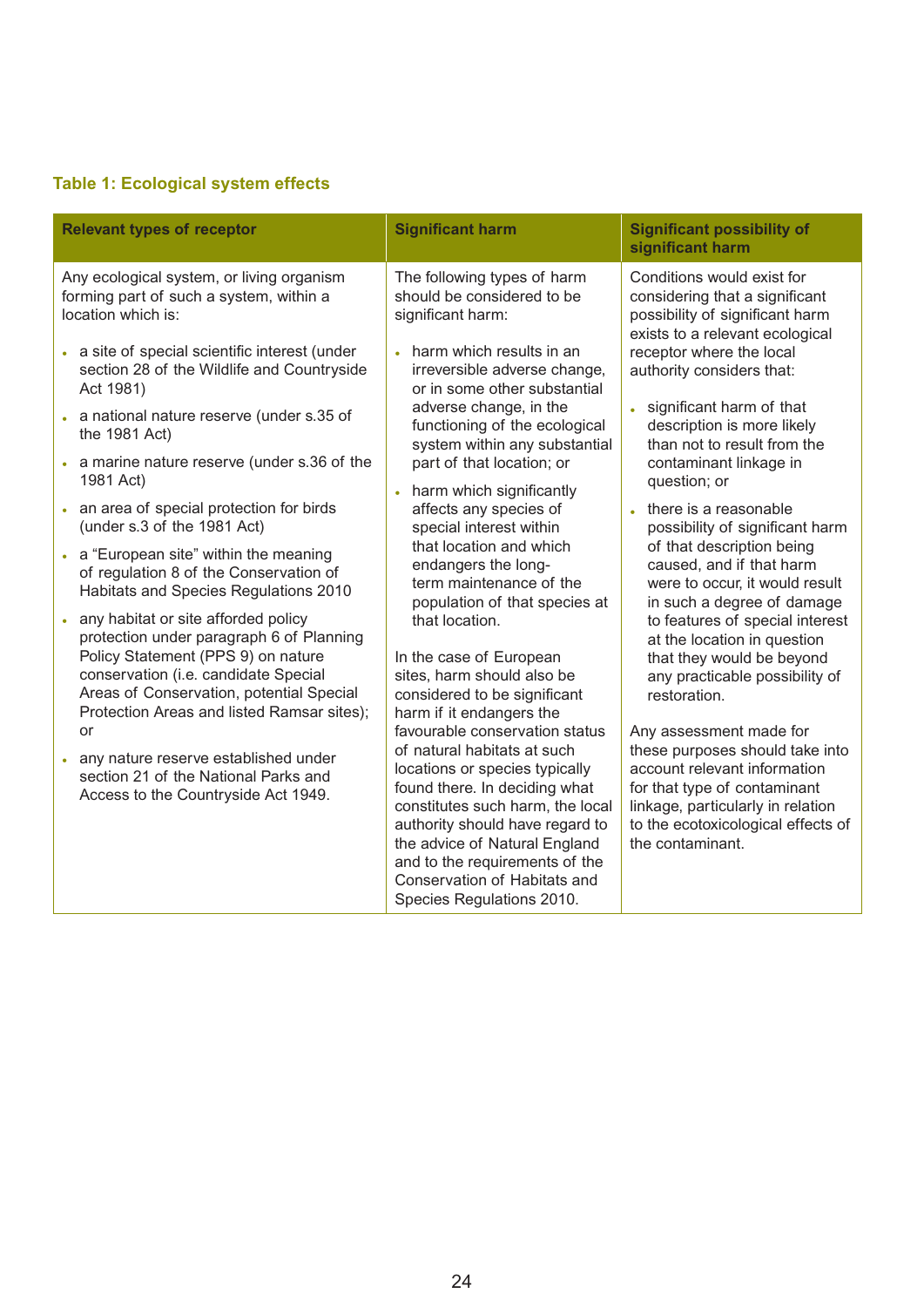## **Table 2: Property effects**

| <b>Relevant types of receptor</b>                                                                                                                                                                                                                                                                                                       | <b>Significant harm</b>                                                                                                                                                                                                                                                                                                                                                                                                                                                                                                                                                                                                                                                                                                                                                                                                                                                                                                                                                                                                                                               | <b>Significant possibility of</b><br>significant harm                                                                                                                                                                                                                                                                                                                                                                                                                                                                             |
|-----------------------------------------------------------------------------------------------------------------------------------------------------------------------------------------------------------------------------------------------------------------------------------------------------------------------------------------|-----------------------------------------------------------------------------------------------------------------------------------------------------------------------------------------------------------------------------------------------------------------------------------------------------------------------------------------------------------------------------------------------------------------------------------------------------------------------------------------------------------------------------------------------------------------------------------------------------------------------------------------------------------------------------------------------------------------------------------------------------------------------------------------------------------------------------------------------------------------------------------------------------------------------------------------------------------------------------------------------------------------------------------------------------------------------|-----------------------------------------------------------------------------------------------------------------------------------------------------------------------------------------------------------------------------------------------------------------------------------------------------------------------------------------------------------------------------------------------------------------------------------------------------------------------------------------------------------------------------------|
| Property in the form of:<br>crops, including timber;<br>produce grown<br>domestically, or<br>on allotments, for<br>consumption;<br>livestock;<br>$\bullet$<br>other owned or<br>domesticated animals;<br>wild animals which are<br>the subject of shooting or<br>fishing rights.                                                        | For crops, a substantial diminution in yield or<br>other substantial loss in their value resulting from<br>death, disease or other physical damage. For<br>domestic pets, death, serious disease or serious<br>physical damage. For other property in this<br>category, a substantial loss in its value resulting<br>from death, disease or other serious physical<br>damage.<br>The local authority should regard a substantial<br>loss in value as occurring only when a substantial<br>proportion of the animals or crops are dead or<br>otherwise no longer fit for their intended purpose.<br>Food should be regarded as being no longer<br>fit for purpose when it fails to comply with the<br>provisions of the Food Safety Act 1990. Where a<br>diminution in yield or loss in value is caused by<br>a contaminant linkage, a 20% diminution or loss<br>should be regarded as a benchmark for what<br>constitutes a substantial diminution or loss.<br>In this section, this description of significant harm<br>is referred to as an "animal or crop effect". | Conditions would exist for<br>considering that a significant<br>possibility of significant<br>harm exists to the relevant<br>types of receptor where the<br>local authority considers<br>that significant harm is more<br>likely than not to result from<br>the contaminant linkage in<br>question, taking into account<br>relevant information for that<br>type of contaminant linkage,<br>particularly in relation to the<br>ecotoxicological effects of the<br>contaminant.                                                    |
| Property in the form of<br>buildings. For this purpose,<br>"building" means any<br>structure or erection, and any<br>part of a building including<br>any part below ground level,<br>but does not include plant or<br>machinery comprised in a<br>building, or buried services<br>such as sewers, water pipes<br>or electricity cables. | Structural failure, substantial damage or<br>substantial interference with any right of<br>occupation. The local authority should regard<br>substantial damage or substantial interference as<br>occurring when any part of the building ceases<br>to be capable of being used for the purpose for<br>which it is or was intended.<br>In the case of a scheduled Ancient Monument,<br>substantial damage should also be regarded as<br>occurring when the damage significantly impairs<br>the historic, architectural, traditional, artistic or<br>archaeological interest by reason of which the<br>monument was scheduled.<br>In this Section, this description of significant harm<br>is referred to as a "building effect".                                                                                                                                                                                                                                                                                                                                       | Conditions would exist for<br>considering that a significant<br>possibility of significant<br>harm exists to the relevant<br>types of receptor where the<br>local authority considers<br>that significant harm is more<br>likely than not to result from<br>the contaminant linkage<br>in question during the<br>expected economic life of the<br>building (or in the case of a<br>scheduled Ancient Monument<br>the foreseeable future),<br>taking into account relevant<br>information for that type of<br>contaminant linkage. |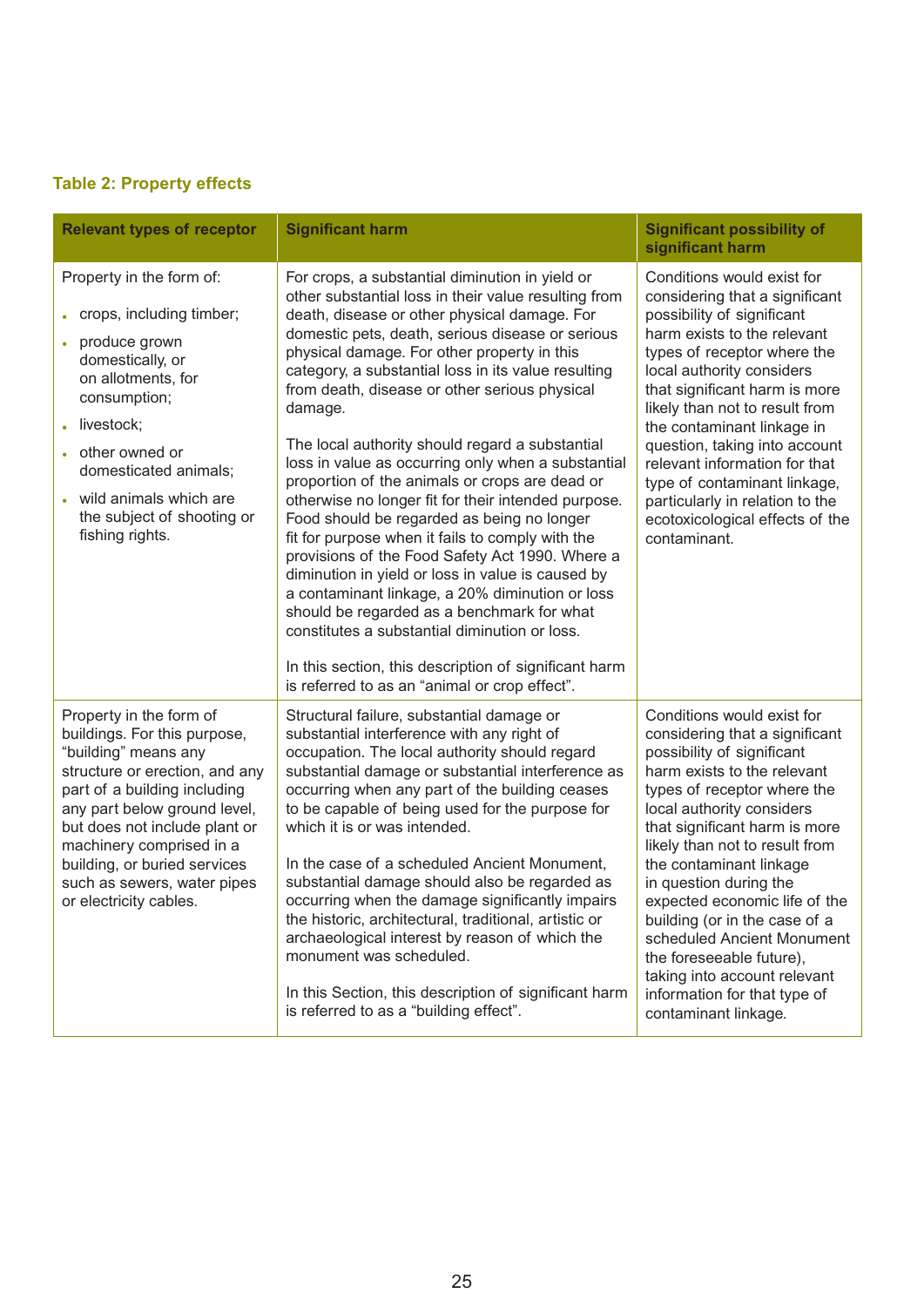## <span id="page-27-0"></span>Section 4.4: Significant pollution of controlled waters and significant possibility of such pollution

- 4.34 This sub-section gives Guidance on how the local authority should go about deciding whether significant pollution of controlled waters is being caused, or whether there is a significant possibility of such pollution being caused. This sub-section deals with controlled waters as a receptor in contaminant linkages, and not as a pathway.
- 4.35 In establishing whether significant pollution of controlled waters is being caused, or whether there is a significant possibility of such pollution being caused, the local authority should have regard for any technical guidance issued by the Environment Agency to support this Guidance. If the authority considers it likely that land might be contaminated land on such grounds, it should consult the Agency and have strong regard to the Agency's advice.

### **Pollution of controlled waters**

- 4.36 Under section 78A(9) of Part 2A the term "pollution of controlled waters" means the entry into controlled waters of any poisonous, noxious or polluting matter or any solid waste matter. The term "controlled waters" in relation to England has the same meaning as in Part 3 of the Water Resources Act 1991, except that "ground waters" does not include waters contained in underground strata but above the saturation zone.
- 4.37 Given that the Part 2A regime seeks to identify and deal with significant pollution (rather than lesser levels of pollution), the local authority should seek to focus on pollution which: (i) may be harmful to human health or the quality of aquatic ecosystems or terrestrial ecosystems directly depending on aquatic ecosystems; (ii) which may result in damage to material property; or (iii) which may impair or interfere with amenities and other legitimate uses of the environment.

## **Significant pollution of controlled waters**

- 4.38 The following types of pollution should be considered to constitute significant pollution of controlled waters:
	- (a) Pollution equivalent to "environmental damage" to surface water or groundwater as defined by The Environmental Damage (Prevention and Remediation) Regulations 2009, but which cannot be dealt with under those Regulations.
	- (b) Inputs resulting in deterioration of the quality of water abstracted, or intended to be used in the future, for human consumption such that additional treatment would be required to enable that use.
	- (c) A breach of a statutory surface water Environment Quality Standard, either directly or via a groundwater pathway.
	- (d) Input of a substance into groundwater resulting in a significant and sustained upward trend in concentration of contaminants (as defined in Article 2(3) of the Groundwater Daughter Directive (2006/118/EC)<sup>5</sup>).

<sup>5</sup> Relating to paragraph 4.41(d), Article 2(3) says, "significant and sustained upward trend means any statistically and environmentally significant increase of concentration of a pollutant, group of pollutants, or indicator of pollution in groundwater for which trend reversal is identified as being necessary in accordance with Article 5."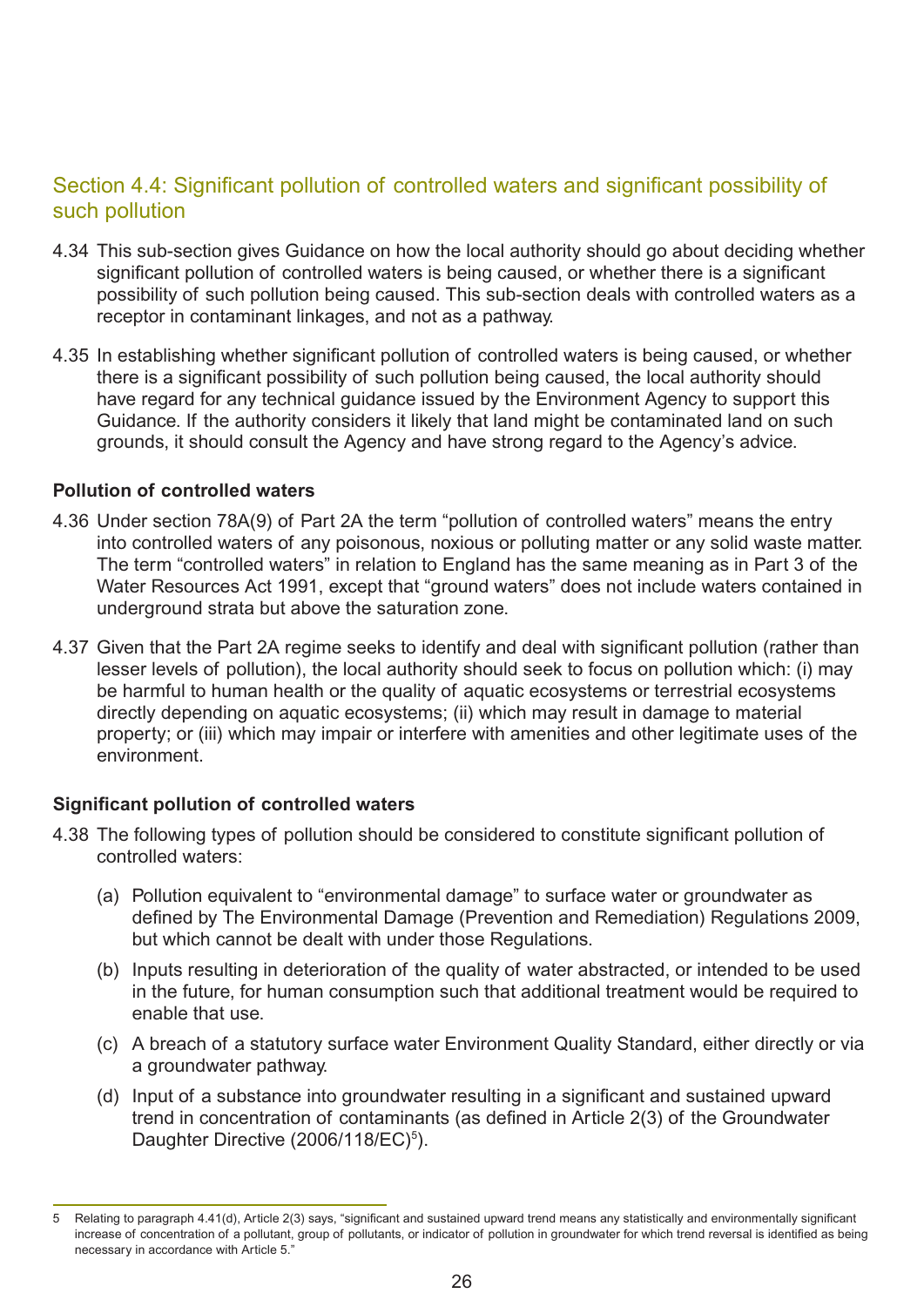- 4.39 In some circumstances, the local authority may consider that the following types of pollution may constitute significant pollution: (a) significant concentrations<sup>6</sup> of hazardous substances or non-hazardous pollutants in groundwater; or (b) significant concentrations of priority hazardous substances, priority substances or other specific polluting substances in surface water; at an appropriate, risk-based compliance point<sup>7</sup>. The local authority should only conclude that pollution is significant if it considers that treating the land as contaminated land would be in accordance with the broad objectives of the regime as described in Section 1. This would normally mean that the authority should conclude that less serious forms of pollution are not significant. In such cases the authority should consult the Environment Agency.
- 4.40 The following types of circumstance should not be considered to be contaminated land on water pollution grounds:
	- (a) The fact that substances are merely entering water and none of the conditions for considering that significant pollution is being caused set out in paragraphs 4.38 and 4.39 above are being met.
	- (b) The fact that land is causing a discharge that is not discernible at a location immediately downstream or down-gradient of the land (when compared to upstream or up-gradient concentrations).
	- (c) Substances entering water in compliance with a discharge authorised under the Environmental Permitting Regulations.

### **Significant pollution of controlled waters is being caused**

- 4.41 In deciding whether significant pollution of controlled waters is being caused, the local authority should consider that this test is only met where it is satisfied that the substances in question are continuing to enter controlled waters; or that they have already entered the waters and are likely to do so again in such a manner that past and likely future entry in effect constitutes ongoing pollution. For these purposes, the local authority should:
	- (a) Regard substances as having entered controlled waters where they are dissolved or suspended in those waters, or (if they are immiscible with water) they have direct contact with those waters on or beneath the surface of the water.
	- (b) Take the term "continuing to enter" to mean any measurable entry of the substance(s) into controlled waters additional to any which has already occurred.
	- (c) Take the term "likely to do so again" to mean more likely than not to occur again.
- 4.42 Land should not be determined as contaminated land on grounds that significant pollution of controlled waters is being caused where: (a) the relevant substance(s) are already present in controlled waters; (b) entry into controlled waters of the substance(s) from land has ceased; and (c) it is not likely that further entry will take place.

<sup>6</sup> Significant concentrations must be determined on a site and substance specific basis.

<sup>7</sup> Appropriate compliance points must be determined on a site and substance specific basis.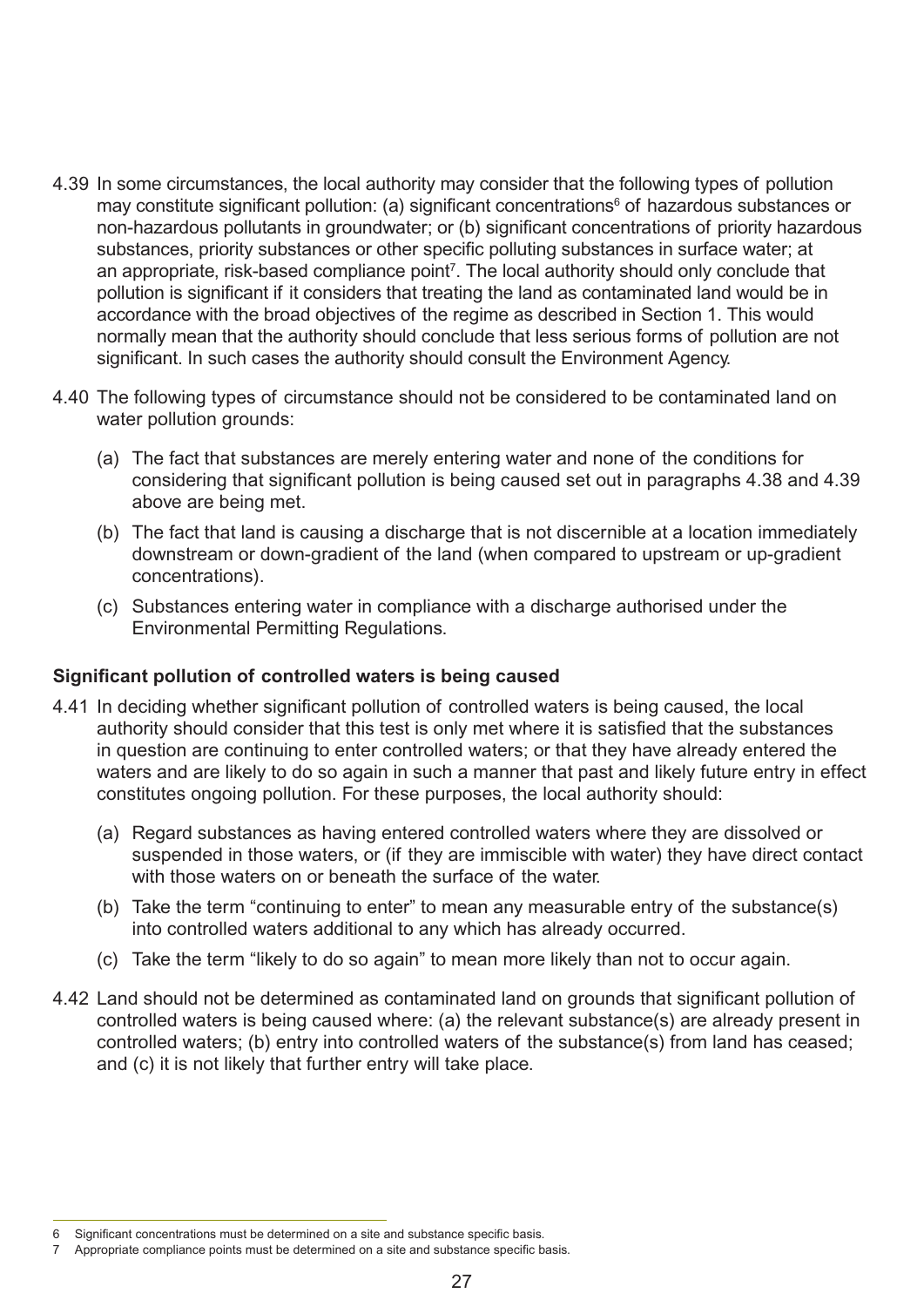## **Significant possibility of significant pollution of controlled waters**

- 4.43 In deciding whether or not a significant possibility of significant pollution of controlled waters exists, the local authority should first understand the possibility of significant pollution of controlled waters posed by the land, and the levels of certainty/uncertainty attached to that understanding, before it goes on to decide whether or not that possibility is significant. The term "possibility of significant pollution of controlled waters" means the estimated likelihood that significant pollution of controlled waters might occur. In assessing the possibility of significant pollution of controlled waters from land, the local authority should act in accordance with the advice on risk assessment in Section 3 and the guidance in this sub-section.
- 4.44 In deciding whether the possibility of significant pollution of controlled waters is significant the local authority should bear in mind that Part 2A makes the decision a positive legal test. In other words, for particular land to meet the test the authority needs reasonably to believe that there is a significant possibility of such pollution, rather than to demonstrate that there is not.
- 4.45 Before making its decision on whether a given possibility of significant pollution of controlled waters is significant, the local authority should consider:
	- (a) The estimated likelihood that the potential significant pollution of controlled waters would become manifest; the strength of evidence underlying the estimate; and the level of uncertainty underlying the estimate.
	- (b) The estimated impact of the potential significant pollution if it did occur. This should include consideration of whether the pollution would be likely to cause a breach of European water legislation, or make a major contribution to such a breach.
	- (c) The estimated timescale over which the significant pollution might become manifest.
	- (d) The authority's initial estimate of whether remediation is feasible, and if so what it would involve and the extent to which it might provide a solution to the problem; how long it would take; what benefit it would be likely to bring; and whether the benefits would outweigh the costs and any impacts on local society or the environment from taking action.
- 4.46 The local authority should consider these factors in the context of the broad objectives of the regime as set out in Section 1. It should also consider how the factors interrelate (e.g. likelihood relative to impact). The authority should then decide which of the following categories the land falls into. Categories 1 and 2 would comprise cases where the authority considers that a significant possibility of significant pollution of controlled waters exists. Categories 3 and 4 would comprise cases where the authority considers that a significant possibility of such pollution does not exist.
	- (a) **Category 1 (Water):** This covers land where the authority considers that there is a strong and compelling case for considering that a significant possibility of significant pollution of controlled waters exists. In particular this would include cases where there is robust science-based evidence for considering that it is likely that high impact pollution (such as the pollution described in paragraph 4.38) would occur if nothing were done to stop it.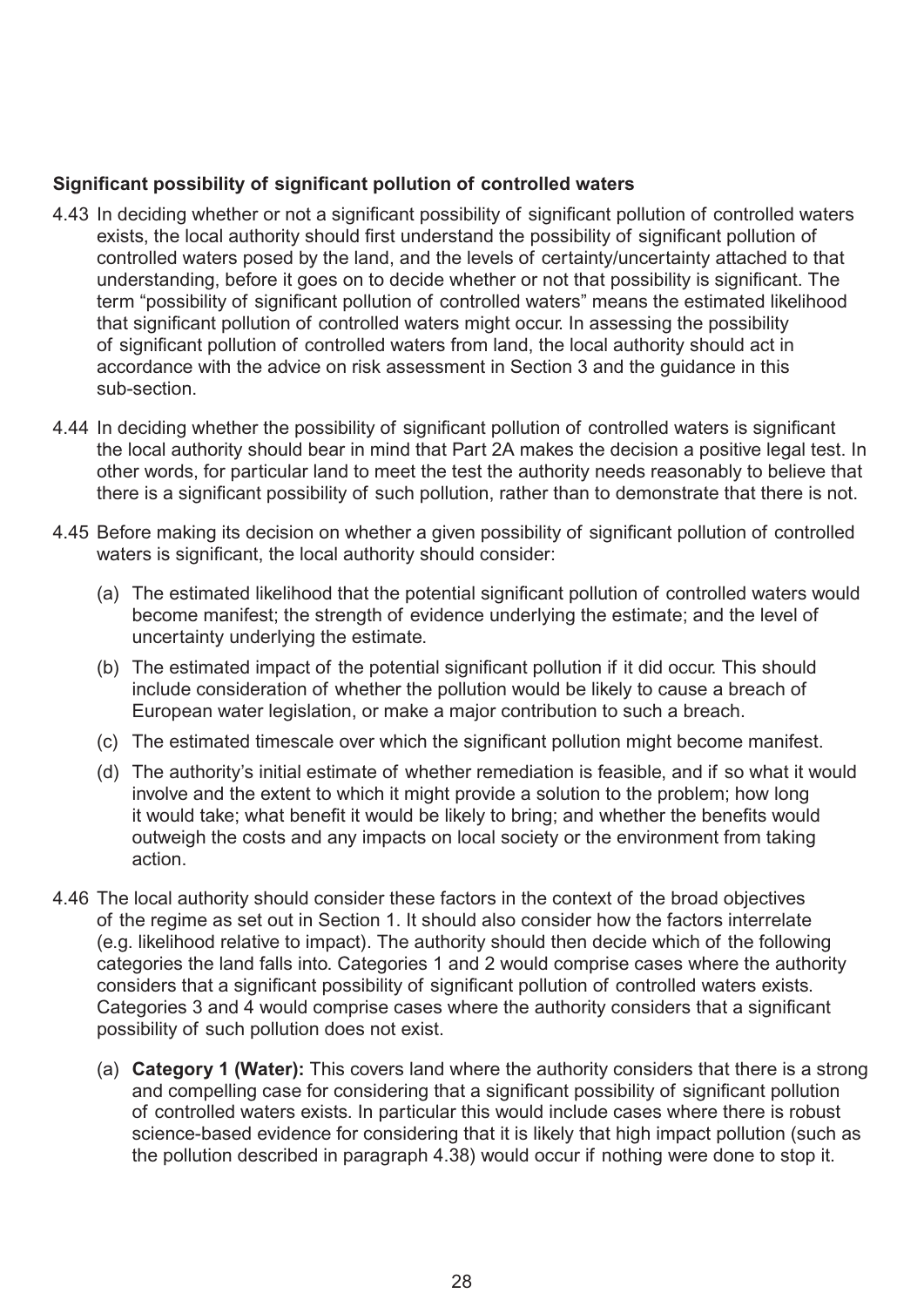- (b) **Category 2 (Water):** This covers land where: (i) the authority considers that the strength of evidence to put the land into Category 1 does not exist; but (ii) nonetheless, on the basis of the available scientific evidence and expert opinion, the authority considers that the risks posed by the land are of sufficient concern that the land should be considered to pose a significant possibility of significant pollution of controlled waters on a precautionary basis, with all that this might involve (e.g. likely remediation requirements, and the benefits, costs and other impacts of regulatory intervention). Among other things, this category might include land where there is a relatively low likelihood that the most serious types of significant pollution might occur.
- (c) **Category 3 (Water):** This covers land where the authority concludes that the risks are such that (whilst the authority and others might prefer they did not exist) the tests set out in Categories 1 and 2 above are not met, and therefore regulatory intervention under Part 2A is not warranted. This category should include land where the authority considers that it is very unlikely that serious pollution would occur; or where there is a low likelihood that less serious types of significant pollution might occur.
- (d) **Category 4 (Water):** This covers land where the authority concludes that there is no risk, or that the level of risk posed is low. In particular, the authority should consider that this is the case where: (a) no contaminant linkage has been established in which controlled waters are the receptor in the linkage; or (b) the possibility only relates to types of pollution described in paragraph 4.40 above (i.e. types of pollution that should not be considered to be significant pollution); or (c) the possibility of water pollution similar to that which might be caused by "background" contamination as explained in Section 3.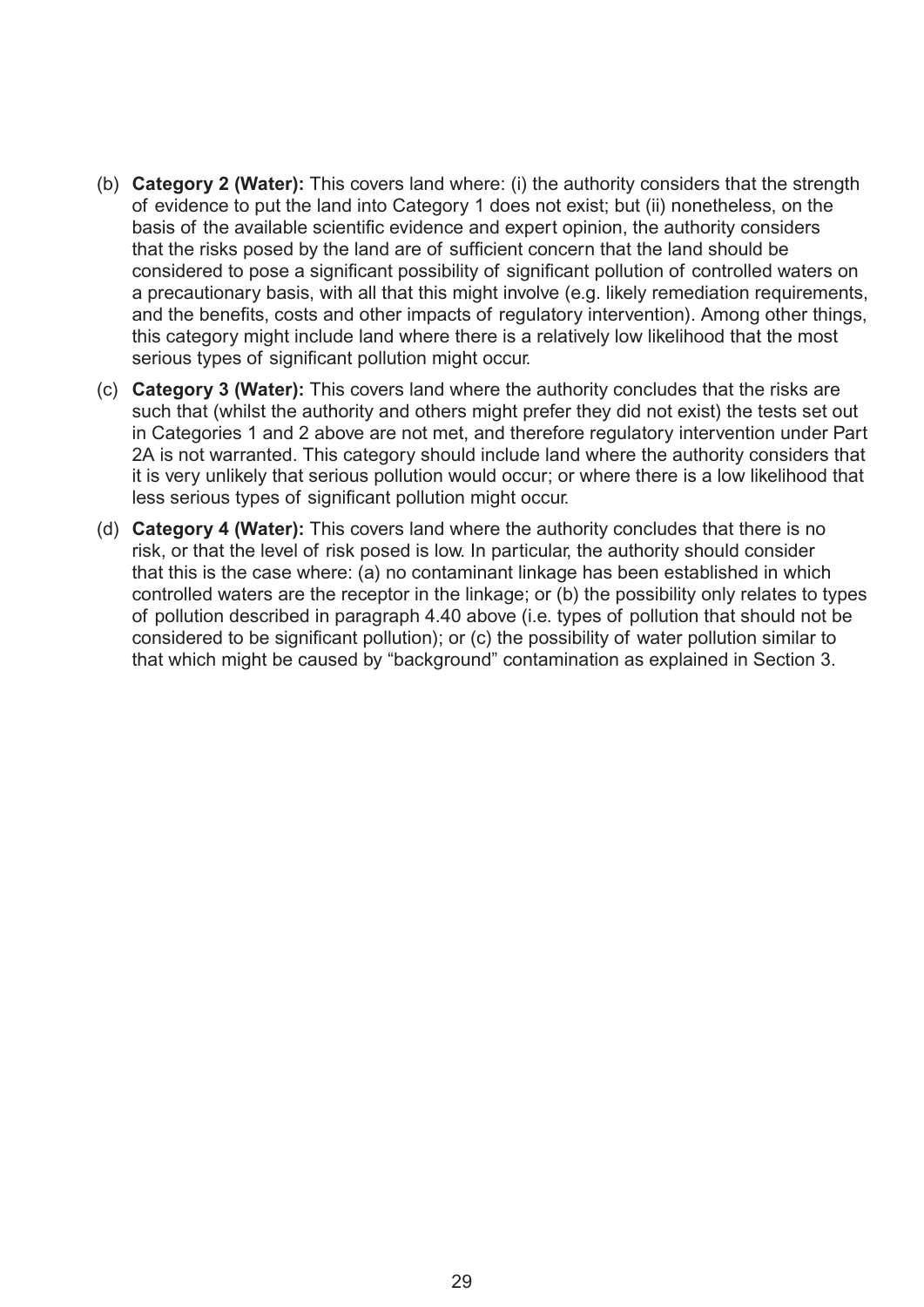# <span id="page-31-0"></span>**Section 5: Determination of contaminated land**

5.1 Section 78A(2) of the 1990 Act says that in determining whether any land appears to be contaminated land, a local authority shall, *"…act in accordance with guidance issued by the Secretary of State…with respect to the manner in which that determination is to be made."* This section provides such Guidance.

## Deciding that land is not contaminated land

- 5.2 In implementing the Part 2A regime, the local authority is likely to inspect land that it then considers is not contaminated land. For example, this will be the case where the authority has ceased its inspection and assessment of land on grounds that there is little or no evidence to suggest that it is contaminated land. In such cases, the authority should issue a written statement to that effect (rather than coming to no formal conclusion) to minimise unwarranted blight. The statement should make clear that on the basis of its assessment, the authority has concluded that the land does not meet the definition of contaminated land under Part 2A. The authority may choose to qualify its statement (e.g. given that its Part 2A risk assessment may only be relevant to the current use of the land).
- 5.3 Paragraph 5.2 recognises that the nature of soil contamination means it is never possible to know the exact contamination status of any land with absolute certainty, and that scientific understanding of risks may evolve over time. However, such a lack of certainty should not stop the authority from deciding that land is not contaminated land. The starting assumption of Part 2A is that land is not contaminated land unless there is reason to consider otherwise.
- 5.4 The local authority should keep a record of its reasons for deciding that land is not contaminated land. The authority should inform the owners of the land of its conclusion and give them a copy of the written statement referred to in paragraph 5.2. The authority should also consider informing other interested parties (for example occupiers of the land and owners and occupiers of neighbouring land) and whether to publish the statement. The statement should be issued within a timescale that the authority considers to be reasonable, having regard to the need to minimise unwarranted burdens to persons likely to be directly affected, in particular the landowner, and occupiers or users of the land where relevant.

### Determining that land is contaminated land

- 5.5 The local authority has the sole responsibility for determining whether any land appears to be contaminated land. It cannot delegate this responsibility (except in accordance with section 101 of the Local Government Act 1972). However, in making such decisions the authority may rely on information or advice provided by another body such as the Environment Agency, or a suitably qualified experienced practitioner appointed for that purpose.
- 5.6 There are four possible grounds for the determination of land as contaminated land (with regard to non-radioactive contamination):
	- (a) Significant harm is being caused to a human, or relevant non-human, receptor.
	- (b) There is a significant possibility of significant harm being caused to a human, or relevant non-human, receptor.
	- (c) Significant pollution of controlled waters is being caused.
	- (d) There is a significant possibility of significant pollution of controlled waters being caused.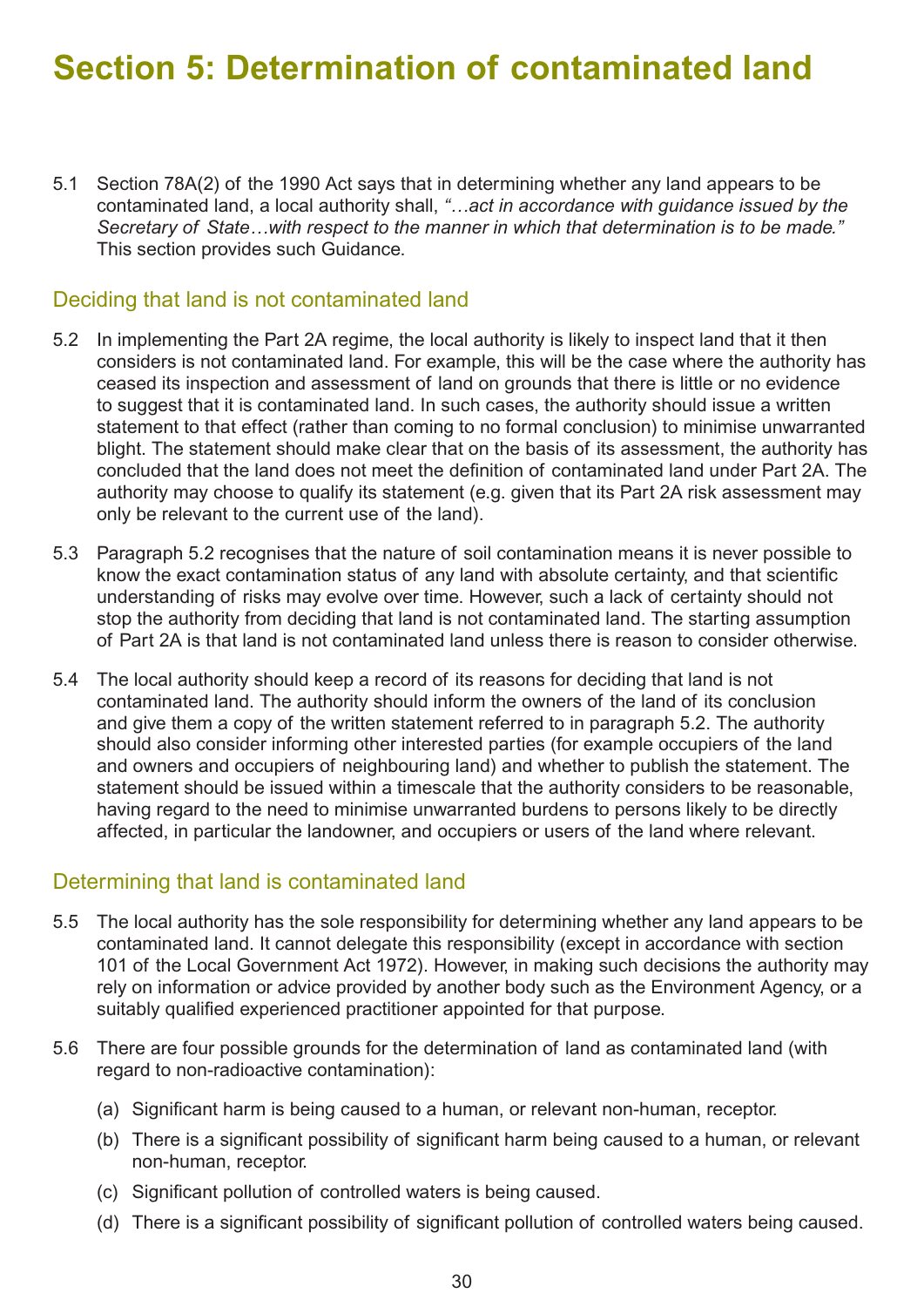- 5.7 Before making any determination, the local authority should have identified one or more significant contaminant linkage(s), and carried out a robust, appropriate, scientific and technical assessment of all the relevant and available evidence. If the authority considers that conditions for considering land to be contaminated land do not exist it should not decide that the land is contaminated land.
- 5.8 In the case of any land which, following determination as contaminated land, would be likely to meet one or more of the descriptions of a "Special Site" set out in the Contaminated Land Regulations 2006, the local authority should consult the Environment Agency before deciding whether or not to determine the land, providing the Agency with a draft record of the determination that the authority is required to prepare in accordance with paragraphs 5.17 – 5.19 below. The authority should take the Agency's views into full consideration and it should strive to ensure it has the Agency's agreement to its decision (although the decision is for the authority to make subject to the provisions of Part 2A).

## Physical extent of land to be determined

- 5.9 It is for the local authority to decide the physical extent of land that should be determined. The authority should strive to ensure that there are grounds to consider that all the land in question can reasonably be considered to be contaminated land. In practice, often it is likely that contamination will not be uniformly spread across land, and it may not be clear precisely where the boundaries of the contamination lie. In such cases the authority should use its judgement on the extent of land it might reasonably consider to be contaminated land.
- 5.10 The local authority should review its decision on the physical extent of the land to be determined (or that has been determined) if at a later date it becomes aware of relevant further information. For example this may be the case if, during remediation, it becomes clear that the extent of contamination is significantly greater or less than was thought when the determination was made.

## Sub-division of land for the purposes of determination

5.11 The local authority may sub-divide the relevant land for the purposes of determination by issuing separate determinations for smaller areas of land which form part of a larger area of contaminated land. In deciding whether (and if so how) to do this, the authority should take into account: (i) the nature of the contamination; (ii) the degree of risk posed, and whether this varies across the land; (iii) the nature of the remediation which might be required; (iv) the ownership of the land; and (v) the likely identity of those who may bear responsibility for the remediation.

## Making determinations in urgent cases

5.12 If the local authority considers there is an urgent need to determine particular land, it should make the determination in a timescale it considers appropriate to the urgency of the situation.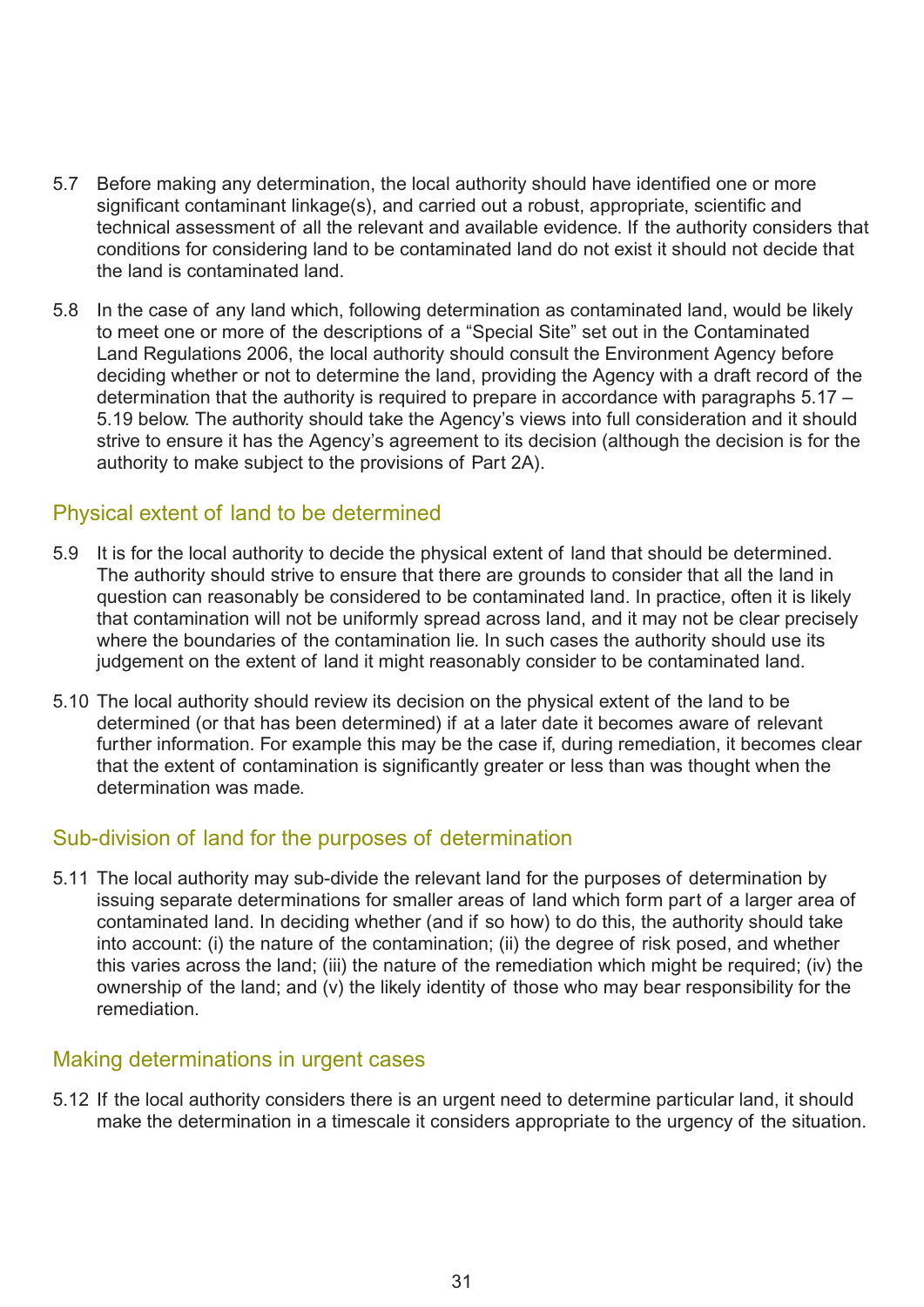## Informing interested parties

- 5.13 Before making a determination, the local authority should inform the owners and occupiers of the land and any other person who appears to the authority to be liable to pay for remediation of its intention to determine the land (to the extent that the authority is aware of these parties at the time) unless the authority considers there is an overriding reason for not doing so. The authority should also consider:
	- (a) Whether to give such persons time to make representations (for example to seek clarification of the grounds for determination, or to propose a solution that might avoid the need for formal determination) taking into account: the broad aims of regime; the urgency of the situation; any need to avoid unwarranted delay; and any other factor the authority considers to be appropriate.
	- (b) Whether to inform other interested parties as it considers necessary, for example owners and occupiers of neighbouring land.
- 5.14 If the local authority determines land as contaminated land, it shall give notice of that fact to (a) the Environment Agency; (b) the owner of the land; (c) any person who appears to the authority to be in occupation of the whole or any part of the land; and (d) each person who appears to the authority to be an appropriate person; in accordance with section 78B(3) of Part 2A. In respect of point (d) this Guidance recognises that in some cases the authority may not have identified the appropriate person(s) at the time the determination is made, in which case the requirement to give notice to such persons would not apply.

## Postponing determination

- 5.15 The local authority may postpone determination of contaminated land if the land owner or some other person undertakes to deal with the problem without determination, and the authority is satisfied that the remediation will happen to an appropriate standard and timescale. If the authority chooses to do this, any agreement it enters into should not affect its ability to determine the land in future (e.g. if the person fails to carry out the remediation as agreed).
- 5.16 The local authority may postpone determination of contaminated land if a significant contaminant linkage would only exist if the circumstances of the land were to change in the future within the bounds of the current use of the land as described in paragraph 3.5 of this Guidance (e.g. if a more sensitive receptor were to move onto the land or a temporarily interrupted pathway were to be reactivated). If the authority chooses to do this, it should keep the status of the land under review and take reasonable measures to ensure that the postponement does not create conditions under which significant risks could go unaddressed in future. Alternatively the authority may decide to determine the land but postpone remediation.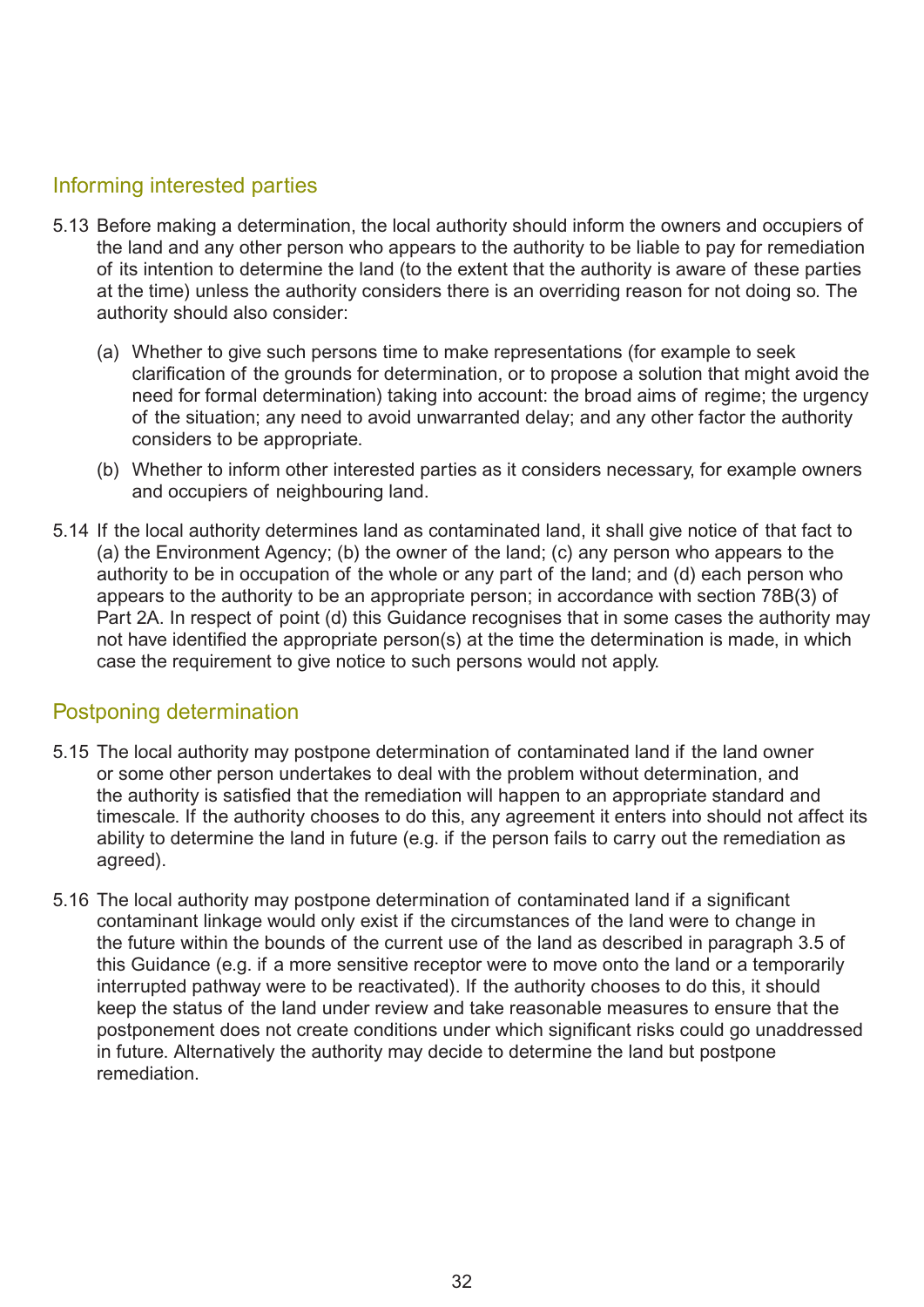## Record of the determination of contaminated land

- 5.17 The local authority should prepare a written record of any determination that land is contaminated land. The record should clearly and accurately identify the location, boundaries and area of the land in question, making appropriate reference to Ordnance Survey grid references and/or Global Positioning co-ordinates. The record should be made publicly available by means to be decided by the authority.
- 5.18 The record should explain why the determination has been made, including:
	- (a) The risk summary required by Section 3 of this Guidance, and where not already covered in the risk summary: (i) a relevant conceptual model comprising text, plans, cross sections, photographs and tables as necessary in the interests of making the description understandable to the layperson; and (ii) a summary of the relevant assessment of this evidence.
	- (b) A summary of why the authority considers that the requirements of relevant sections of this Guidance have been satisfied.
- 5.19 The local authority should seek to ensure (as far as reasonable) that all aspects of the record of determination are understandable to non-specialists, including affected members of the public.

## Reconsideration, revocation and variation of determinations

- 5.20 The local authority should reconsider any determination that land is contaminated land if it becomes aware of further information which it considers significantly alters the basis for its original decision. In such cases the authority should decide whether to retain, vary or revoke the determination.
- 5.21 The local authority should reconsider any determination of contaminated land if remediation action has been taken which, in the view of the authority, stops the land being contaminated land. In such cases the authority should issue a statement to this effect, having regard to paragraphs 5.2 to 5.4 above.
- 5.22 If the local authority varies or revokes a determination, or issues a statement in accordance with paragraph 5.21, it should record its reasons for doing so alongside the initial record of determination in a way that ensures the changed status of the land is made clear. If the reconsideration results in relevant documentation, such as a revised determination notice or a statement in accordance with paragraph 5.21, copies of this documentation should also be recorded. The authority should ensure that interested parties are informed of the decisions and the reasons for it, including the owner of the land; any person who appears to the authority to be in occupation of the whole or any part of the land; any person who was previously identified by the authority to be an appropriate person; and the Environment Agency.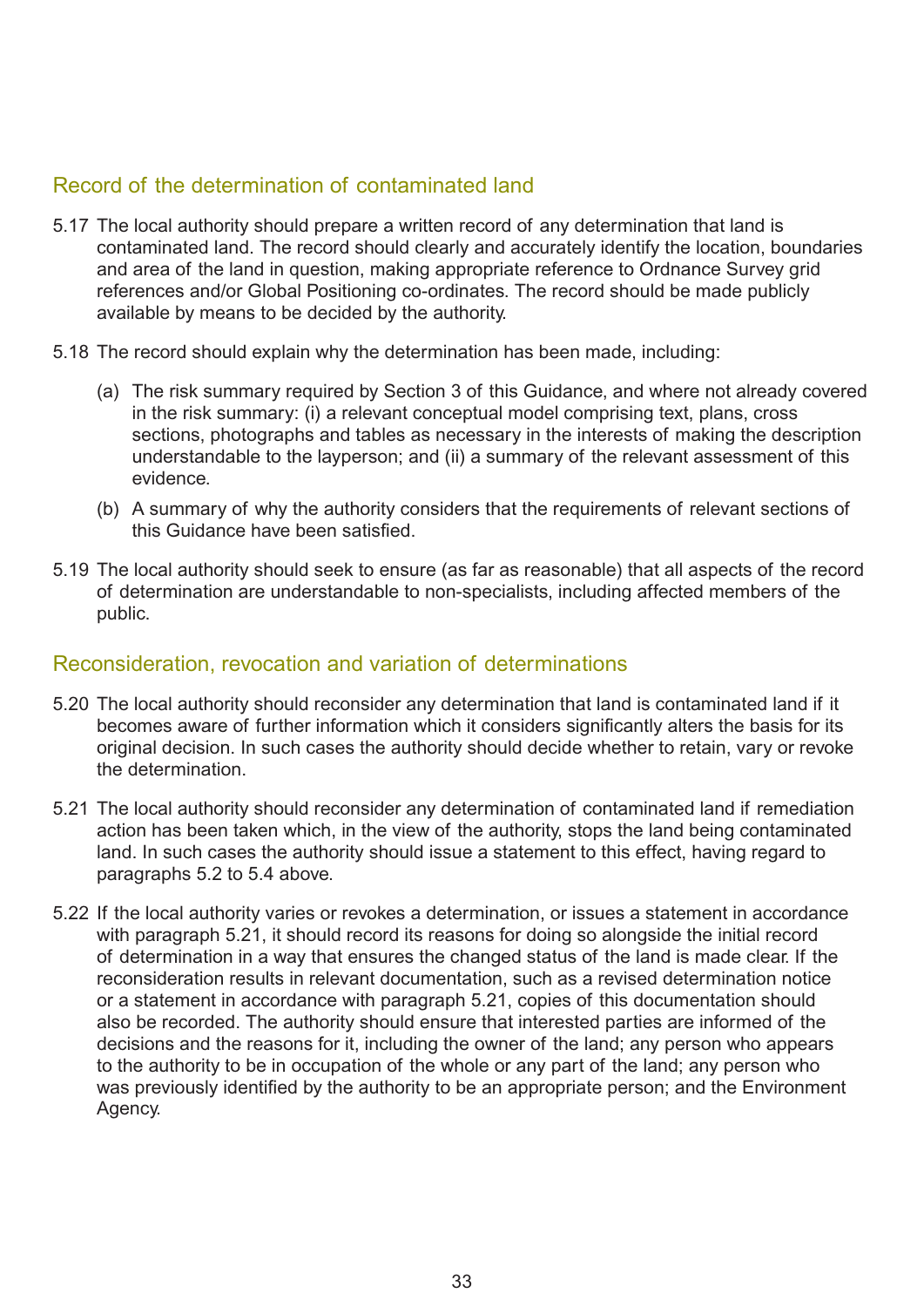# <span id="page-35-0"></span>**Section 6: Remediation of contaminated land**

- 6.1 Once land has been determined as contaminated land, the enforcing authority must consider how it should be remediated and, where appropriate, it must issue a remediation notice to require such remediation. The enforcing authority for the purposes of remediation may be the local authority which determined the land, or the Environment Agency, which takes on responsibility once land has been determined if the land is deemed to be a "special site". The rules on what land is to be regarded as special sites, and various rules on the issuing of remediation notices, are set out in the Contaminated Land (England) Regulations 2006.
- 6.2 Relevant provisions of Part 2A include:
	- **Section 78A(7):** Defines "remediation" as: "(a) the doing of anything for the purpose of assessing the condition of  $-$  (i) the contaminated land in question; or (ii) any controlled waters affected by that land; or (iii) any land adjoining or adjacent to that land; (b) the doing of any works, the carrying out of any operations or the taking of any steps in relation to any such land for the purpose – (i) of preventing or minimising, or remedying or mitigating the effects of, any significant harm (or significant pollution of controlled waters), by reason of which the contaminated land is such land; or (ii) of restoring the land or waters to their former state; or (c) the making of subsequent inspections from time to time for the purpose of keeping under review the condition of the land or waters."
	- **Section 78E(1):** "In any case where [the local authority has identified contaminated land]...the enforcing authority shall... serve on each person who is an appropriate person a..."remediation notice"...specifying what that person is to do by way of remediation and the periods within which he is required to do each of the things so specified."
	- **Section 78E(4):** "The only things by way of remediation which the enforcing authority may do, or require to be done, under or by virtue of [Part 2A] are things which it considers reasonable, having regard to  $-$  (a) the cost which is likely to be involved; and (b) the seriousness of the harm, or pollution of controlled waters, in question."
	- **Section 78E(5):** "In determining for any purpose of this Part (a) what is to be done (whether by an appropriate person, the enforcing authority, or any other person) by way of remediation in any particular case, (b) the standard to which any land is, or waters are, to be remediated pursuant to [a remediation] notice, or (c) what is, or is not, to be regarded as reasonable for the purposes of subsection (4) above, the enforcing authority shall have regard to any guidance issued for the purpose by the Secretary of State."
- 6.3 The enforcing authority should have regard to this Guidance when it is: (a) deciding what remediation action it should specify in a remediation notice as being required to be carried out; (b) satisfying itself that appropriate remediation is being, or will be, carried out without the service of a notice; or (c) deciding what remediation action it should carry out itself.
- 6.4 The guidance in this Section does not attempt to set out detailed technical procedures or working methods. In considering such matters, the enforcing authority may consult relevant technical documents (e.g. produced by the Environment Agency or other professional and technical organisations). It may also act on the advice of a suitably qualified experienced practitioner.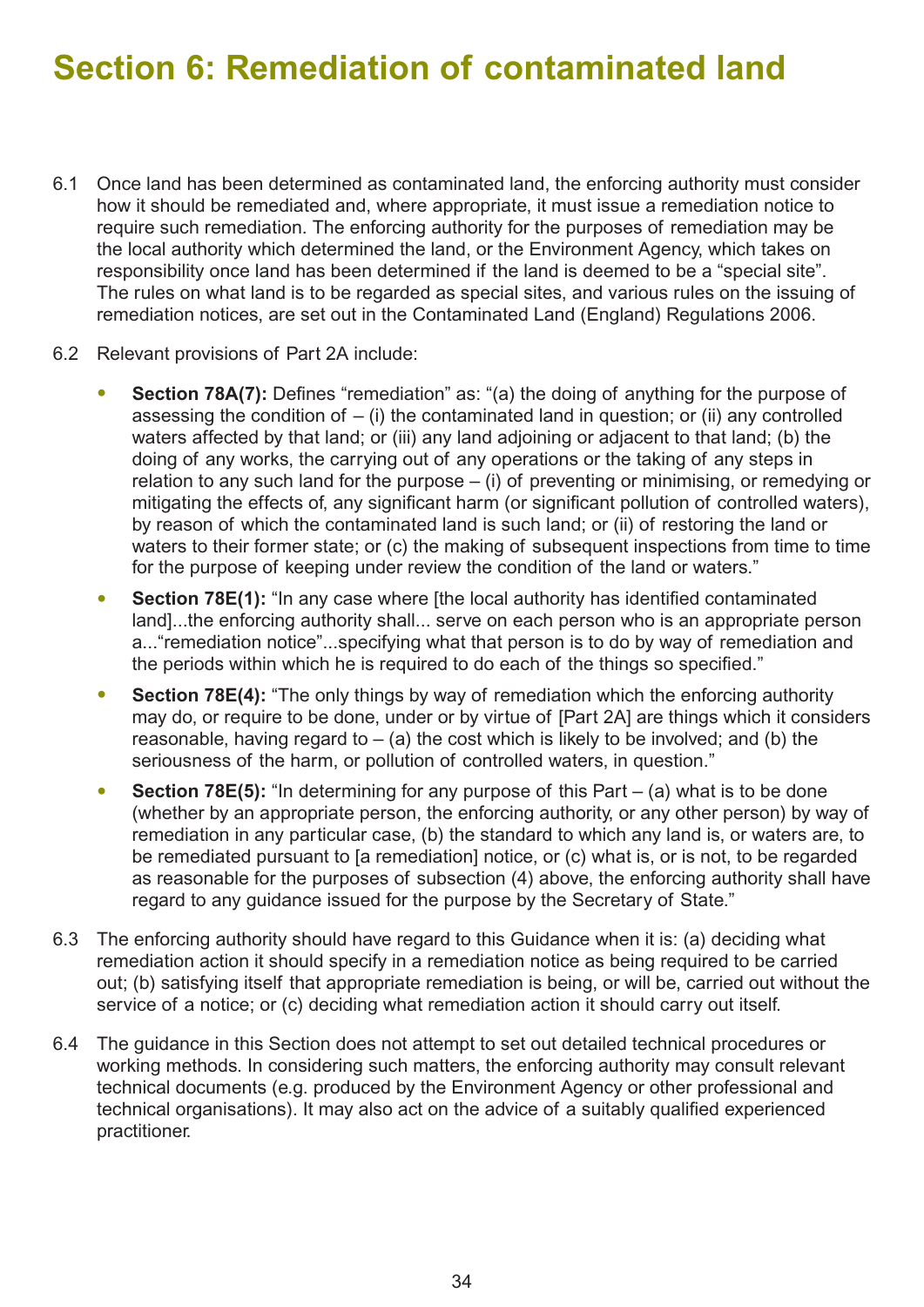## Section 6(a): Remediation techniques

- 6.5 The broad aim of remediation should be: (a) to remove identified significant contaminant linkages, or permanently to disrupt them to ensure they are no longer significant and that risks are reduced to below an unacceptable level; and/or (b) to take reasonable measures to remedy harm or pollution that has been caused by a significant contaminant linkage.
- 6.6 Remediation may involve a range of treatment, assessment and monitoring actions, sometimes with different remediation actions being used in combination or sequentially to secure the overall remediation of the land.
- 6.7 In cases where the aim of remediation is to remove or permanently disrupt significant contaminant linkages, remediation treatment should involve demonstrable disruption or removal of the significant contaminant linkage(s) that led to land being determined as contaminated land, in order to reduce or remove unacceptable risks to receptors. This might involve one or more of the following:
	- (a) Reducing or treating the contaminant part of the linkage (e.g. by physically removing contaminants or contaminated soil or water, or by treating the soil or water to reduce levels of contaminants, or by altering the chemical or physical form of the contaminants).
	- (b) Breaking, removing or disrupting the pathway parts of the linkage (e.g. a pathway could be disrupted by removing or reducing the chance that receptors might be exposed to contaminants, for example by installing gas membranes in a property, or by sealing land with a material such as clay or concrete).
	- (c) Protecting or removing the receptor. For example, by changing the land use or restricting access to land it may be possible to reduce risks to below an unacceptable level.
- 6.8 Assessment or monitoring actions may also be required as part of remediation. For example, assessment actions may be needed to characterise the nature of significant contaminant linkage(s) to help the authority decide what remediation should involve. Assessment may also be needed whilst other remediation actions are being carried out, or after other actions have been carried out (e.g. to assess the effectiveness of the other measures, or to inform the need for possible further remediation actions). Monitoring actions may be needed after remediation has taken place (e.g. to check whether remedial action has been successful, or whether there is a need for further assessment or action).
- 6.9 Assessment and monitoring action should not be required for any purpose other than the remediation of the land in relation to the reason why it was determined as contaminated land.

### **Phased remediation**

- 6.10 Remediation may require a phased approach, with different remediation actions being carried out in sequence or in parallel.
- 6.11 In some cases, it may not be possible or reasonable for a single remediation notice to specify all the remediation actions which might eventually be needed. In such cases, the enforcing authority should specify in the notice the remediation action(s) which it considers to be appropriate at the time, and further remediation notices may need to be issued later regarding further phases of action.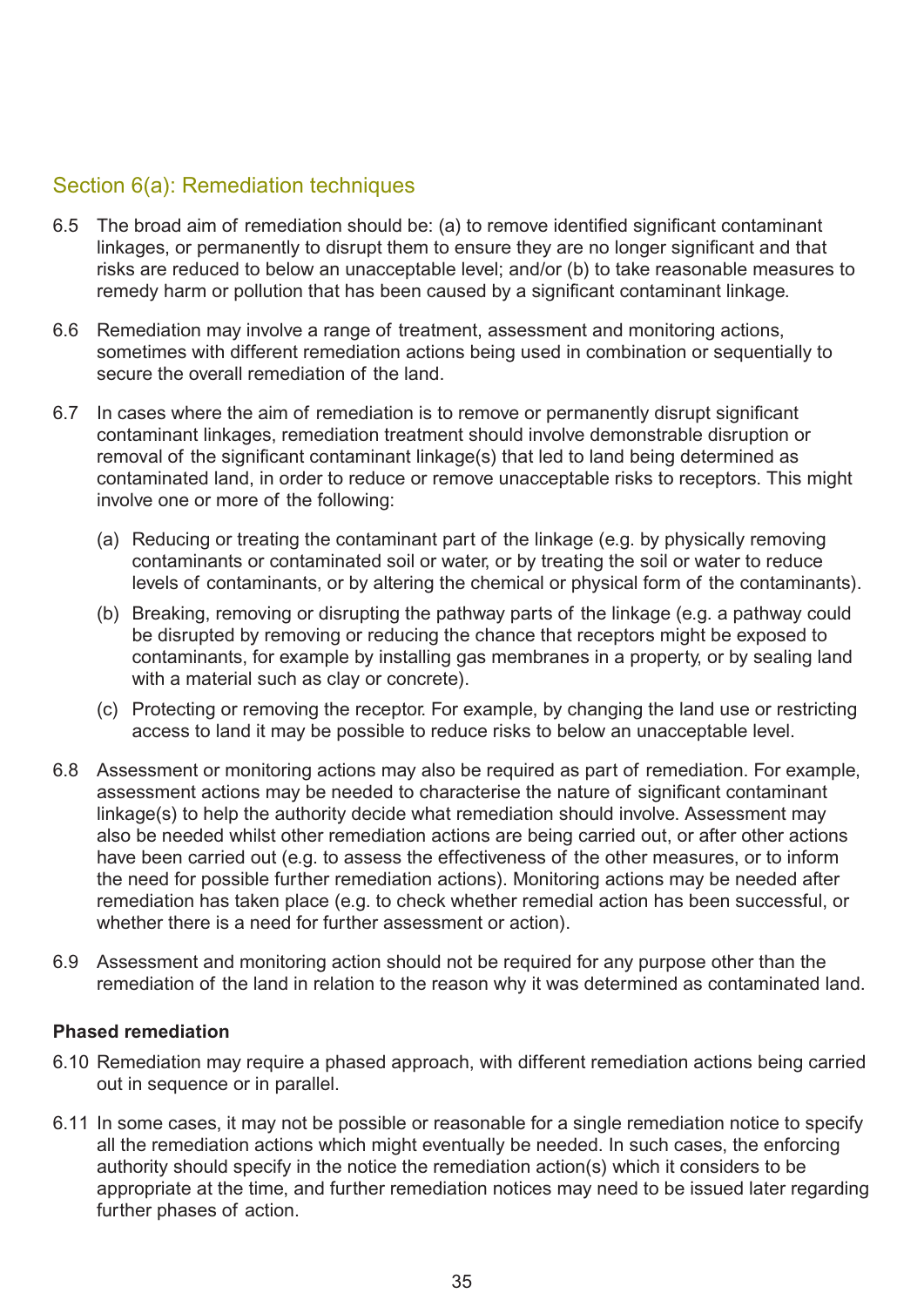6.12 If a phased approach is taken to remediation, before serving any further remediation notice, the enforcing authority should be satisfied that previous action has not already achieved the remediation of the land (i.e. to a standard to which remediation can reasonably be required, having regard to the advice below), and that further action is still necessary to achieve the remediation of the land in question.

### **Remediation of multiple significant contaminant linkages**

6.13 Where more than one significant contaminant linkage has been identified on the land, the enforcing authority should consider whether reasonable actions for addressing each linkage individually would result in the optimum approach for achieving the overall remediation of the land. If a more integrated approach would be more practicable and more cost effective whilst still delivering the same (or a better) overall standard of remediation the enforcing authority should generally favour this approach. However, in cases where more than one party has been found responsible for linkages, the enforcing authority should not impose an approach which is more costly for any responsible party than addressing the linkages separately.

## Section 6(b): Securing remediation without a remediation notice

- 6.14 Before serving a remediation notice, the enforcing authority should consider section 78H(5)  $(a) - (d)$  of Part 2A. The authority should not serve a remediation notice if it is satisfied that appropriate measures are being taken by way of remediation without the serving of a remediation notice. The authority should assume that appropriate measures are being taken if: (a) it is satisfied that steps are being taken that are likely to achieve a standard of remediation equal to, or better than, what the authority would otherwise have specified in a remediation notice; and (b) the authority is satisfied that the timescale in which remediation is planned to take place is appropriate.
- 6.15 The enforcing authority should actively consider the merits and likelihood of achieving remediation without recourse to a remediation notice before issuing a remediation notice.

## Section 6(c): Standard of remediation

- 6.16 Part 2A states that the enforcing authority may only require (or undertake itself in cases where direct enforcing authority intervention is deemed necessary) actions in a remediation notice which are reasonable with regard to the cost and the seriousness of the pollution or harm. This requirement is in addition to the broader responsibility on the enforcing authority, as a public regulator, to act in a reasonable manner.
- 6.17 In cases where the aim of remediation is to remove or permanently to disrupt significant contaminant linkages, the enforcing authority should aim to ensure that remediation achieves a standard sufficient to ensure the land no longer poses sufficient risk to qualify as contaminated land. In using powers under Part 2A, the authority should not require a higher standard of remediation. The appropriate person or some other person might choose to carry out remediation to a higher standard (e.g. to increase the value or utility of the land, or to prepare it for redevelopment) but it should not be required by the authority.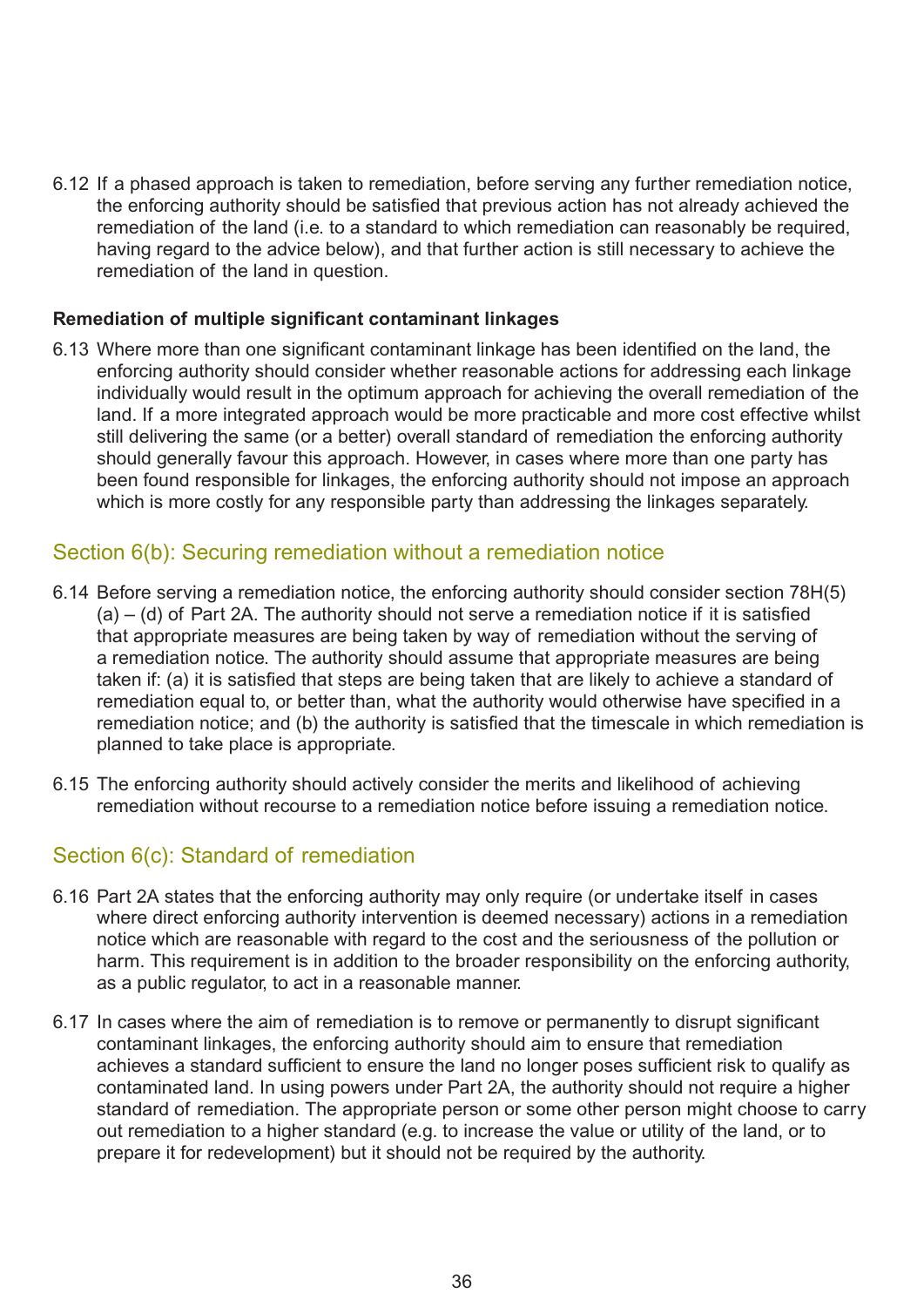- 6.18 Where the authority considers that it is not practicable or reasonable to remediate land to a degree where it stops being contaminated land, the authority should consider whether it would be reasonable to require remediation to a lesser standard. The broad aim should be to manage or remediate the land in such a way that risks are minimised as far as is reasonably practicable.
- 6.19 In cases where the purpose of remediation is to remedy harm or pollution that has already been caused, the enforcing authority should decide what is a suitable standard of remediation having regard to the guidance on reasonableness below. In some cases it may be reasonable to require land or waters to be restored to their former state. In other cases it may not be practicable and/or reasonable to do this. In such cases the authority should consider whether it would be reasonable to require remediation to a lesser standard.

## Section 6(d): Reasonableness of remediation

- 6.20 The enforcing authority may only require remediation action in a remediation notice if it is satisfied that those actions are reasonable. In deciding what is reasonable, the authority must consider various factors, having particular regard to: (a) the practicability, effectiveness and durability of remediation; (b) the health and environmental impacts of the chosen remedial options; (c) the financial cost which is likely to be involved; and (d) the benefits of remediation with regard to the seriousness of the harm or pollution of controlled waters in question.
- 6.21 The paragraphs below explain how the enforcing authority should consider these factors in reaching a judgement on what is reasonable. The enforcing authority should regard a remediation action as being reasonable if it is satisfied that the benefits of remediation are likely to outweigh the costs of remediation.
- 6.22 In some cases, it might be that there is more than one potential approach to remediation that would be reasonable. In such cases the authority should choose what it considers to be the "best practicable technique" having regard to the factors above. Unless there are strong grounds to consider otherwise, the best practicable technique in such circumstances is likely to be the technique that achieves the required standard of remediation to the appropriate timescale, whilst imposing the least cost on the persons who will pay for the remediation.

## **Practicability, effectiveness and durability of remediation**

- 6.23 The enforcing authority should ensure that any requirement it makes in regard to remediation is practicable and effective – i.e. it should be possible, within reasonable limits, for the person to undertake the required actions, and the actions should be effective in addressing the problem at hand. This applies both to the remediation scheme as a whole and the individual remediation actions of which it is comprised.
- 6.24 In assessing the practicability of any remediation, the authority should consider, in particular: (i) technical constraints, such as whether the technical capacity and resources needed to undertake the work exist, and could reasonably be made available; (ii) site constraints, such as access to the relevant land or waters, the presence of buildings or other structures in, on or under the land; (iii) time constraints, such as whether it would be possible to carry out the remediation within the required time period; and (iv) regulatory constraints, such as whether the remediation can be carried out within relevant statutory or similar controls.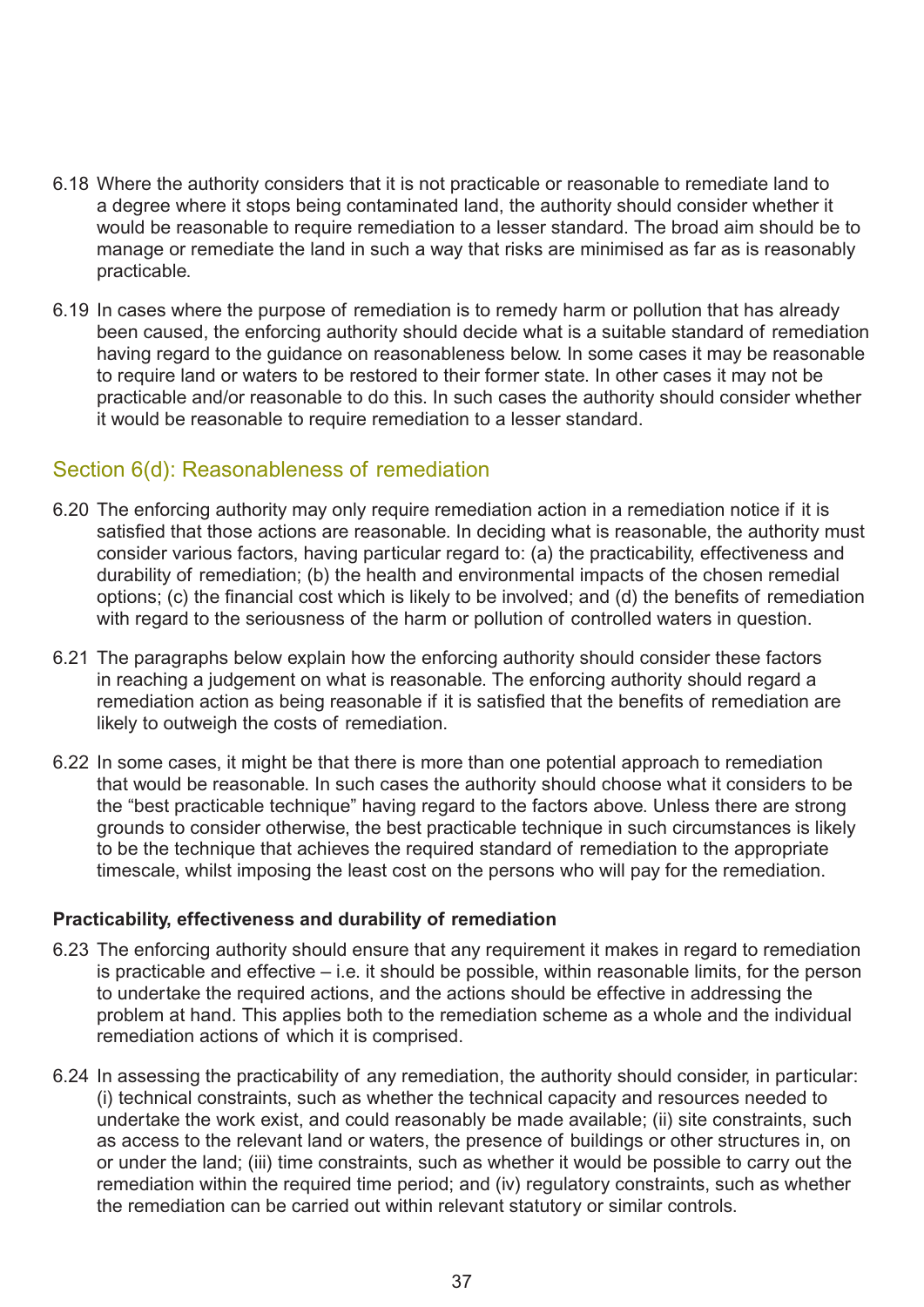- 6.25 The enforcing authority should consider the durability of remediation. In some cases it will be reasonable to require (or otherwise ensure) a permanent solution to the problem. In other cases this may not be possible or reasonable, in which case the authority should consider how to ensure a reasonable standard of durability. The aim should be to ensure (as far as practical and reasonable) that the scheme as a whole would continue to be effective during the time over which the significant contaminant linkage would continue to exist or recur.
- 6.26 In considering durability, the enforcing authority should consider whether it is likely that some other future action (such as redevelopment) will resolve or control the problem. If the authority feels that such action is likely to occur within a reasonable timescale, the authority may consider whether it would be appropriate to require remediation of limited durability, pending a more durable solution later.
- 6.27 Where a remediation scheme cannot reasonably and practicably continue to be effective during the whole of the expected duration of the problem, the enforcing authority should require the remediation to be effective for as long as can reasonably and practicably be achieved. In such circumstances, additional monitoring actions may be required.
- 6.28 Where a remediation method requires on-going management and maintenance in order to continue to be effective (for example, the maintenance of gas venting or alarm systems), these on-going requirements should be specified in any remediation notice (or similar remediation agreement if remediation is being taken forward without such a notice) as well as any monitoring actions necessary to keep the effectiveness of the remediation under review.

### **Financial cost of remediation**

- 6.29 In considering the costs likely to be involved in carrying out any remediation action, the enforcing authority should take into account the direct financial costs likely to be caused by remediation. This would include:
	- (a) The cost of preparing for remediation to take place (e.g. feasibility studies, design of remedial actions, management costs, and the cost of relevant assessment actions).
	- (b) The cost of undertaking the remediation actions and making good afterwards, including any tax payable.
	- (c) The cost of managing the land after the main remediation action has taken place (e.g. on-going requirements to manage or maintain the remediation action, and the cost of any monitoring or assessment action).
	- (d) Relevant disruption costs (e.g. depreciation in the value of land or other interests, or other loss or damage, which is likely to result from the carrying out of the remediation action in question).
	- (e) The above costs relative to any estimated increase in the financial value and utility of the land as a result of remediation, and whether such increase in value and utility would accrue to the person(s) bearing the cost of remediation.
- 6.30 The identity or financial standing of any person who may be required to pay for a remediation action are not relevant to the consideration of whether the costs of a remediation action are reasonable (although they may be relevant in deciding whether the cost of remediation can be imposed on such persons).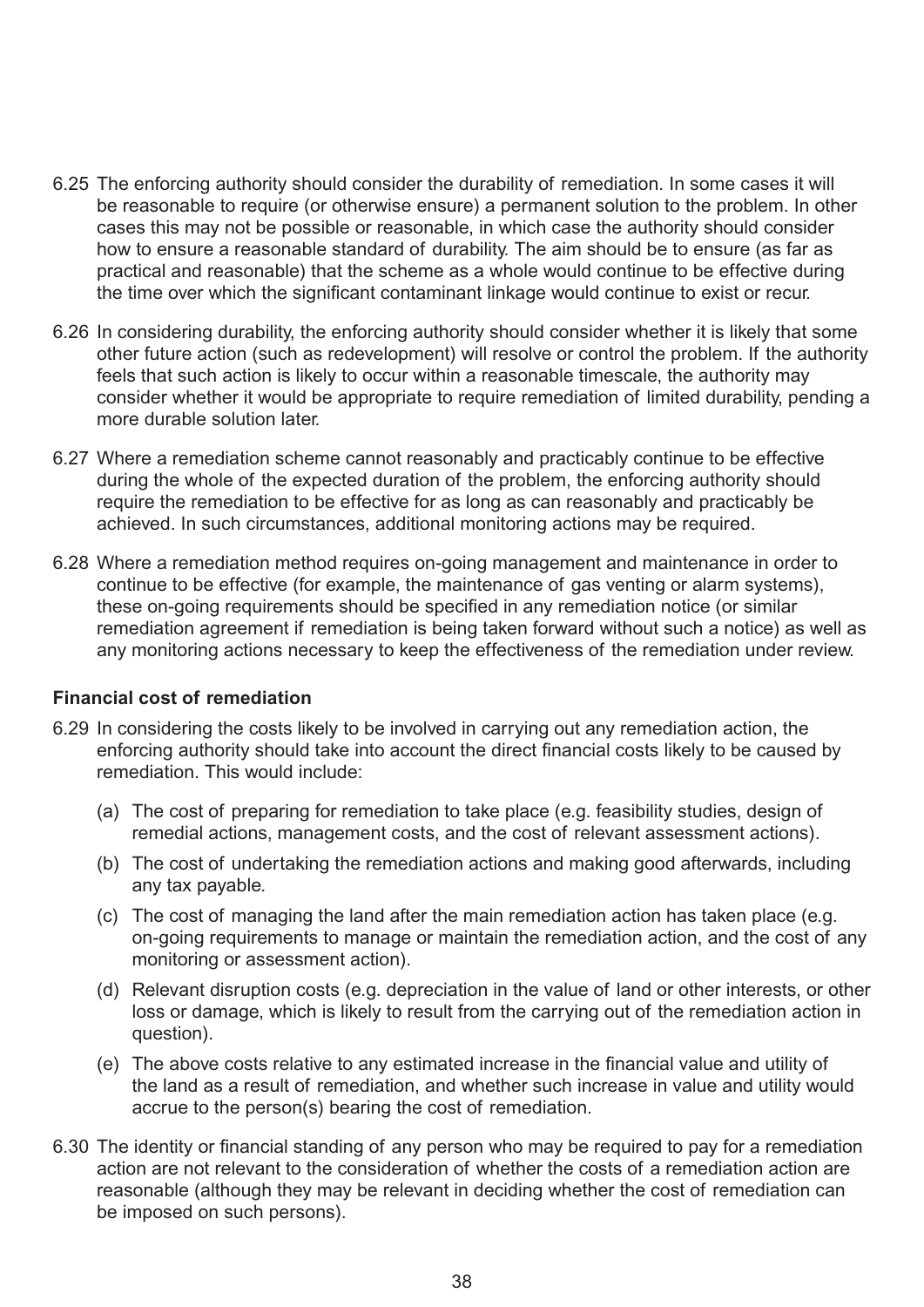### **Benefits of remediation**

- 6.31 In considering the benefits of remediation, the enforcing authority should consider: (a) the seriousness of any harm or pollution of controlled waters and the various factors that led the land to be determined (e.g. the scale of harm or pollution that might already be occurring; or the likelihood of potential future harm or pollution and the likely impact if it were to occur); (b) the context in which the effects are occurring or might occur; and (c) any estimated increase in the financial value and utility of the land as a result of remediation, and who would benefit from such an increase. In considering such benefits it is for the authority to decide whether or not to describe such benefits (whether direct or indirect) in terms of monetary value or whether to make a qualitative consideration.
- 6.32 Where the significant harm is an "ecological system effect" (as defined in Table 1 in Section 4) the enforcing authority should take into account any advice received from Natural England. Where the enforcing authority is the local authority, it should take into account any advice received from the Environment Agency when it is considering the significance of any pollution of controlled waters and the benefits of any remediation.

### **Health and environmental impacts of remediation**

- 6.33 In considering the costs of remediation and the seriousness of harm or pollution, the enforcing authority should also consider other costs and impacts that may, directly or indirectly, result from remediation. This should include consideration of: (a) potential health impacts of remediation; and (b) environmental impacts of remediation. In considering such impacts it is for the authority to decide whether or not to describe such costs in terms of monetary value or whether to make a qualitative consideration.
- 6.34 The enforcing authority's consideration of potential health impacts of remediation should include: (a) direct health effects (e.g. resulting from contaminants being mobilised during remediation, and worker safety); and (b) indirect health effects such as stress-related effects that may be experienced by affected people, particularly local residents. In making this consideration the authority should also be mindful of the health benefits of remediation and the potential health impacts of not remediating the land.
- 6.35 With regard to environmental impacts of remediation, the enforcing authority should consider whether remediation can be carried out without disproportionate damage to the environment, and in particular: (a) without significant risk to water, air, soil and plants and animals; (b) without causing a nuisance through noise or odours; (c) without adversely affecting the countryside or places of special interest; and (d) without adversely affecting a building of special architectural or historic interest.
- 6.36 The enforcing authority should strive to minimise impacts of remediation on health and the environment (and comply with any relevant regimes that might require this, for example the health and safety, planning and environmental permitting regimes). If the authority considers that health or environmental impacts of a particular remediation approach are likely to outweigh the likely benefits of dealing with the risk posed by the contamination, it should consider whether an alternative approach to remediation is preferable, even if it may deliver a lower standard of remediation than other techniques.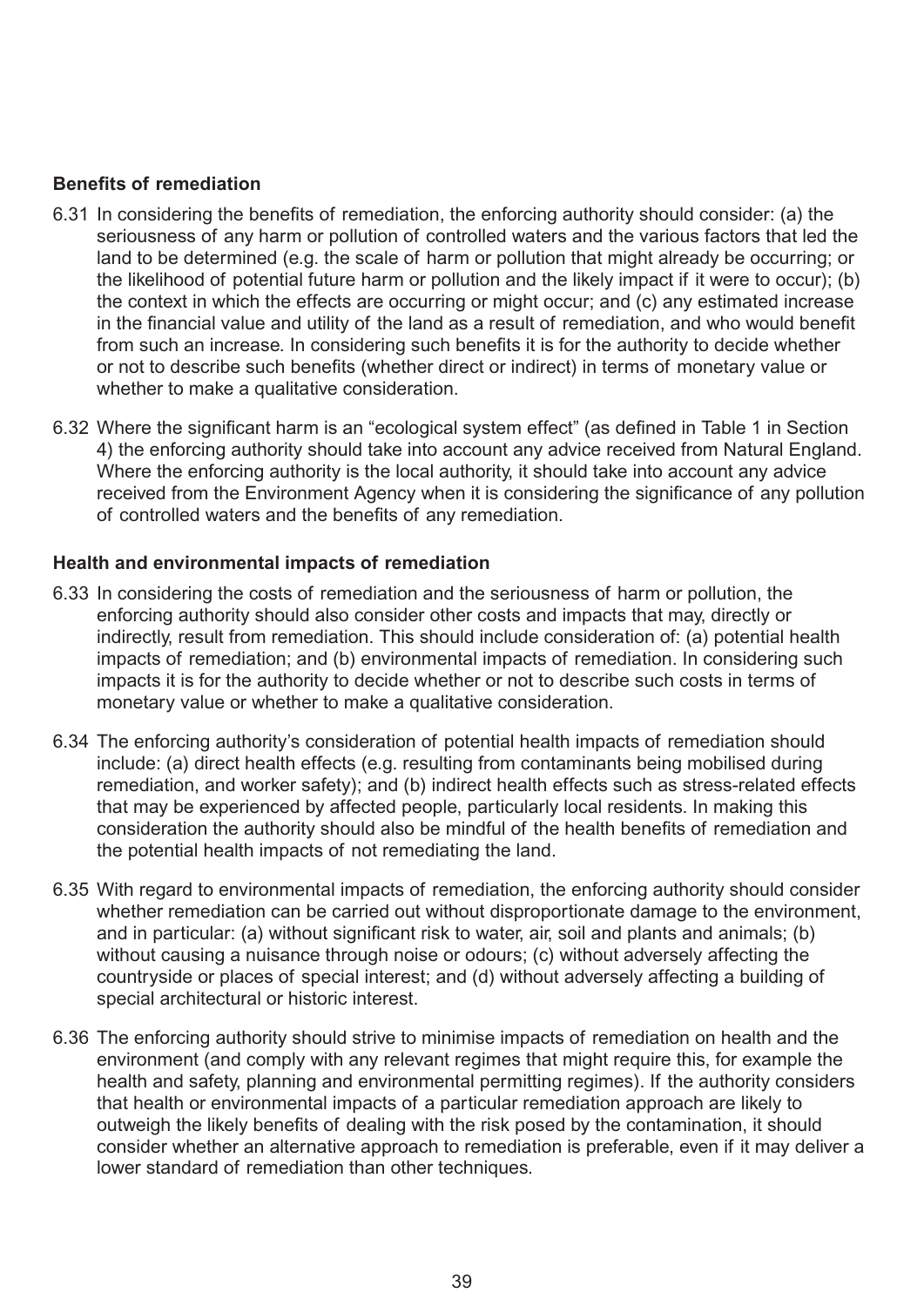## Section 6(e): Revision of remediation notices

- 6.37 The enforcing authority should consider revising a remediation notice if it considers it is reasonable to do so. In particular this would apply to cases where new information comes to light which calls into question the reasonableness of an existing remediation notice. For example, this might be the case where information that comes to light during remediation shows that some remediation actions are no longer necessary, or that additional or alternative actions are necessary.
- 6.38 If the enforcing authority has issued a remediation notice but the person concerned later proposes an alternative remediation scheme, the authority should consider whether to amend or revoke the remediation notice. It is for the authority to decide the degree of consideration it gives to such a proposal. If the authority decides to do this, it should be satisfied that the standard of remediation and the timescale in which it would take place are in line with the guidance in this chapter.

## Section 6(f): Verification

6.39 Any remedial treatment action should include appropriate verification measures. In arranging for such measures, the enforcing authority should ensure that the person responsible for verification is a suitably qualified experienced practitioner.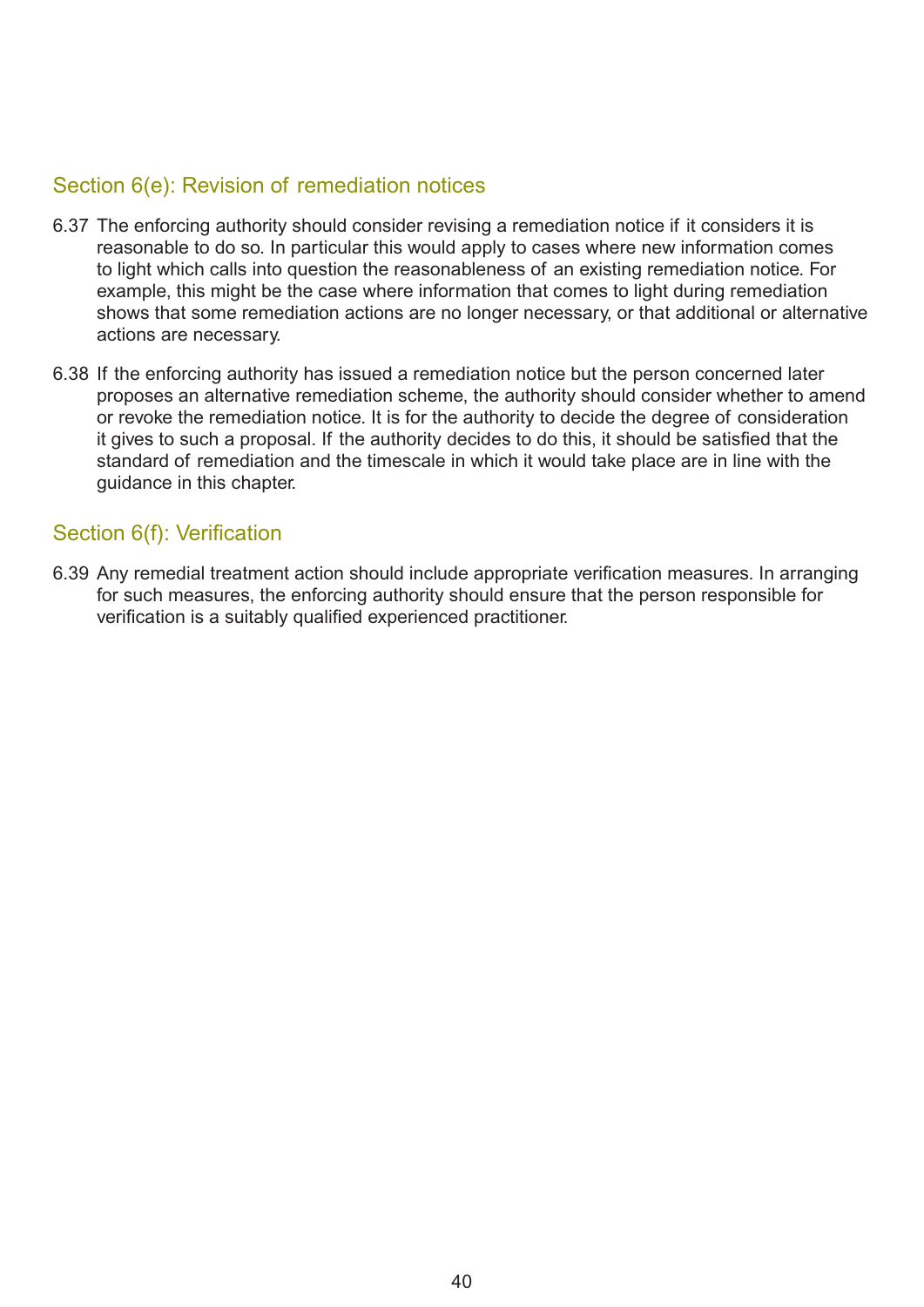# <span id="page-42-0"></span>**Section 7: Liability**

- 7.1 The main provisions for the establishment of liability are set out in Part 2A, and the enforcing authority (and anyone else interested in liability) should refer directly to Part 2A. This Section (as with all of this Guidance) should be read in conjunction with the 1990 Act.
- 7.2 The statutory guidance in this Section relates in particular to circumstances where two or more persons are liable to bear the responsibility for any particular thing by way of remediation. It deals with the questions of who should be excluded from liability, and how the cost of each remediation action should be apportioned between those who remain liable after any such exclusion. It is issued under section 78F(6) and (7) of the 1990 Act, which provides that:
	- Section 78F(6): Where two or more persons would, apart from this sub-section, be appropriate persons in relation to any particular thing which is to be done by way of remediation, the enforcing authority shall determine in accordance with guidance issued for the purpose by the Secretary of State whether any, and if so which, of them is to be treated as not being an appropriate person in relation to that thing.
	- Section 78F(7): Where two or more persons are appropriate persons in relation to any particular thing which is to be done by way of remediation, they shall be liable to bear the cost of doing that thing in proportions determined by the enforcing authority in accordance with guidance issued for the purpose by the Secretary of State.
- 7.3 In summary, this Section sets out a process involving:
	- (a) **Initial identification of liable persons:** The authority makes an initial identification of persons who may be responsible for paying for remediation actions. In doing this, each significant contaminant linkage is treated separately (unless it is reasonable to treat more than one linkage together because the same parties are liable). The authority first looks for persons who caused or knowingly permitted each linkage in terms of section 78F(2) of Part 2A (who this Guidance refers to as "Class A" persons). If no Class A persons can be found, the authority usually seeks to identify the owners or occupiers of the land in terms of section 78F(4) of Part 2A (who this Guidance refers to as "Class B" persons), although this step does not apply to linkages that relate solely to the pollution of controlled waters. The persons responsible for each linkage make up a "liability group" for that linkage. Liability groups may consist of one or more persons, and this Guidance sometimes uses the terms "Class A liability group" or a "Class B liability group" to reflect the nature of persons in the group.
	- (b) **Orphan linkages:** If no Class A or Class B persons can be found liable for a linkage, that linkage becomes known as an "orphan linkage" for which there are separate procedures set out at the end of this Section.
	- (c) **Remediation actions:** The authority decides what remediation actions relate to which linkages. This Guidance uses the term "remediation action" to mean any individual thing which is being, or is to be, done by way of remediation. A "remediation package" is all the remediation actions which relate to a particular linkage. A "remediation scheme" is the complete set of remediation actions (relating to one or more linkages) to be carried out with respect to the relevant land or waters.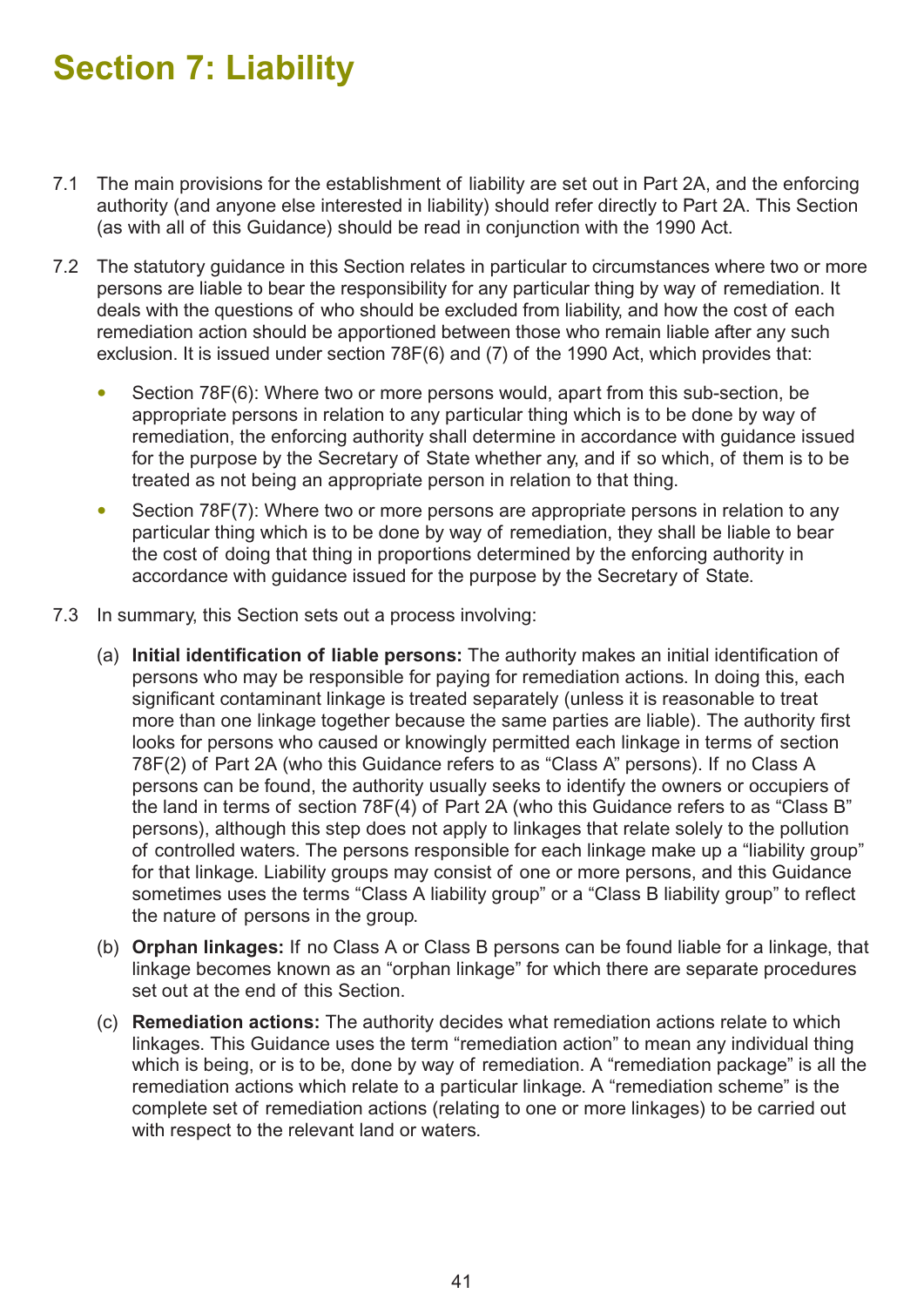- (d) **Attribution of liability to liability groups:** The authority attributes responsibility between liability groups. This Guidance uses the term "attribution" to mean the process of apportionment between liability groups.
- (e) **Exclusions:** The authority considers (with regard to any liability group with two or more members) whether members of the group should be excluded, in accordance with the rules for exclusion set out in Section 7(c) with regard to Class A persons, and Section 7(e) with regard to Class B persons. This Guidance uses the term "exclusion" to mean any decision by the enforcing authority that a person is to be treated as not being an appropriate person in accordance with section 78F(6) of Part 2A.
- (f) **Apportioning liability between members of liability groups:** The authority decides how to apportion liability between the members of each liability group who remain after any exclusions have been made. This Guidance uses the term "apportionment" to mean a decision by the authority dividing the costs of carrying out any remediation action between two or more appropriate persons in accordance with section 78F(7) of Part 2A.

## Section 7(a): Procedure for determining liabilities

7.4 For some land, the process of determining liabilities will consist simply of identifying either a single person (either an individual or a corporation such as a limited company) who has caused or knowingly permitted the presence of a single significant contaminant, or the owner of the land. The history of other land may be more complex. A succession of different occupiers or of different industries, or a variety of substances may all have contributed to the problems which have made the land "contaminated land" as defined for the purposes of Part 2A. Numerous separate remediation actions may be required, which may not correlate neatly with those who are to bear responsibility for the costs. The degree of responsibility for the state of the land may vary widely. Determining liability for the costs of each remediation action can be correspondingly complex.

## **Step 1: Identifying potential appropriate persons and liability groups**

- 7.5 As part of the process of determining that the land is "contaminated land" (see Chapters A and B), the enforcing authority will have identified at least one significant contaminant linkage (contaminant, pathway and receptor), resulting from the presence of at least one contaminant.
- 7.6 Where there is a single significant contaminant linkage:
	- (a) The enforcing authority should identify all persons who would be appropriate persons to pay for any remediation action relevant to the contaminant which forms part of the significant contaminant linkage. These persons constitute the "liability group" for that significant contaminant linkage.
	- (b) To achieve this, the enforcing authority should make reasonable enquiries to find all those who have caused or knowingly permitted the contaminant in question to be in, on or under the land. Any such persons constitute a "Class A liability group" for the significant contaminant linkage.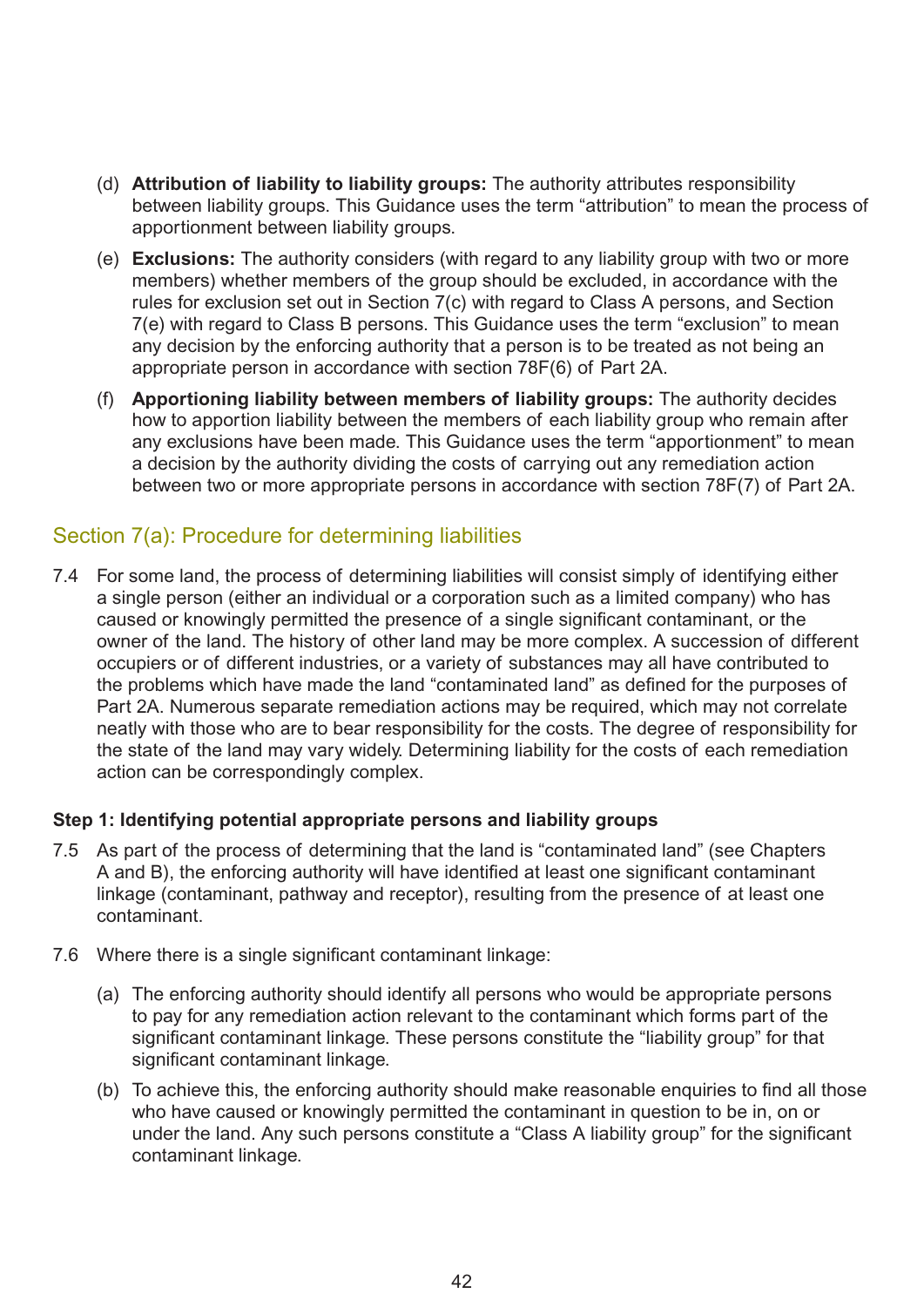- (c) If no such Class A persons can be found for any significant contaminant, the enforcing authority should consider whether the significant contaminant linkage of which it forms part relates solely to the significant pollution of controlled waters (rather than to any significant harm to human or relevant environmental receptors). If this is the case, there will be no liability group for that significant contaminant linkage, and it should be treated as an "orphan linkage" (see paragraphs 7.92 – 7.98 below).
- (d) In any other case where no Class A persons can be found for a significant contaminant, the enforcing authority should identify all of the current owners or occupiers of the contaminated land in question. These persons then constitute a "Class B liability group" for the significant contaminant linkage.
- (e) If the enforcing authority cannot find any Class A persons or any Class B persons in respect of a significant contaminant linkage, there will be no liability group for that linkage and it should be treated as an "orphan linkage" (see paragraphs 7.92 – 7.98 below).
- 7.7 Where there are two or more significant contaminant linkages, the enforcing authority should consider each significant contaminant linkage in turn, carrying out the steps set out in paragraph 7.6 above, to identify the liability group (if one exists) for each of the linkages.
- 7.8 Having identified one or more liability groups, the enforcing authority should consider whether any of the members of those groups are exempted from liability under the provisions in Part 2A. This could apply where:
	- (a) A person who would otherwise be a Class A person is exempted from liability arising with respect to water pollution from an abandoned mine (see section 78J(3) of Part 2A).
	- (b) A Class B person is exempted from liability arising from the escape of a contaminant from one piece of land to other land (see section 78K of Part 2A).
	- (c) A person is exempted from liability by virtue of his being a person "acting in a relevant capacity" (such as acting as an insolvency practitioner) as defined in section 78X(4) of Part 2A.
- 7.9 If all of the members of any liability group benefit from one or more of these exemptions, the enforcing authority should treat the significant contaminant linkage in question as an orphan linkage (see paragraphs 7.92 – 7.98 below).
- 7.10 Persons may be members of more than one liability group (e.g. if they caused or knowingly permitted the presence of more than one significant contaminant).
- 7.11 Where the membership of all of the liability groups is the same, there may be opportunities for the enforcing authority to abbreviate the remaining stages of this procedure. However, the tests for exclusion and apportionment may produce different results for different significant contaminant linkages, and so the enforcing authority should exercise caution before trying to simplify the procedure in any case.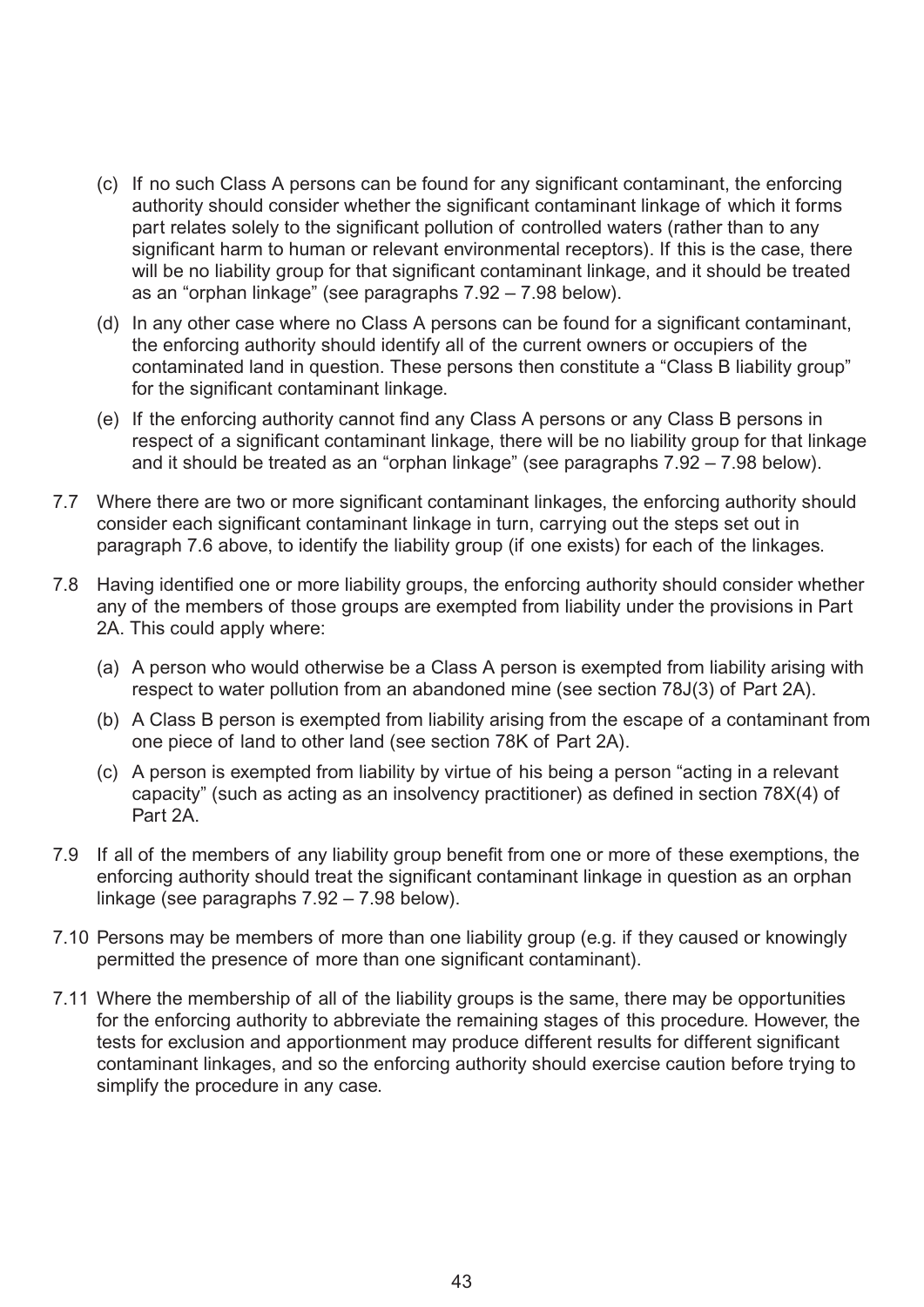### **Step 2: Characterising remediation actions**

- 7.12 Each remediation action will be carried out to achieve a particular purpose with respect to one or more defined significant contaminant linkages. Where there is a single significant contaminant linkage on the land in question, all the remediation actions will be referable to that linkage, and there is no need to consider how the different actions relate to different linkages. This step and Step 3 of the procedure therefore do not need to be carried out where there is only a single significant contaminant linkage. However, where there are two or more significant contaminant linkages on the land in question, the enforcing authority should establish whether each remediation action is: (a) referable solely to the significant contaminant in a single significant contaminant linkage (a "single-linkage action"); or (b) referable to the significant contaminant in more than one significant contaminant linkage (a "shared action").
- 7.13 Where a remediation action is a shared action, there are two possible relationships between it and the significant contaminant linkages to which it is referable. The enforcing authority should establish whether the shared action is:
	- (a) a "common action" i.e. an action which addresses together all of the significant contaminant linkages to which it is referable, and which would have been part of the remediation package for each of those linkages if each of them had been addressed separately.
	- (b) a "collective action"  $-$  i.e. an action which addresses together all of the significant contaminant linkages to which it is referable, but which would not have been part of the remediation package for every one of those linkages if each of them had been addressed separately, because: (i) the action would not have been appropriate in that form for one or more of the linkages (since some different solution would have been more appropriate); (ii) the action would not have been needed to the same extent for one or more of the linkages (since a less far-reaching version of that type of action would have sufficed); or (iii) the action represents a more economic way of addressing the linkages together which would not be possible if they were addressed separately.
- 7.14 A collective action replaces actions that would have been appropriate for the individual significant contaminant linkages if they had been addressed separately, as it achieves the purposes which those other actions would have achieved.

### **Step 3: Attributing responsibility between liability groups**

- 7.15 This stage of the procedure does not apply in simpler cases. Where there is only a single significant contaminant linkage, the liability group for that linkage bears the full cost of carrying out any remediation action. Where the linkage is an orphan linkage, the enforcing authority has the power to carry out the remediation action itself, at its own cost.
- 7.16 Similarly, for any single-linkage action, the liability group (i.e. the group that remains after the exclusions in paragraph 7.8 have been applied) for the significant contaminant linkage in question bears the full cost of carrying out that action.
- 7.17 However, the enforcing authority should apply the guidance in Section 7(g) below with respect to each shared action, in order to attribute to each of the different liability groups their share of responsibility for that action.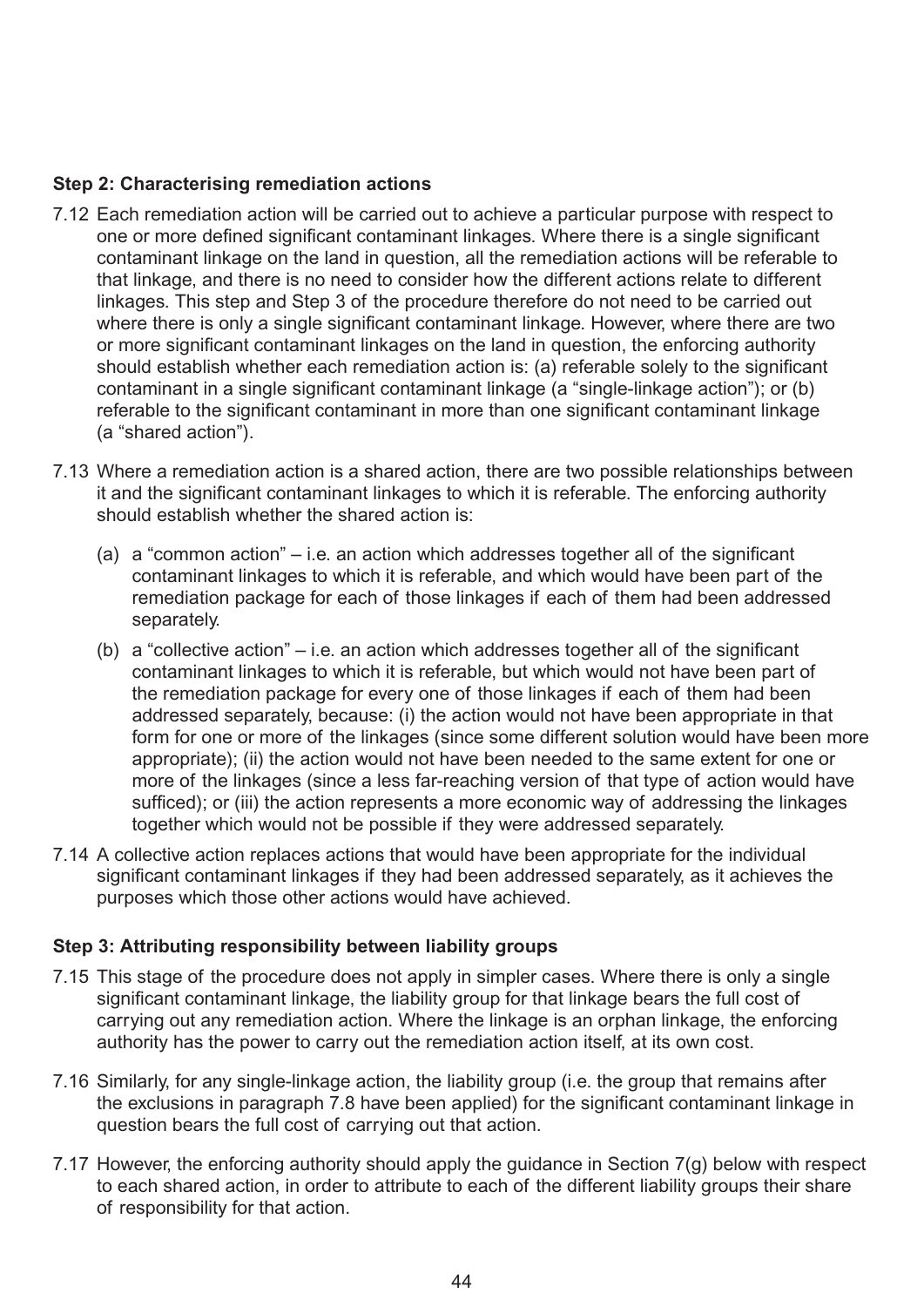7.18 After the guidance in Section 7(g) has been applied to all shared actions, it may be the case that a Class B liability group which has been identified does not have to bear the costs for any remediation actions. Where this is the case, the enforcing authority does not need to apply any of the rest of the guidance in this Chapter to that liability group.

### **Step 4: Excluding members of a liability group**

7.19 The enforcing authority should now consider, for each liability group which has two or more members, whether any of those members should be excluded from liability: (a) for each Class A liability group with two or more members, the enforcing authority should apply the guidance on exclusion in Section 7(c); and (b) for each Class B liability group with two or more members, the enforcing authority should apply the guidance on exclusion in Section 7(e).

### **Step 5: Apportioning liability between members of a liability group**

- 7.20 The enforcing authority should now determine how any costs attributed to each liability group should be apportioned between the members of that group who remain after any exclusions have been made.
- 7.21 For any liability group (after the exclusions in paragraph 7.8 have been applied) which has only a single remaining member, that person bears all of the costs falling to that liability group (i.e. both the cost of any single-linkage action referable to the significant contaminant linkage in question; and the share of the cost of any shared action attributed to the group as a result of the attribution process set out in Section 7(g)).
- 7.22 For any liability group which has two or more remaining members, the enforcing authority should apply the relevant guidance on apportionment between those members. Each of the remaining members of the group will then bear the proportion determined under that guidance of the total costs falling to the group, that is both the cost of any single-linkage action referable to the significant contaminant linkage in question, and the share of the cost of any shared action attributed to the group as a result of the attribution process set out in Step 3. The relevant apportionment guidance is: (a) for any Class A liability group, the guidance set out in Section 7(d); and (b) for any Class B liability group, the guidance set out in Section 7(f).

## Section 7(b): General considerations relating to exclusion, apportionment and attribution procedures

- 7.23 This sub-section sets out general guidance about the application of the exclusion, apportionment and attribution procedures set out in the rest of this Chapter. It is issued under both section 78F(6) and section 78F(7).
- 7.24 The enforcing authority should ensure that any person who might benefit from an exclusion, apportionment or attribution is aware of the guidance in this Chapter, so that they may make appropriate representations to the enforcing authority.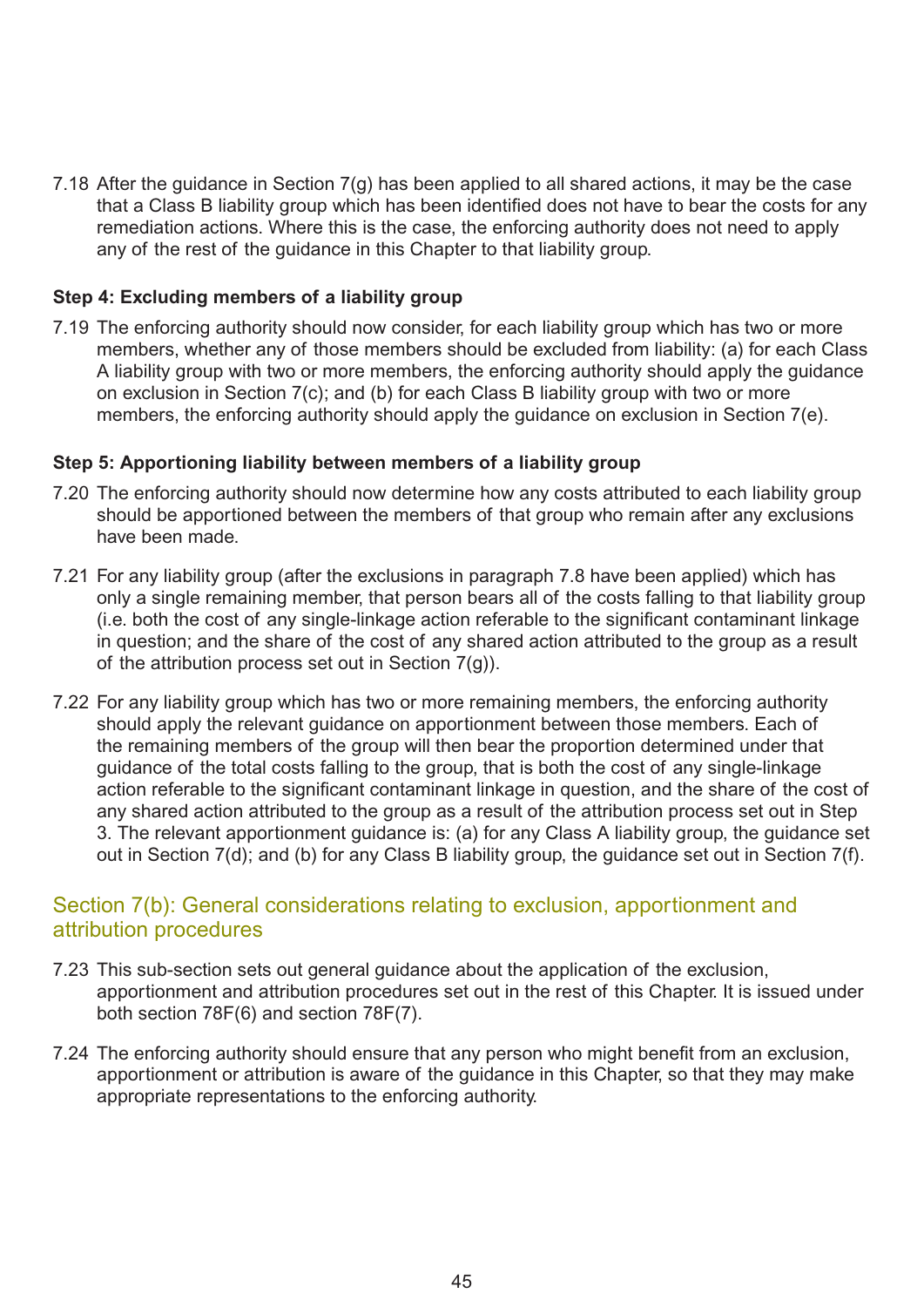7.25 The enforcing authority should apply the tests for exclusion (in Section 7(c) and (e)) with respect to the members of each liability group. If a person, who would otherwise be an appropriate person to bear responsibility for a particular remediation action, has been excluded from the liability groups for all of the significant contaminant linkages to which that action is referable, he should be treated as not being an appropriate person in relation to that remediation action.

### **Financial circumstances**

7.26 The financial circumstances of those concerned should have no bearing on the application of the procedures for exclusion, apportionment and attribution in this Chapter, except where the circumstances in paragraph 7.74 below apply (the financial circumstances of those concerned are taken into account in the separate consideration under section 78P(2) on hardship and cost recovery). In particular, it should be irrelevant in the context of decisions on exclusion and apportionment: (a) whether those concerned would benefit from any limitation on the recovery of costs under the provisions on hardship and cost recovery in section 78P(2); or (b) whether those concerned would benefit from any insurance or other means of transferring their responsibilities to another person.

#### **Information and decisions**

- 7.27 The enforcing authority should make reasonable endeavours to consult those who may be affected by any exclusion, apportionment or attribution. In all cases, however, it should seek to obtain only such information as it is reasonable to seek, having regard to: (a) how the information might be obtained; (b) the cost of obtaining the information for all parties involved; and (c) the potential significance of the information for any decision.
- 7.28 The statutory guidance in this Section should be applied in the light of the circumstances as they appear to the enforcing authority on the basis of the evidence available to it at that time. Where the enforcing authority is presented with conflicting evidence, it should make decisions with regard to the balance of probabilities. The enforcing authority should take into account the information that it has acquired in the light of the guidance in the previous paragraph, but the burden of providing the authority with any further information needed to establish an exclusion or to influence an apportionment or attribution should rest on any person seeking such a benefit. The enforcing authority should consider any relevant information which has been provided by those potentially liable under these provisions. Where any such person provides such information, any other person who may be affected by an exclusion, apportionment or attribution based on that information should be given a reasonable opportunity to comment on that information before the determination is made.

### **Agreements on liabilities**

7.29 In any case where:

- (a) two or more persons are appropriate persons and thus responsible for all or part of the costs of a remediation action;
- (b) they agree, or have agreed, the basis on which they wish to divide that responsibility; and
- (c) a copy of the agreement is provided to the enforcing authority and none of the parties to the agreement informs the authority that it challenges the application of the agreement;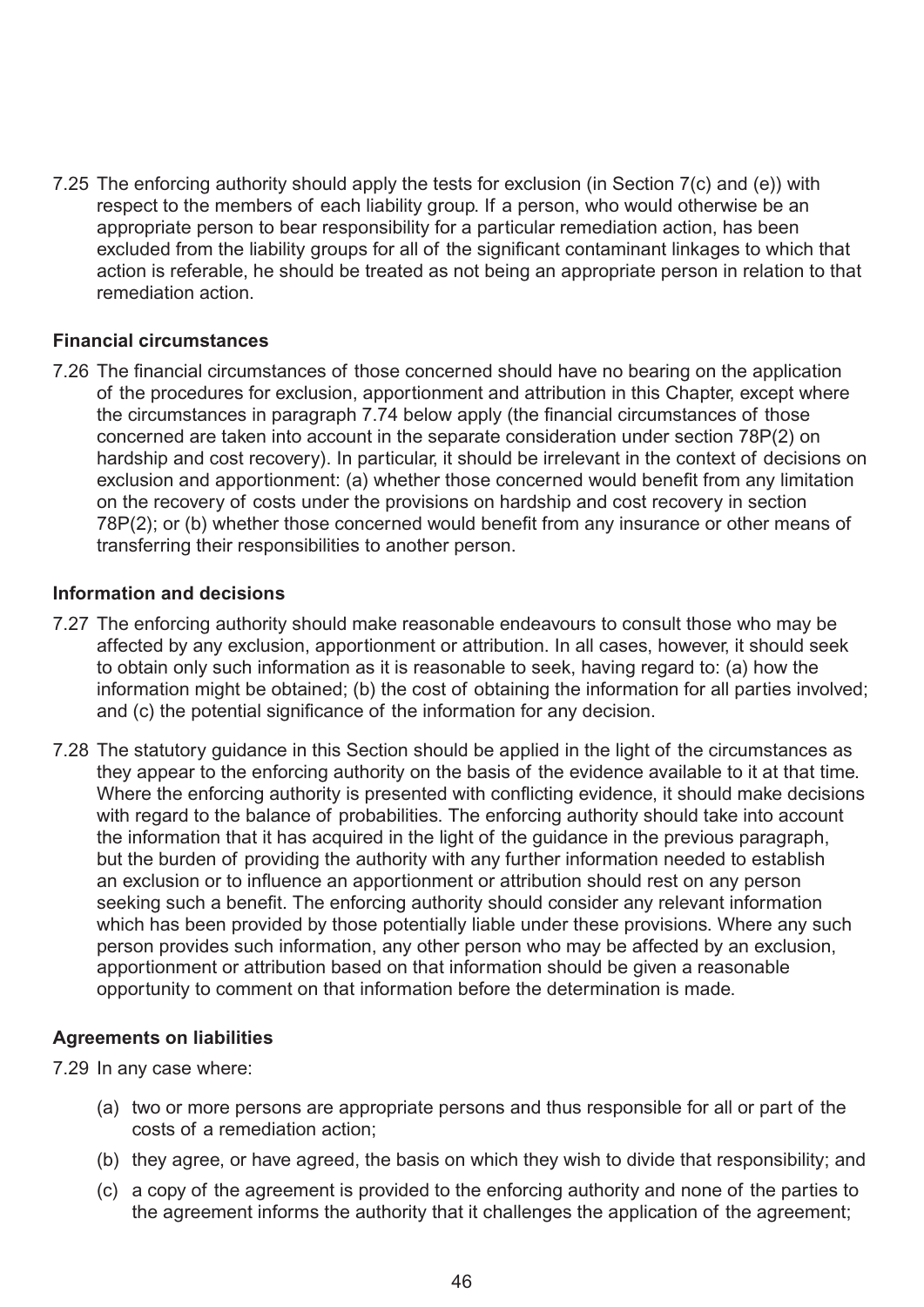the enforcing authority should generally make such determinations on exclusion, apportionment and attribution as are needed to give effect to this agreement, and should not apply the remainder of this guidance for exclusion, apportionment or attribution between the parties to the agreement. However, the enforcing authority should apply the guidance to determine any exclusions, apportionments or attributions between any or all of those parties and any other appropriate persons who are not parties to the agreement.

7.30 However, where giving effect to such an agreement would increase the share of the costs theoretically to be borne by a person who would benefit from a limitation on recovery of remediation costs under the provision on hardship in section 78P(2)(a) or under the guidance on cost recovery issued under section 78P(2)(b), the enforcing authority should disregard the agreement.

## Section 7(c): Exclusion of members of a Class A liability group

- 7.31 This sub-section of the Guidance sets out the tests for determining whether to exclude from liability a person who would otherwise be a Class A person. The tests are intended to establish whether, in relation to other members of the liability group, it is fair that relevant persons should bear any part of that responsibility.
- 7.32 The exclusion tests below are subject to the following overriding guidance:
	- (a) the exclusions that the enforcing authority should make are solely in respect of the significant contaminant linkage giving rise to the liability of the liability group in question; an exclusion in respect of one significant contaminant linkage has no necessary implication in respect to any other such linkage, and a person who has been excluded with respect to one linkage may still be liable to meet all or part of the cost of carrying out a remediation action by reason of his membership of another liability group;
	- (b) the tests should be applied in the sequence in which they are set out; and
	- (c) if the result of applying a test would be to exclude all of the members of the liability group who remain after any exclusions resulting from previous tests, that further test should not be applied, and consequently the related exclusions should not be made.
- 7.33 The effect of any exclusion made under Test 1, or Tests 4 to 6 below should be to remove completely any liability that would otherwise have fallen on the person benefiting from the exclusion. Where the enforcing authority makes any exclusion under one of these tests, it should therefore apply any subsequent exclusion tests, and make any apportionment within the liability group, in the same way as it would have done if the excluded person had never been a member of the liability group.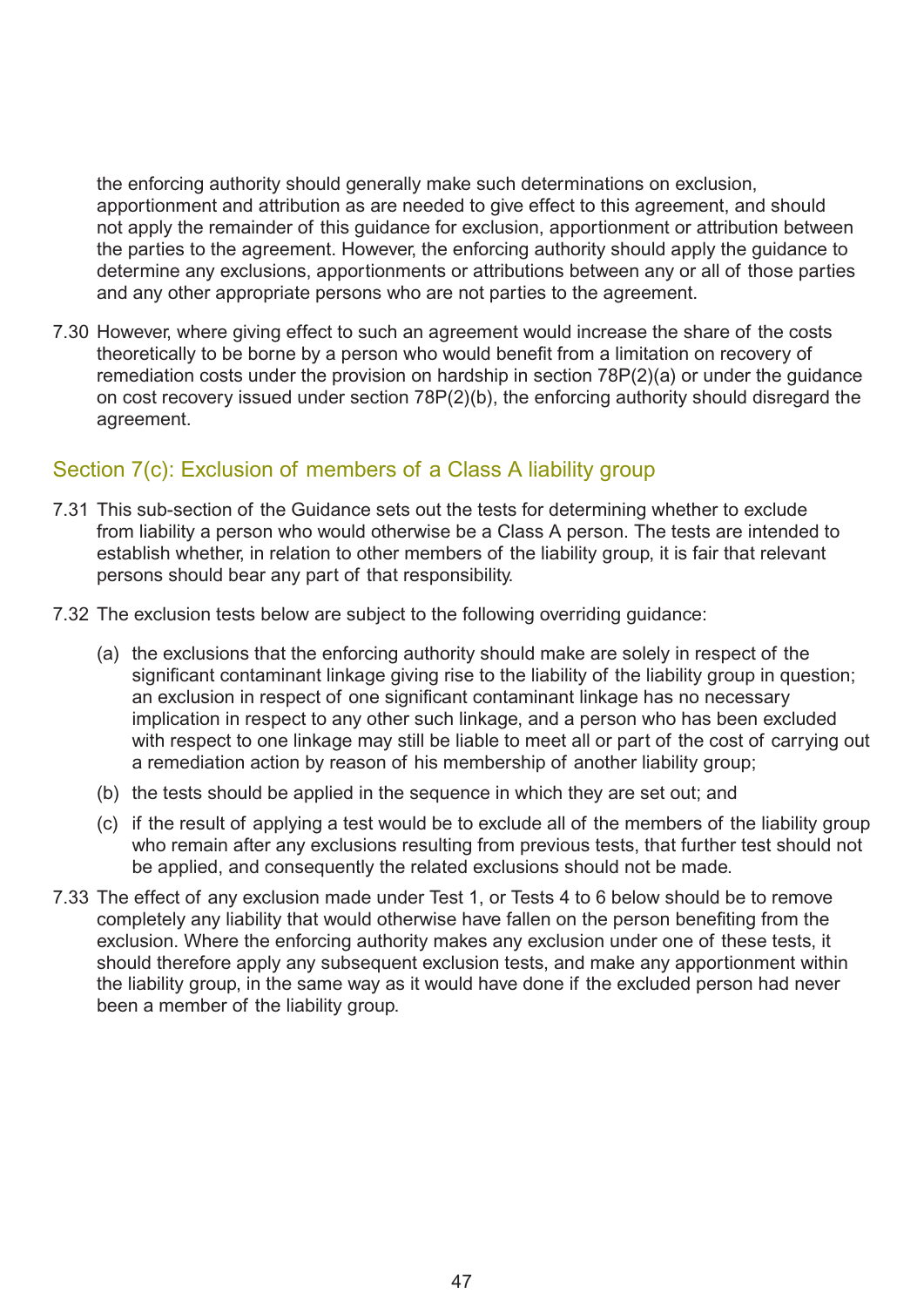- 7.34 The effect of any exclusion made under Test 2 (Payments made for remediation) or Test 3 (Sold with information), on the other hand, is intended to be that the person who received the payment or bought the land, as the case may be, (the "payee or buyer") should bear the liability of the person excluded (the "payer or seller") in addition to any liability which the person is to bear in respect of their own actions or omissions. To achieve this, the enforcing authority should:
	- (a) complete the application of the other exclusion tests and then apportion liability between the members of the liability group, as if the payer or seller were not excluded as a result of Test 2 or Test 3; and
	- (b) then apportion any liability of the payer or seller, calculated on this hypothetical basis, to the payee or buyer, in addition to the liability (if any) that the payee or buyer has in respect of his own actions or omissions; this should be done even if the payee or buyer would otherwise have been excluded from the liability group by one of the other exclusion tests.

### **Related companies**

- 7.35 Before applying any of the exclusion tests, the enforcing authority should establish whether two or more of the members of the liability group are "related companies".
- 7.36 Where the question to be considered in any exclusion test concerns the relationship between, or the relative positions of, two or more related companies, the enforcing authority should not apply the test so as to exclude any of the related companies. For example, in Test 3 (Sold with information), if the "seller" and the "buyer" are related companies, the "seller" would not be excluded by virtue of that Test.
- 7.37 For these purposes, "related companies" are those which are, or were at the "relevant date", members of a group of companies consisting of a "holding company" and its "subsidiaries". The "relevant date" is that on which the enforcing authority first served on anyone a notice under section 78B(3) identifying the land as contaminated land, and the terms "holding company" and "subsidiaries" have the same meaning as in Section 1159 of the Companies Act 2006.

## Exclusion tests for Class A persons

### **Test 1: Excluded activities**

7.38 The purpose of Test 1 is to exclude persons who have been identified as members of a Class A liability group solely on grounds of having carried out certain activities. The activities are ones which, in the Government's view, carry such limited responsibility (if any) that exclusion would be justified even where the activity is held to amount to "causing or knowingly permitting" under Part 2A. This is not intended to imply that the carrying out of such activities necessarily amounts to "causing or knowingly permitting".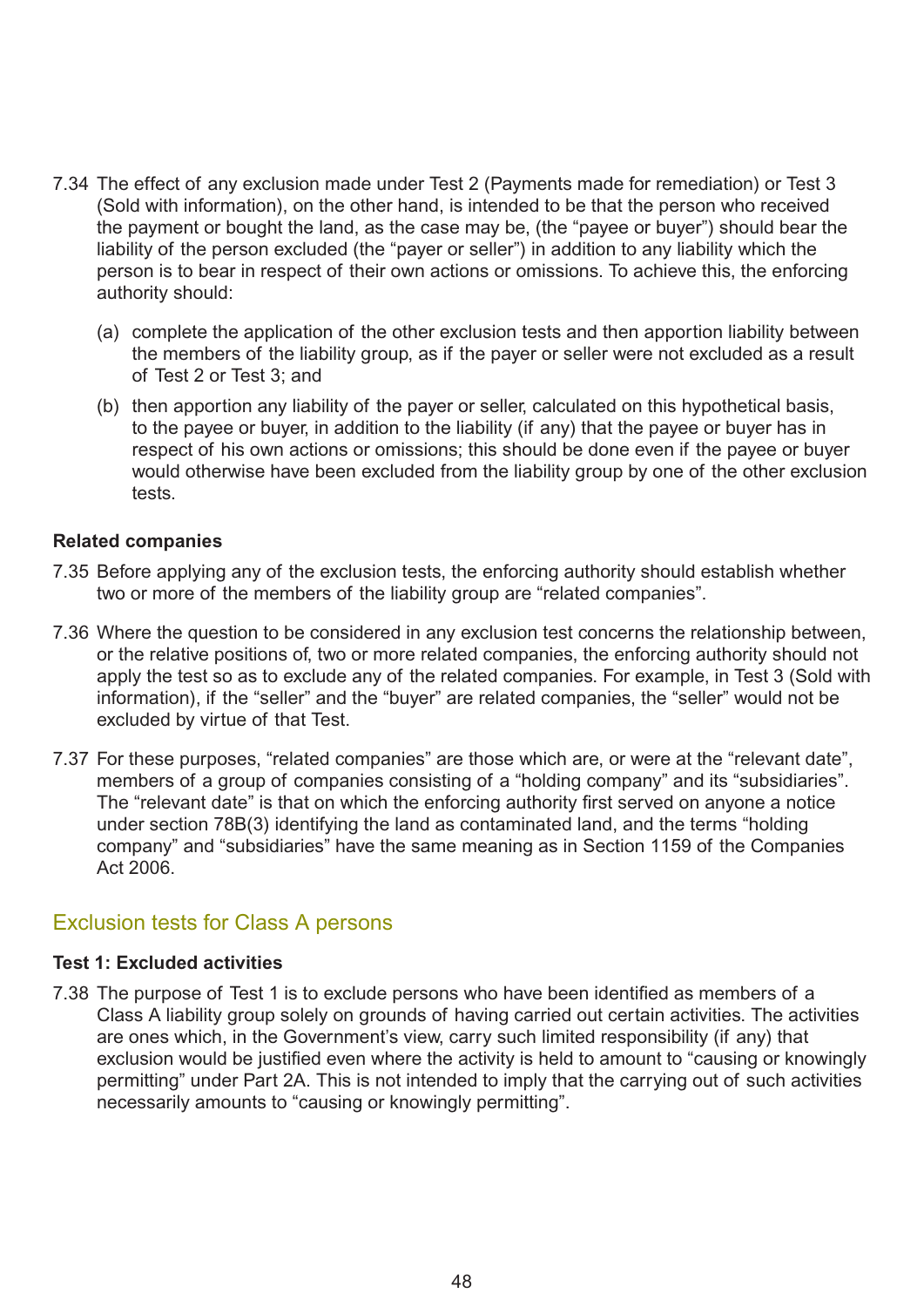- 7.39 In applying Test 1, the enforcing authority should exclude any appropriate person who is a member of a liability group solely by reason of one or more of the activities listed in (a) to (k) below.
	- (a) Providing (or withholding) financial assistance to another person (whether or not that other person is a member of the liability group), in the form of any one or more of the following: (i) making a grant; (ii) making a loan or providing any other form of credit, including instalment credit, leasing arrangements and mortgages; (iii) guaranteeing the performance of a person's obligations; (iv) indemnifying a person in respect of any loss, liability or damage; (v) investing in the undertaking of a body corporate by acquiring share capital or loan capital of that body without thereby acquiring such control as a "holding company" has over a "subsidiary" as defined in section 1159 of the Companies Act 2006; or (vi) providing a person with any other financial benefit (including the remission in whole or in part of any financial liability or obligation).
	- (b) Underwriting an insurance policy under which another person was insured in respect of any occurrence, condition or omission by reason of which that other person has been held to have caused or knowingly permitted the significant contaminant to be in, on or under the land in question. For the purposes of this sub-paragraph: (i) underwriting an insurance policy is to be taken to include imposing any conditions on the person insured, for example relating to the manner in which he carries out the insured activity; and (ii) it is irrelevant whether or not the insured person can now be found.
	- (c) As a provider of financial assistance or as an underwriter, carrying out any action for the purpose of deciding whether or not to provide such financial assistance or underwrite such an insurance policy as is mentioned above. This sub-paragraph does not apply to the carrying out of any intrusive investigation in respect of the land in question for the purpose of making that decision where: (i) the carrying out of that investigation is itself a cause of the existence, nature or continuance of the significant contaminant linkage in question; and (ii) the person who applied for the financial assistance or insurance is not a member of the liability group.
	- (d) Consigning, as waste, to another person the substance which is now a significant contaminant, under a contract under which that other person knowingly took over responsibility for its proper disposal or other management on land not under the control of the person seeking to be excluded from liability. For the purpose of this sub-paragraph, it is irrelevant whether or not the person to whom the waste was consigned can now be found.
	- (e) Creating at any time a tenancy over the land in question in favour of another person who has subsequently caused or knowingly permitted the presence of the significant contaminant linkage in question (whether or not the tenant can now be found).
	- (f) As owner of the land in question, licensing at any time its occupation by another person who has subsequently caused or knowingly permitted the presence of the significant contaminant in question (whether or not the licensee can now be found). This test does not apply in a case where the person granting the licence operated the land as a site for the disposal or storage of waste at the time of the grant of the licence.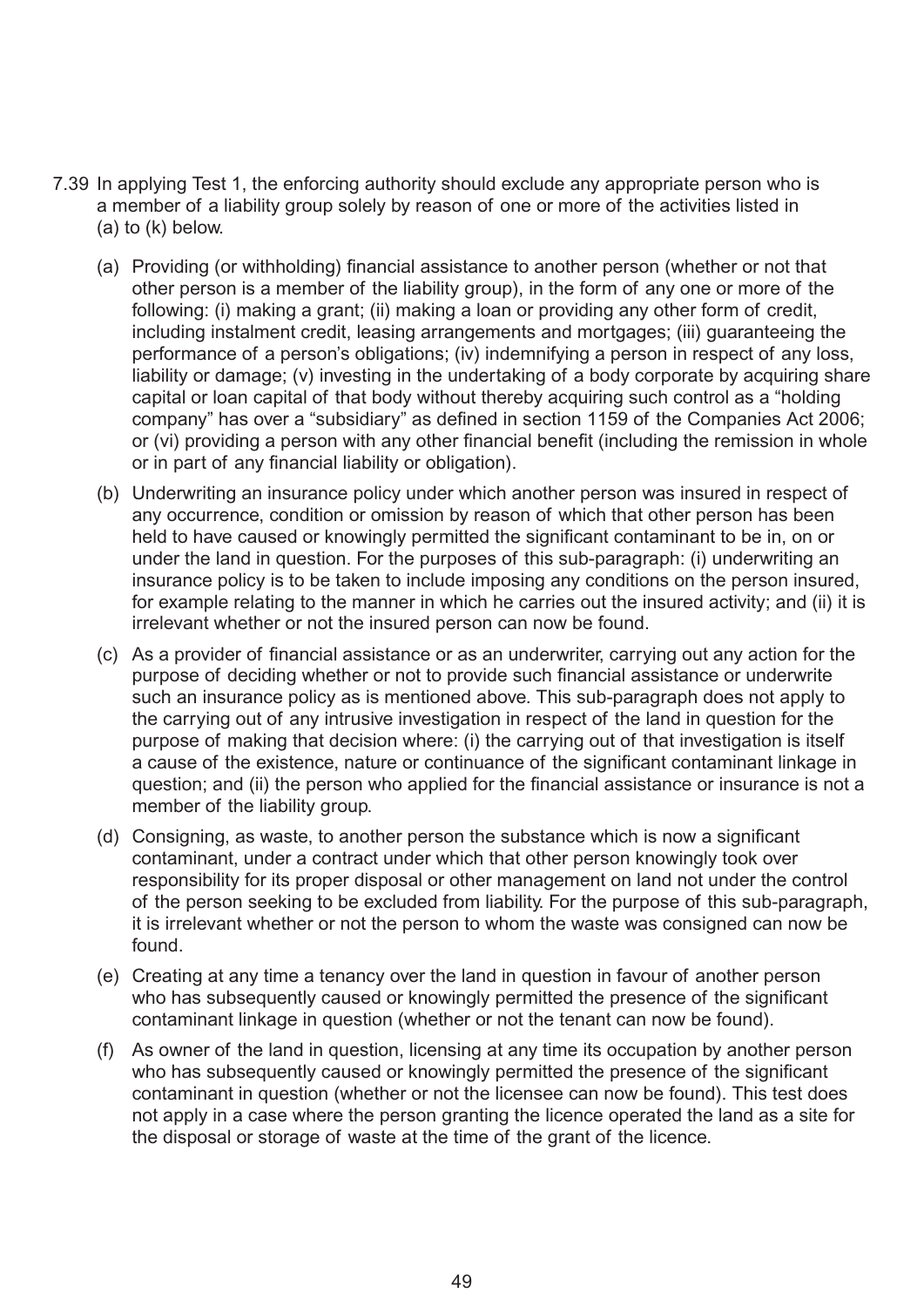- (g) Issuing any statutory permission, licence or consent required for any action or omission by reason of which some other person appears to the enforcing authority to have caused or knowingly permitted the presence of the significant contaminant in question (whether or not that other person can now be found). This test does not apply in the case of statutory undertakers granting permission for their contractors to carry out works.
- (h) Taking, or not taking, any statutory enforcement action: (i) with respect to the land, or (ii) against some other person who appears to the enforcing authority to have caused or knowingly permitted the presence of the significant contaminant in question, whether or not that other person can now be found.
- (i) Providing legal, financial, engineering, scientific or technical advice to (or design, contract management or works management services for) another person (the "client"), whether or not that other person can now be found: (i) in relation to an action or omission (or a series of actions and/or omissions) by reason of which the client has been held to have caused or knowingly permitted the presence of the significant contaminant; (ii) for the purpose of assessing the condition of the land, for example whether it might be contaminated; or (iii) for the purpose of establishing what might be done to the land by way of remediation.
- (j) As a person providing advice or services as described in sub-paragraph (i) above carrying out any intrusive investigation in respect of the land in question, except where: (i) the investigation is itself a cause of the existence, nature or continuance of the significant contaminant linkage in question; and (ii) the client is not a member of the liability group.
- (k) Performing any contract by providing a service (whether the contract is a contract of service (employment), or a contract for services) or by supplying goods, where the contract is made with another person who is also a member of the liability group in question. For the purposes of this sub-paragraph the person providing the service or supplying the goods is referred to as the "contractor" and the other party as the "employer". This sub-paragraph applies to subcontracts where either the ultimate employer or an intermediate contractor is a member of the liability group. This subparagraph does not apply where: (i) the activity under the contract is of a kind referred to in a previous sub-paragraph of this paragraph; (ii) the action or omission by the contractor by virtue of which he has been identified as an appropriate person was not in accordance with the terms of the contract; or (iii) where:
- the employer is a body corporate;
- the contractor was a director, manager, secretary or other similar officer of the body corporate, or a person purporting to act in any such capacity, at the time when the contract was performed; and
- the action or omissions by virtue of which the employer has been identified as an appropriate person were carried out or made with the consent or connivance of the contractor, or were attributable to any neglect on his part.

### **Test 2: Payments for remediation**

7.40 The purpose of this test is to exclude from liability those who have already, in effect, met their responsibilities by making certain kinds of payment to some other member of the liability group, which would have been sufficient to pay for adequate remediation.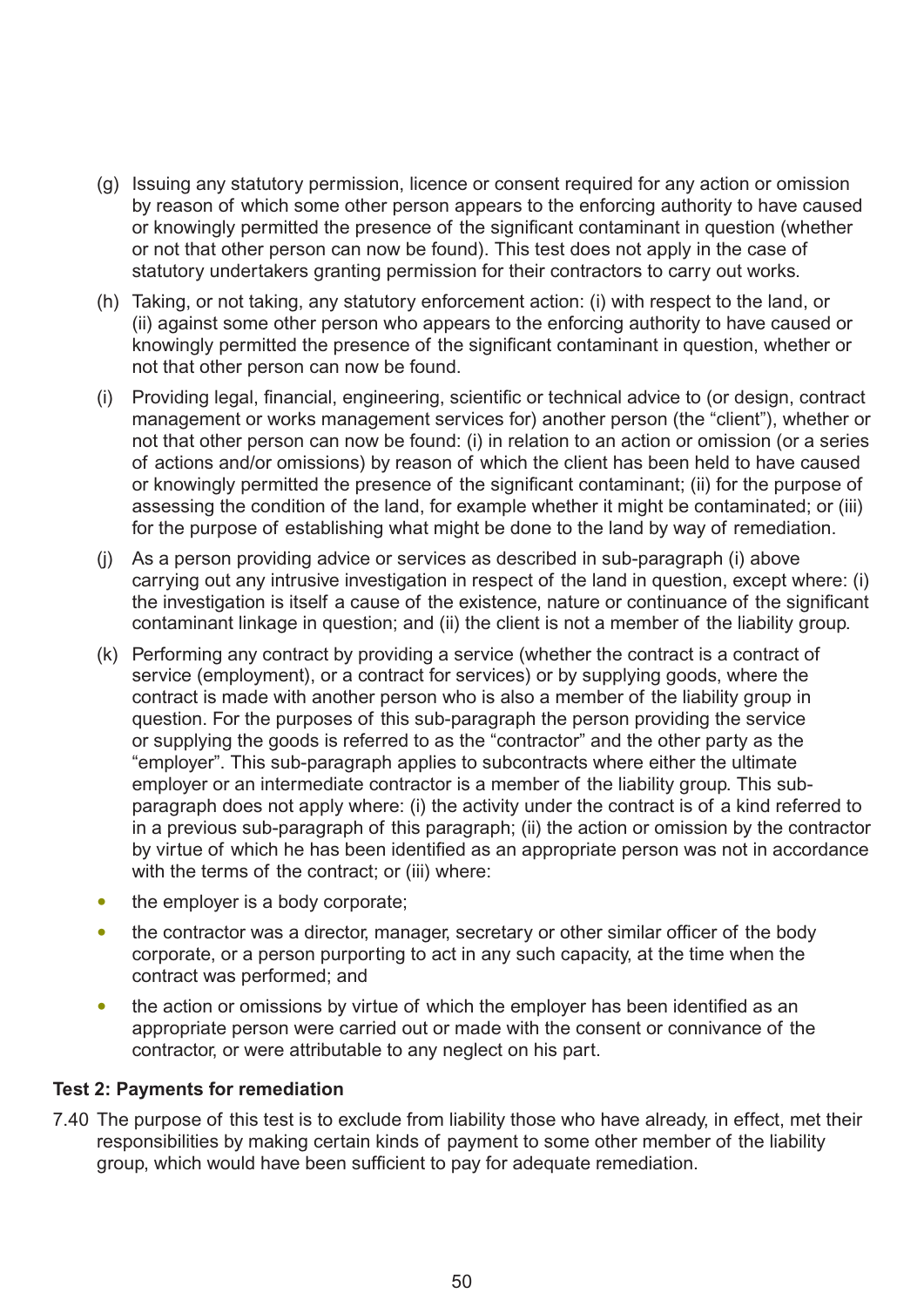- 7.41 In applying this test, the enforcing authority should consider whether all the following circumstances exist: (a) one of the members of the liability group has made a payment to another member of that liability group for the purpose of carrying out particular remediation on the land in question; only payments of the kinds set out in paragraph 7.42 immediately below are to be taken into account; (b) that payment would have been sufficient at the date when it was made to pay for the remediation in question; (c) if the remediation for which the payment was intended had been carried out effectively, the land in question would not now be in such a condition that it has been identified as contaminated land by reason of the significant contaminant linkage in question; and (d) the remediation in question was not carried out or was not carried out effectively.
- 7.42 Payments of the following kinds alone should be taken into account: (a) a payment made voluntarily, or to meet a contractual obligation, in response to a claim for the cost of the particular remediation; (b) a payment made in the course of a civil legal action, or arbitration, mediation or dispute resolution procedure, covering the cost of the particular remediation, whether paid as part of an out-of-court settlement, or paid under the terms of a court order; or (c) a payment as part of a contract (including a group of interlinked contracts) for the transfer of ownership of the land in question which is either specifically provided for in the contract to meet the cost of carrying out the particular remediation or which consists of a reduction in the contract price explicitly stated in the contract to be for that purpose.
- 7.43 For the purposes of this test, payments include consideration of any form.
- 7.44 However, no payment should be taken into account where the person making the payment retained any control after the date of the payment over the condition of the land in question (that is, over whether or not the substances by reason of which the land is regarded as contaminated land were permitted to be in, on or under the land). For this purpose, neither of the following should be regarded as retaining control over the condition of the land: (a) holding contractual rights to ensure the proper carrying out of the remediation for which the payment was made; nor (b) holding an interest or right of any of the following kinds: (i) easements for the benefit of other land, where the contaminated land in question is the servient tenement, and statutory rights of an equivalent nature; (ii) rights of statutory undertakers to carry out works or install equipment; (iii) reversions upon expiry or termination of a long lease; or (iv) the benefit of restrictive covenants or equivalent statutory agreements.
- 7.45 If all of the circumstances set out in paragraph 7.41 above apply, the enforcing authority should exclude the person who made the payment in respect of the remediation action in question. (See paragraph 7.34 above for guidance on how this exclusion should be made.)

### **Test 3: Sold with information**

7.46 The purpose of this test is to exclude from liability those who, although they have caused or knowingly permitted the presence of a significant contaminant in, on or under some land, have disposed of that land in circumstances where it is reasonable that another member of the liability group, who has acquired the land from them, should bear the liability for remediation of the land.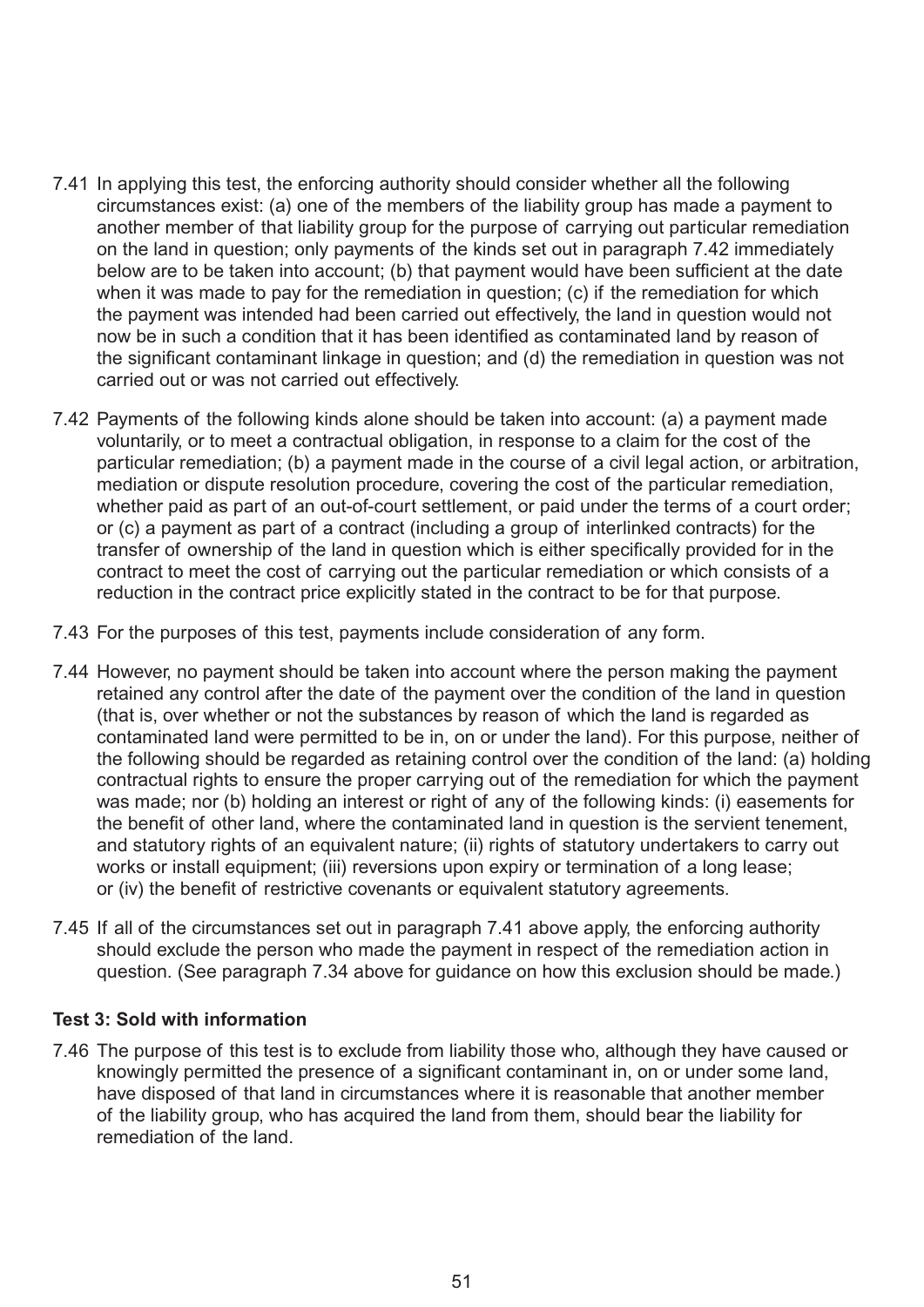- 7.47 In applying this test, the enforcing authority should consider whether all the following circumstances exist:
	- (a) one of the members of the liability group (the "seller") has sold the land in question to a person who is also a member of the liability group (the "buyer");
	- (b) the sale took place at arms' length (that is, on terms which could be expected in a sale on the open market between a willing seller and a willing buyer);
	- (c) before the sale became binding, the buyer had information that would reasonably allow that particular person to be aware of the presence on the land of the contaminant identified in the significant contaminant linkage in question, and the broad measure of that presence; and the seller did nothing material to misrepresent the implications of that presence; and
	- (d) after the date of the sale, the seller did not retain any interest in the land in question or any rights to occupy or use that land.
- 7.48 In determining whether these circumstances exist:
	- (a) a sale of land should be regarded as being either the transfer of the freehold or the grant or assignment of a long lease; for this purpose, a "long lease" means a lease (or sublease) granted for a period of more than 21 years under which the lessee satisfies the definition of "owner" set out in section 78A(9);
	- (b) the question of whether persons are members of a liability group should be decided on the circumstances as they exist at the time of the determination (and not as they might have been at the time of the sale of the land);
	- (c) where there is a group of transactions or a wider agreement (such as the sale of a company or business) including a sale of land, that sale of land should be taken to have been at arms' length where the person seeking to be excluded can show that the net effect of the group of transactions or the agreement as a whole was a sale at arms' length;
	- (d) in transactions since the beginning of 1990 where the buyer is a large commercial organisation or public body, permission from the seller for the buyer to carry out his own investigations of the condition of the land should normally be taken as sufficient indication that the buyer had the information referred to in paragraph 7.47(c) above; and
	- (e) for the purposes of paragraph 7.47(d) above, the following rights should be disregarded in deciding whether the seller has retained an interest in the contaminated land in question or rights to occupy or use it: (i) easements for the benefit of other land, where the contaminated land in question is the servient tenement, and statutory rights of an equivalent nature, (ii) rights of statutory undertakers to carry out works or install equipment, (iii) reversions upon expiry or termination of a long lease, and (iv) the benefit of restrictive covenants or equivalent statutory agreements.
- 7.49 If all of the circumstances in paragraph 7.47 above apply, the enforcing authority should exclude the seller. (See paragraph 7.34 above for guidance on how this exclusion should be made.)
- 7.50 This test does not imply that the receipt by the buyer of the information referred to in paragraph 7.47(c) above necessarily means that the buyer has "caused or knowingly permitted" the presence of the significant contaminant in, on or under the land.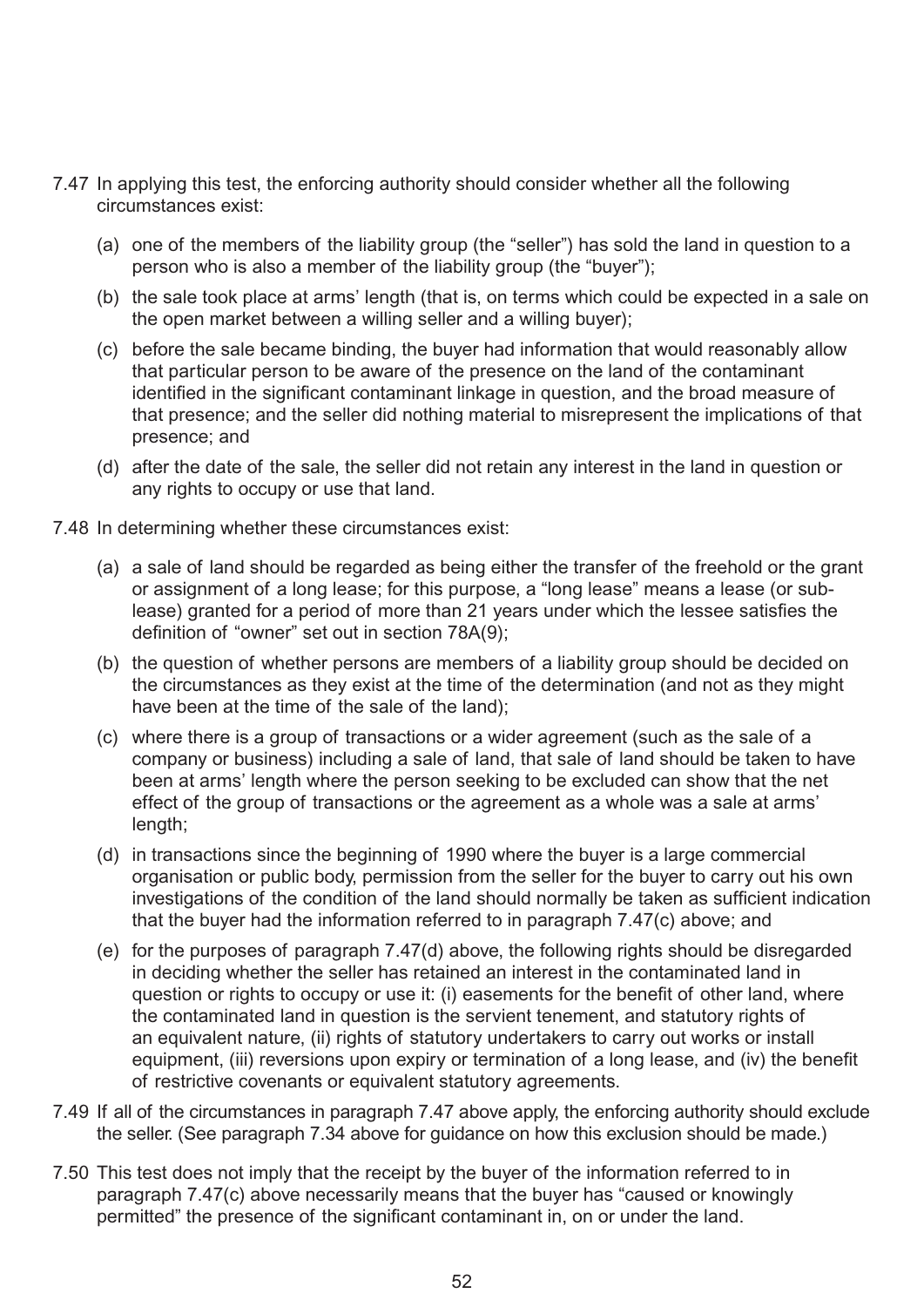### **Test 4: Changes to substances**

- 7.51 The purpose of this test is to exclude from liability those who are members of a liability group solely because they caused or knowingly permitted the presence in, on or under the land of a substance which has only led to the creation of a significant contaminant linkage because of its interaction with another substance which was later introduced to the land by another person.
- 7.52 In applying this test, the enforcing authority should consider whether all the following circumstances exist:
	- (a) The substance forming part of the significant contaminant linkage in question is present, or has become a significant contaminant, only as the result of a chemical reaction, biological process, radioactive decay or other change (the "intervening change") involving: (i) both a substance (the "earlier substance") which would not have formed part of the significant contaminant linkage if the intervening change had not occurred; and (ii) one or more other substances (the "later substances").
	- (b) The intervening change would not have occurred in the absence of the later substances;
	- (c) A person (the "first person") is a member of the liability group because he/she caused or knowingly permitted the presence in, on or under the land of the earlier substance, but he/she did not cause or knowingly permit the presence of any of the later substances.
	- (d) One or more other persons are members of the liability group because they caused or knowingly permitted the later substances to be in, on or under the land.
	- (e) Before the date when the later substances started to be introduced in, on or under the land, the first person: (i) could not reasonably have foreseen that the later substances would be introduced onto the land; (ii) could not reasonably have foreseen that, if they were, the intervening change would be likely to happen; or (iii) took what, at that date, were reasonable precautions to prevent the introduction of the later substances or the occurrence of the intervening change, even though those precautions have, in the event, proved to be inadequate.
	- (f) After that date, the first person did not: (i) cause or knowingly permit any more of the earlier substance to be in, on or under the land in question; (ii) do anything which has contributed to the conditions that brought about the intervening change; or (iii) fail to do something which he could reasonably have been expected to do to prevent the intervening change happening.
- 7.53 If all of the circumstances in paragraph 7.52 above apply, the enforcing authority should exclude the first person (or persons, if more than one member of the liability group meets this description).

### **Test 5: Escaped substances**

7.54 The purpose of this test is to exclude from liability those who would otherwise be liable for the remediation of contaminated land which has become contaminated as a result of the escape of substances from other land, where it can be shown that another member of the liability group was actually responsible for that escape.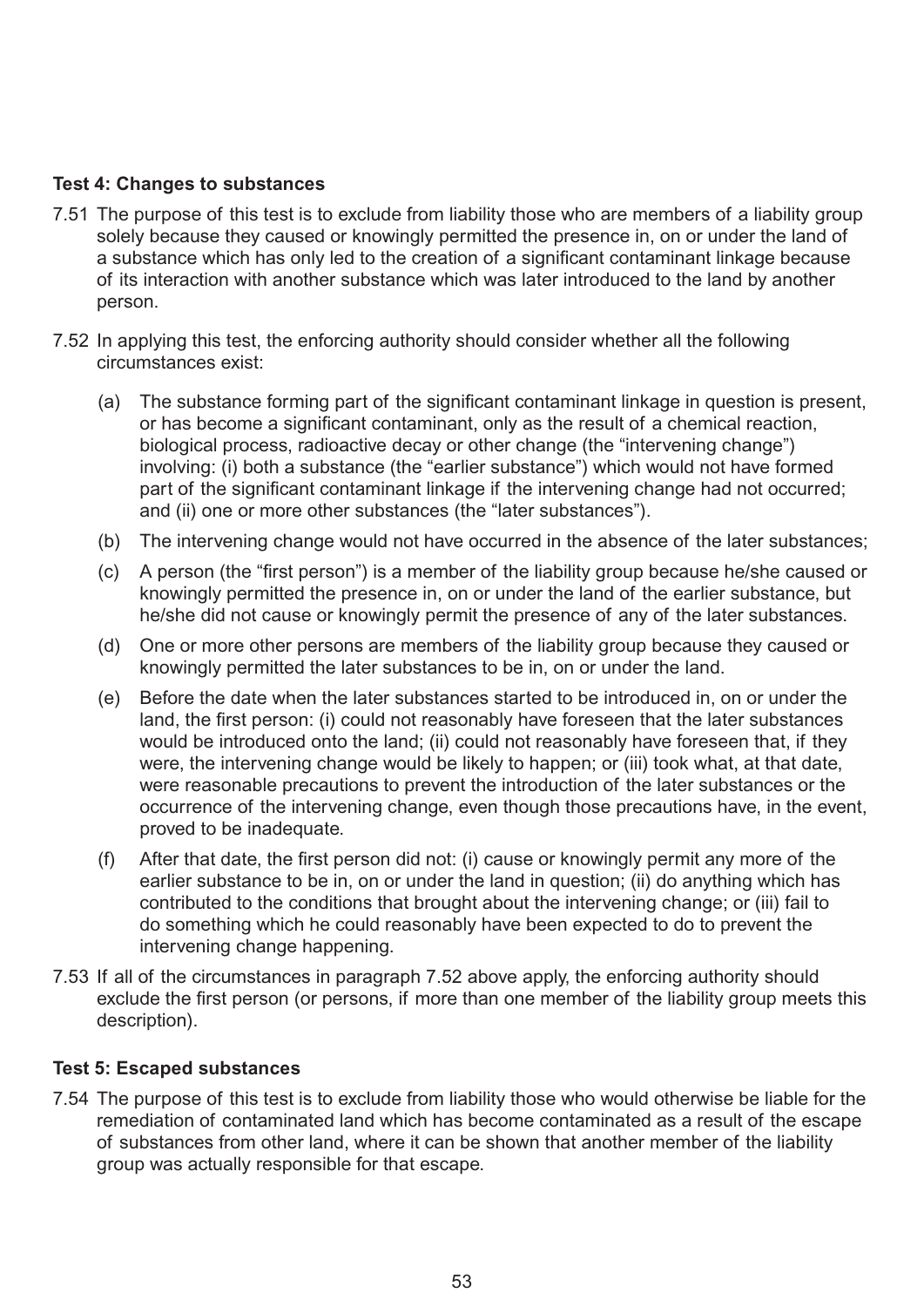- 7.55 In applying this test, the enforcing authority should consider whether all the following circumstances exist:
	- (a) a significant contaminant is present in, on or under the contaminated land in question wholly or partly as a result of its escape from other land;
	- (b) a member of the liability group for the significant contaminant linkage of which that contaminant forms part: (i) caused or knowingly permitted the contaminant to be present in, on or under that other land (that is, the person is a member of that liability group by reason of section 78K(1)), and (ii) is a member of that liability group solely for that reason; and
	- (c) one or more other members of that liability group caused or knowingly permitted the significant contaminant to escape from that other land and its escape would not have happened but for their actions or omissions.
- 7.56 If all of the circumstances in paragraph 7.55 above apply, the enforcing authority should exclude any person meeting the description in paragraph 7.55(b) above.

### **Test 6: Introduction of pathways or receptors**

- 7.57 The purpose of this test is to exclude from liability those who would otherwise be liable solely because of the subsequent introduction by others of the relevant pathways or receptors (as defined in Section 3) in the significant contaminant linkage.
- 7.58 In applying this test, the enforcing authority should consider whether all the following circumstances exist:
	- (a) One or more members of the liability group have carried out a relevant action, and/or made a relevant omission ("the later actions"), either: (i) as part of the series of actions and/or omissions which amount to their having caused or knowingly permitted the presence of the contaminant in a significant contaminant linkage; or (ii) in addition to that series of actions and/or omissions.
	- (b) The effect of the later actions has been to introduce the pathway or the receptor which form part of the significant contaminant linkage in question.
	- (c) If those later actions had not been carried out or made, the significant contaminant linkage would either not have existed, or would not have been a significant contaminant linkage, because of the absence of a pathway or of a receptor.
	- (d) A person is a member of the liability group in question solely by reason of having carried out other actions or making other omissions ("the earlier actions") which were completed before any of the later actions were carried out or made.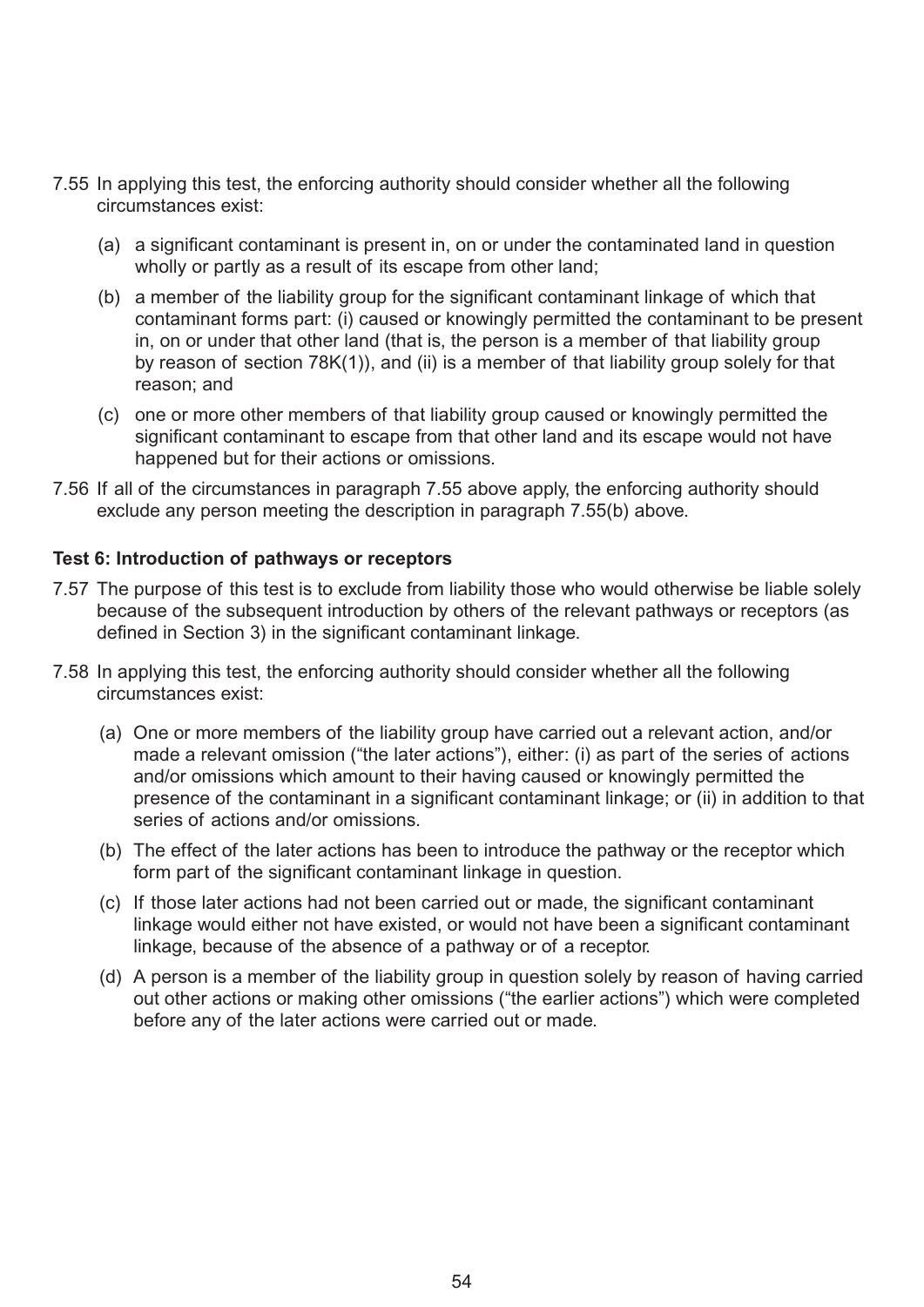7.59 For the purpose of this test:

- (a) A "relevant action" means: (i) the carrying out at any time of building, engineering, mining or other operations in, on, over or under the land in question; and/or (ii) the making of any material change in the use of the land in question for which a specific application for planning permission was required to be made (as opposed to permission being granted, or deemed to be granted, by general legislation or by virtue of a development order, the adoption of a simplified planning zone or the designation of an enterprise zone) at the time when the change in use was made.
- (b) A "relevant omission" means: (i) in the course of a relevant action, failing to take a step which would have ensured that a significant contaminant linkage was not brought into existence as a result of that action, and/or (ii) unreasonably failing to maintain or operate a system installed for the purpose of reducing or managing the risk associated with the presence on the land in question of the significant contaminant in the significant contaminant linkage in question.
- 7.60 This test applies only with respect to developments on, or changes in the use of, the contaminated land itself. It does not apply where the relevant acts or omissions take place on other land, even if they have the effect of introducing pathways or receptors.
- 7.61 If all of the circumstances in paragraph 7.58 above apply, the enforcing authority should exclude any person meeting the description at paragraph 7.58(d) above.

## Section 7(d): Apportionment between members of a single Class A liability group

- 7.62 The statutory guidance in this Part is issued under section 78F(7) and sets out the principles on which liability should be apportioned within each Class A liability group as it stands after any members have been excluded from liability with respect to the relevant significant contaminant linkage as a result of the application of the exclusion tests in Section 7(c).
- 7.63 The history and circumstances of different areas of contaminated land, and the nature of the responsibility of each of the members of any Class A liability group for a significant contaminant linkage, are likely to vary greatly. It is therefore not possible to prescribe detailed rules for the apportionment of liability between those members which would be fair and appropriate in all cases.

## **General principles**

7.64 In apportioning costs between the members of a Class A liability group who remain after any exclusions have been made, the enforcing authority should follow the general principle that liability should be apportioned to reflect the relative responsibility of each of those members for creating or continuing the risk now being caused by the significant contaminant linkage in question. In applying this principle, the enforcing authority should follow, where appropriate, the specific approaches set out in paragraphs 7.66-7.75 below.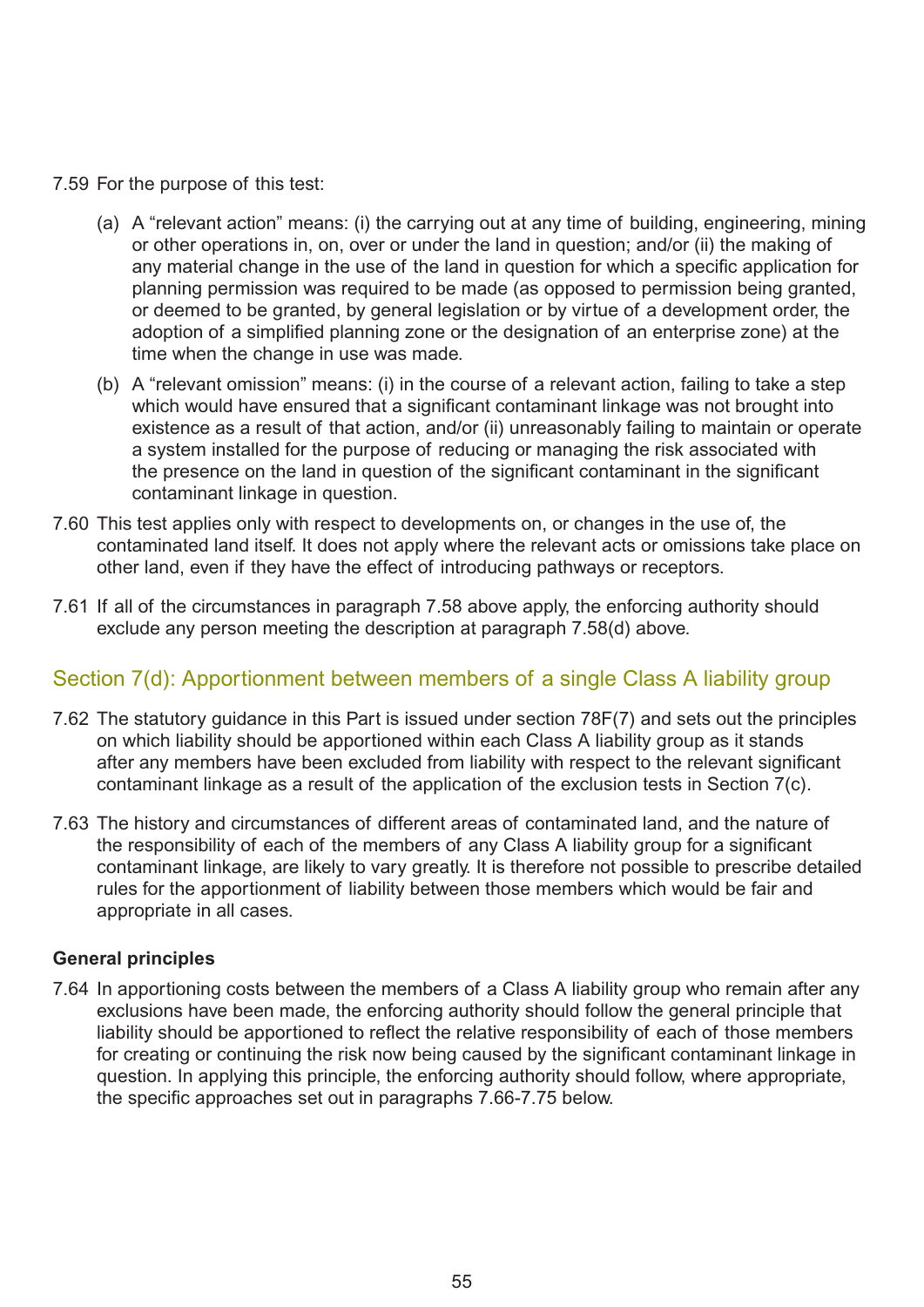7.65 If appropriate information is not available to enable the enforcing authority to make such an assessment of relative responsibility (and, following the guidance at paragraph 7.27 above, such information cannot reasonably be obtained) the authority should apportion liability in equal shares among the remaining members of the liability group for any significant contaminant linkage, subject to the specific guidance in paragraph 7.74 below.

## Specific approaches

### **Partial applicability of an exclusion test**

7.66 If, for any member of the liability group, the circumstances set out in any of the exclusion tests in Section 7(c) above apply to some extent, but not sufficiently to mean that an exclusion should be made, the enforcing authority should assess that person's degree of responsibility as being reduced to the extent which is appropriate in the light of all the circumstances and the purpose of the test in question. For example, in considering Test 2, a payment may have been made which was sufficient to pay for only half of the necessary remediation at that time – the authority could therefore reduce the payer's responsibility by half.

### **Entry of a substance vs. its continued presence**

7.67 In assessing the relative responsibility of a person who has caused or knowingly permitted the entry of a significant contaminant into, onto or under land (the "first person") and another person who has knowingly permitted the continued presence of that same contaminant in, on or under that land (the "second person"), the enforcing authority should consider the extent to which the second person had the means and a reasonable opportunity to deal with the presence of the contaminant in question or to reduce the seriousness of the implications of that presence. The authority should then assess the relative responsibilities on the following basis: (a) if the second person had the necessary means and opportunity, they should bear the same responsibility as the first person; (b) if the second person did not have the means and opportunity, their responsibility relative to that of the first person should be substantially reduced; and (c) if the second person had some, but insufficient, means or opportunity, their responsibility relative to that of the first person should be reduced to an appropriate extent.

### **Persons who have caused or knowingly permitted the entry of a significant contaminant**

- 7.68 Where the enforcing authority is determining the relative responsibilities of members of the liability group who have caused or knowingly permitted the entry of the significant contaminant into, onto or under the land, it should follow the approach set out in paragraphs 7.69 to 7.72 below.
- 7.69 If the nature of the remediation action points clearly to different members of the liability group being responsible for particular circumstances at which the action is aimed, the enforcing authority should apportion responsibility in accordance with that indication. In particular, where different persons were in control of different areas of the land in question, and there is no interrelationship between those areas, the enforcing authority should regard the persons in control of the different areas as being separately responsible for the events which make necessary the remediation actions or parts of actions referable to those areas of land.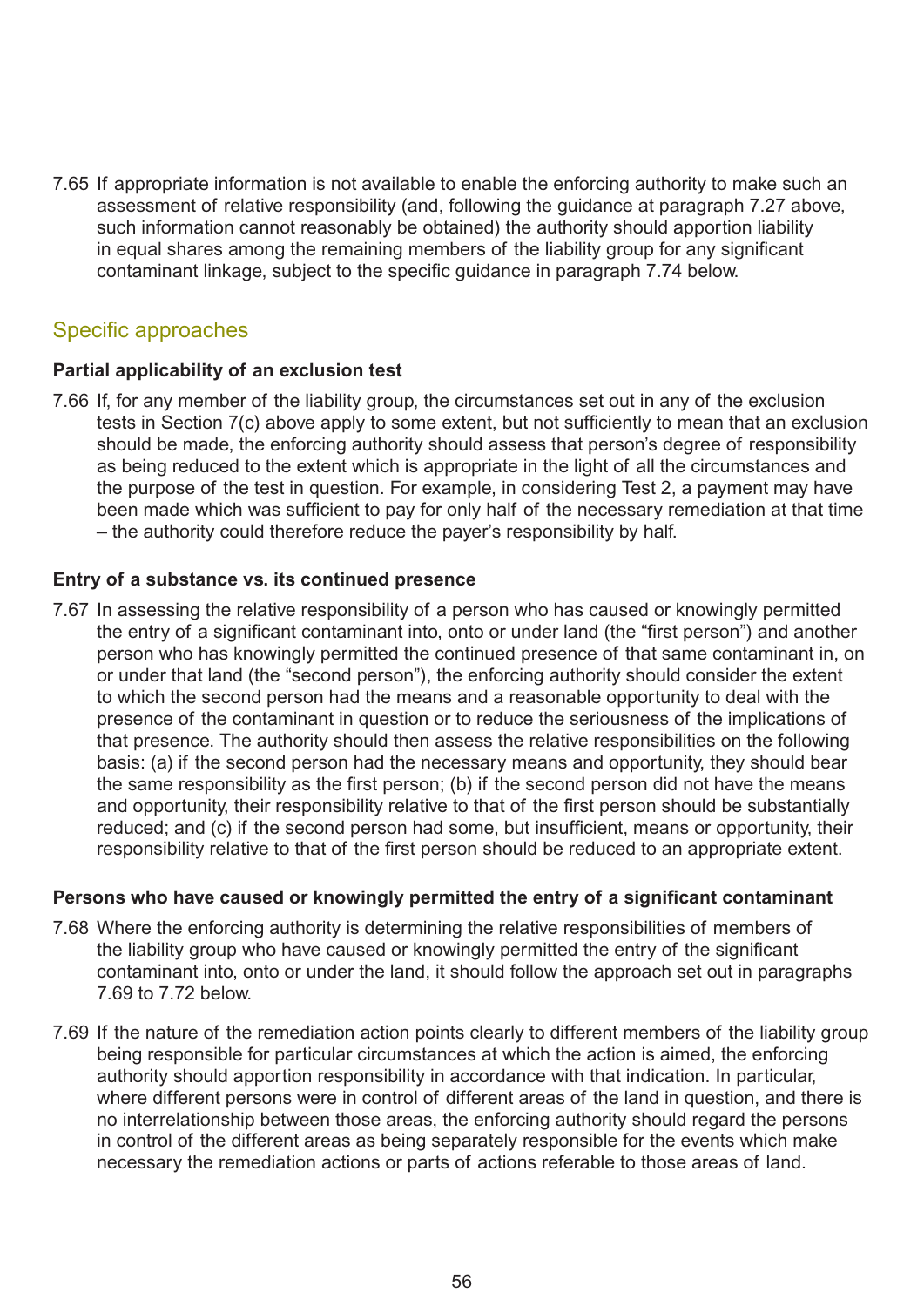- 7.70 If the circumstances in paragraph 7.69 above do not apply, but the quantity of the significant contaminant present is a major influence on the cost of remediation, the enforcing authority should regard the relative amounts of that contaminant which are referable to the different persons as an appropriate basis for apportioning responsibility.
- 7.71 If it is deciding the relative quantities of contaminant which are referable to different persons, the enforcing authority should consider first whether there is direct evidence of the relative quantities referable to each person. If there is such evidence, it should be used. In the absence of direct evidence, the enforcing authority should see whether an appropriate surrogate measure is available. Such surrogate measures can include: (a) the relative periods during which the different persons carried out broadly equivalent operations on the land; (b) the relative scale of such operations carried out on the land by the different persons (a measure of such scale may be the quantities of a product that were produced); (c) the relative areas of land on which different persons carried out their operations; and (d) combinations of the foregoing measures.
- 7.72 In cases where the circumstances in neither paragraph 7.69 nor 7.70 above apply, the enforcing authority should consider the nature of the activities carried out by the appropriate persons concerned from which the significant contaminant arose. Where these activities were broadly equivalent, the enforcing authority should apportion responsibility in proportion to the periods of time over which the different persons were in control of those activities. It would be appropriate to adjust this apportionment to reflect circumstances where the persons concerned carried out activities which were not broadly equivalent, for example where they were on a different scale.

### **Persons who have knowingly permitted the continued presence of a contaminant**

7.73 Where the enforcing authority is determining the relative responsibilities of members of the liability group who have knowingly permitted the continued presence, over a period of time, of a significant contaminant in, on or under land, it should apportion that responsibility in proportion to: (a) the length of time during which each person controlled the land; (b) the area of land which each person controlled; (c) the extent to which each person had the means and a reasonable opportunity to deal with the presence of the contaminant in question or to reduce the seriousness of the implications of that presence; or (d) a combination of the foregoing factors.

### **Companies and officers**

- 7.74 If, following the application of the exclusion tests (and in particular the specific guidance at paragraph 7.39(k)(iii)) both a company and one or more of its relevant officers remain as members of the liability group, the enforcing authority should apportion liability on the following bases:
	- (a) the enforcing authority should treat the company and its relevant officers as a single unit for the purposes of: (i) applying the general principle in paragraph 7.64 above (i.e. it should consider the responsibilities of the company and its relevant officers as a whole, in comparison with the responsibilities of other members of the liability group), and (ii) making any apportionment required by paragraph 7.65 above; and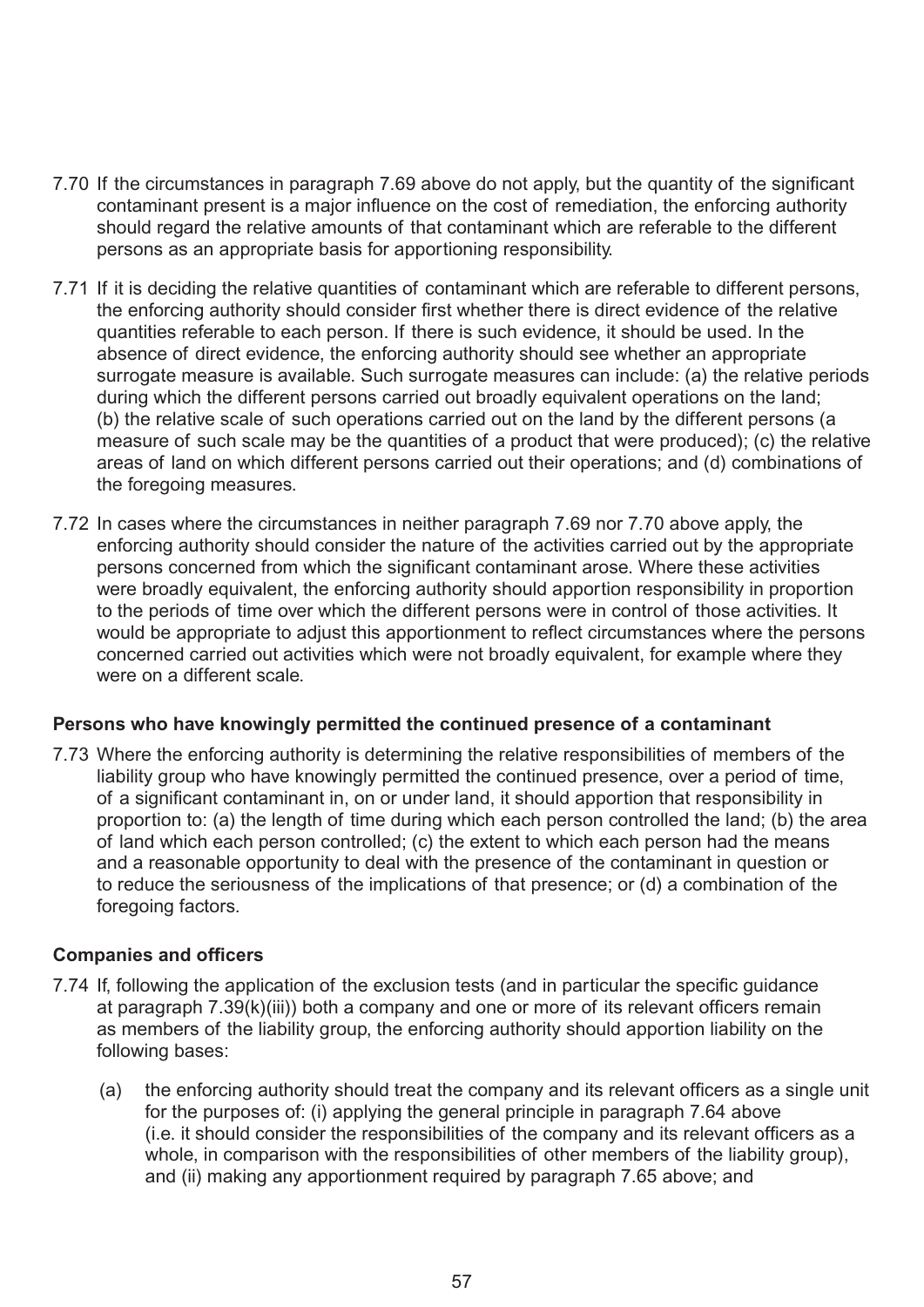- (b) having determined the share of liability falling to the company and its relevant officers together, the enforcing authority should apportion responsibility between the company and its relevant officers on a basis which takes into account the degree of personal responsibility of those officers, and the relative levels of resources which may be available to them and to the company to meet the liability.
- 7.75 For the purposes of paragraph 7.74 immediately above, the "relevant officers" of a company are any director, manager, secretary or other similar officer of the company, or any other person purporting to act in any such capacity.

## Section 7(e): Exclusion of members of a Class B liability group

- 7.76 The guidance in this sub-section is issued under section 78F(6) and sets out the test which should be applied in determining whether to exclude from liability a person who would otherwise be a Class B person (that is, a person liable to meet remediation costs solely by reason of ownership or occupation of the land in question). The purpose of the test is to exclude from liability those who do not have an interest in the capital value of the land in question.
- 7.77 The test applies where two or more persons have been identified as Class B persons for a significant contaminant linkage.
- 7.78 In such circumstances, the enforcing authority should exclude any Class B person who either:
	- (a) occupies the land under a licence, or other agreement, of a kind which has no marketable value or which he is not legally able to assign or transfer to another person (for these purposes the actual marketable value, or the fact that a particular licence or agreement may not actually attract a buyer in the market, are irrelevant); or
	- (b) is liable to pay a rent which is equivalent to the rack rent for such of the land in question as he occupies and holds no beneficial interest in that land other than any tenancy to which such rent relates; where the rent is subject to periodic review, the rent should be considered to be equivalent to the rack rent if, at the latest review, it was set at the full market rent at that date.
- 7.79 However, the test should not be applied, and consequently no exclusion should be made, if it would result in the exclusion of all of the members of the liability group.

## Section 7(f): Apportionment between the members of a single Class B liability group

- 7.80 The statutory guidance in this Part is issued under section 78F(7) and sets out the principles on which liability should be apportioned within each Class B liability group as it stands after any members have been excluded from liability with respect to the relevant significant contaminant linkage as a result of the application of the exclusion test in Section 7(e) above.
- 7.81 Where the whole or part of a remediation action for which a Class B liability group is responsible clearly relates to a particular area within the land to which the significant contaminant linkage as a whole relates, liability for the whole, or the relevant part, of that action should be apportioned amongst those members of the liability group who own or occupy that particular area of land.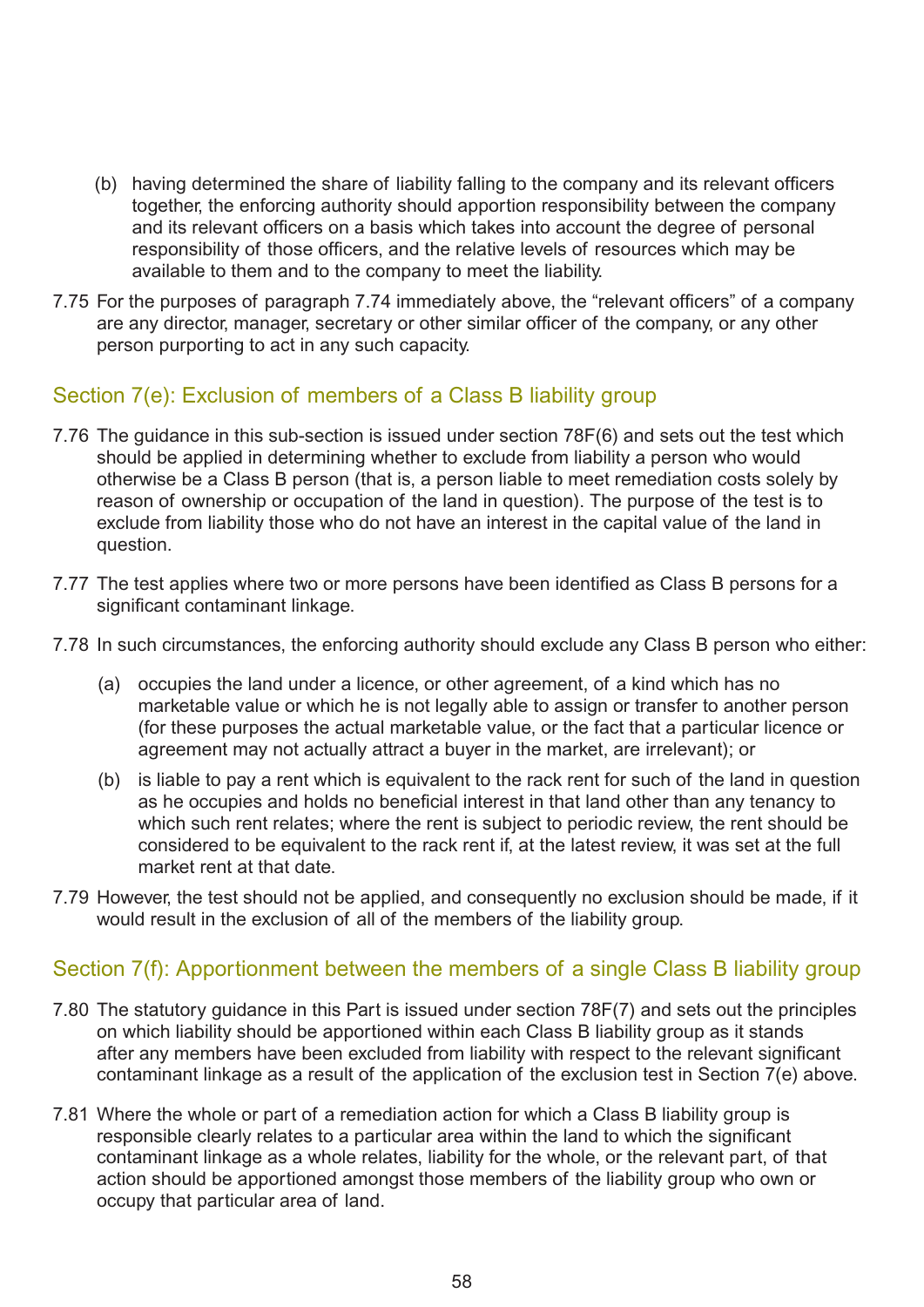- 7.82 Where those circumstances do not apply, the enforcing authority should apportion liability for the remediation actions necessary for the significant contaminant linkage in question amongst all of the members of the liability group.
- 7.83 Where the enforcing authority is apportioning liability amongst some or all of the members of a Class B liability group, it should do so in proportion to the capital values of the interests in the land in question, which include those of any buildings or structures on the land:
	- (a) where different members of the liability group own or occupy different areas of land, each such member should bear responsibility in the proportion that the capital value of their area of land bears to the aggregate of the capital values of all the areas of land; and
	- (b) where different members of the liability group have an interest in the same area of land, each such member should bear responsibility in the proportion which the capital value of their interest bears to the aggregate of the capital values of all those interests; and
	- (c) where both the ownership or occupation of different areas of land and the holding of different interests come into the question, the overall liability should first be apportioned between the different areas of land and then between the interests within each of those areas of land, in each case in accordance with the last two sub-paragraphs.
- 7.84 The capital value used for these purposes should be that estimated by the enforcing authority, on the basis of the available information, disregarding the existence of any contamination. The value should be estimated in relation to the date immediately before the enforcing authority first served a notice under section 78B(3) in relation to that land. Where the land in question is reasonably uniform in nature and amenity and is divided among a number of owner-occupiers, it can be an acceptable approximation of this basis of apportionment to make the apportionment on the basis of the area occupied by each.
- 7.85 Where part of the land in question is land for which no owner or occupier can be found, the enforcing authority should deduct the share of costs attributable to that land on the basis of the respective capital values of that land and the other land in question before making a determination of liability.
- 7.86 If appropriate information is not available to enable the enforcing authority to make an assessment of relative capital values (and, following the guidance at paragraph 7.27 above, such information cannot reasonably be obtained), the enforcing authority should apportion liability in equal shares among all the members of the liability group.

## Section 7(g): Attribution of responsibility between liability groups

7.87 The statutory guidance in this sub-section is issued under section 78F(7) and applies where one remediation action is referable to two or more significant contaminant linkages (i.e. it is a "shared action"). This can occur either where both linkages require the same action (that is, it is a "common action") or where a particular action is part of the best combined remediation scheme for two or more linkages (that is, it is a "collective action"). This Part provides statutory guidance on the attribution of responsibility for the costs of any shared action between the liability groups for the linkages to which it is referable.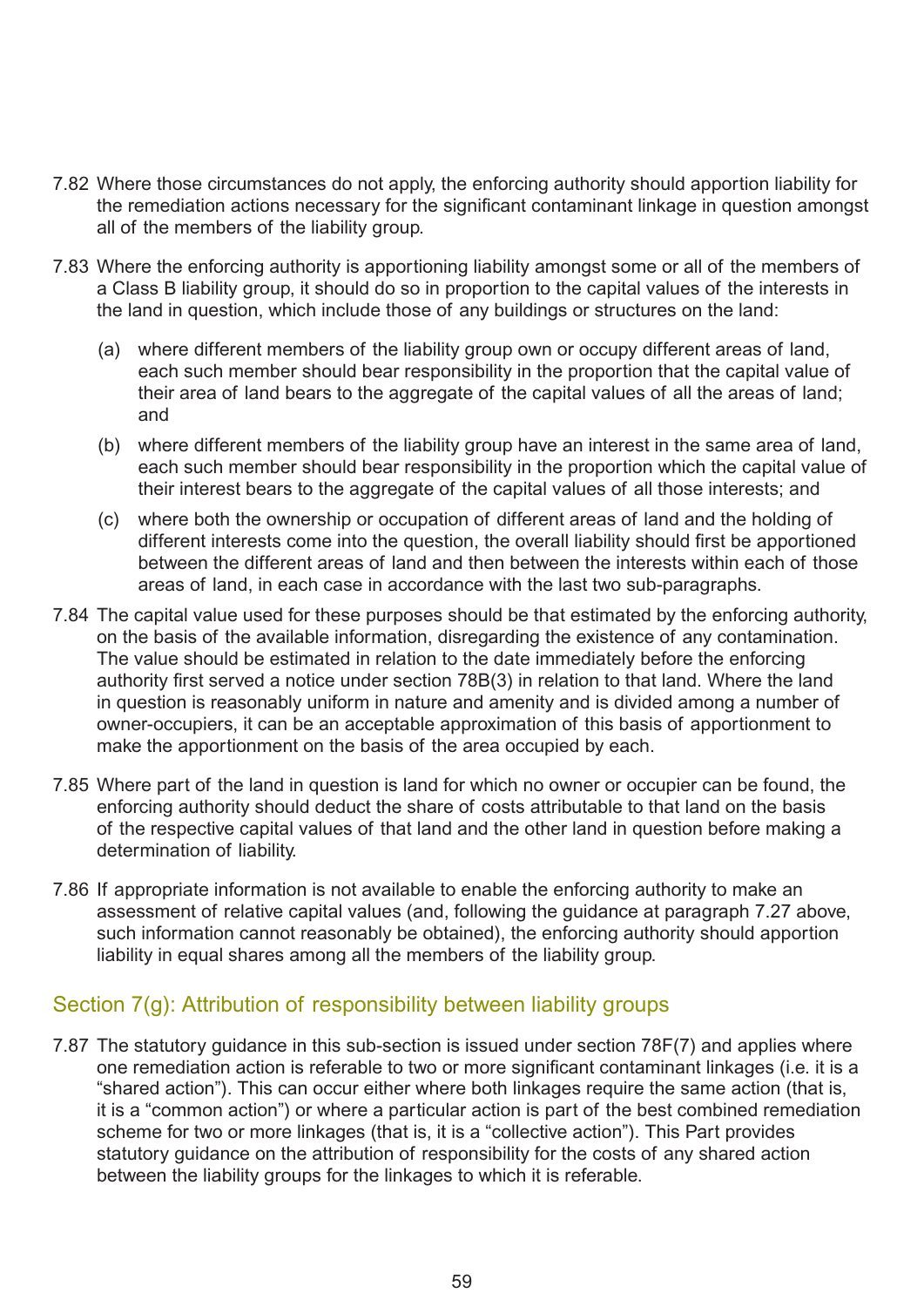### **Attributing responsibility for the cost of shared actions between liability groups**

- 7.88 The enforcing authority should attribute responsibility for the costs of any common action among the liability groups for the significant contaminant linkages to which it is referable on the following basis:
	- (a) If there is a single Class A liability group, then the full cost of carrying out the common action should be attributed to that group, and no cost should be attributed to any Class B liability group.
	- (b) If there are two or more Class A liability groups, then an equal share of the cost of carrying out the common action should be attributed to each of those groups, and no cost should be attributed to any Class B liability group.
	- (c) If there is no Class A liability group and there are two or more Class B liability groups, then the enforcing authority should treat those liability groups as if they formed a single liability group, attributing the cost of carrying out the common action to that combined group, and applying the guidance on exclusion and apportionment set out in subsections 7(e) and 7(f) above as between all of the members of that combined group.
- 7.89 The enforcing authority should attribute responsibility for the cost of any collective action among the liability groups for the significant contaminant linkages to which it is referable on the same basis as for the costs of a common action, except that where the costs fall to be divided among several Class A liability groups, instead of being divided equally, they should be attributed on the following basis:
	- (a) Having estimated the costs of the collective action, the enforcing authority should also estimate the hypothetical cost for each of the liability groups of carrying out the actions which are subsumed by the collective action and which would be necessary if the significant contaminant linkage for which that liability group is responsible were to be addressed separately; these estimates are the "hypothetical estimates" of each of the liability groups.
	- (b) The enforcing authority should then attribute responsibility for the cost of the collective action between the liability groups in the proportions which the hypothetical estimates of each liability group bear to the aggregate of the hypothetical estimates of all the groups.

## **Confirming the attribution of responsibility**

- 7.90 If any appropriate person demonstrates, before the service of a remediation notice, to the satisfaction of the enforcing authority that the result of an attribution made on the basis set out in paragraphs 7.88 and 7.89 above would have the effect of the liability group of which they are a member having to bear a liability which is so disproportionate (taking into account the overall relative responsibilities of the persons or groups concerned for the condition of the land) as to make the attribution of responsibility between all the liability groups concerned unjust when considered as a whole, the enforcing authority should reconsider the attribution. In doing so, the enforcing authority should consult the other appropriate persons concerned.
- 7.91 If the enforcing authority then agrees that the original attribution would be unjust it should adjust the attribution between the liability groups so that it is just and fair in the light of all the circumstances. An adjustment under this paragraph should be necessary only in very exceptional cases.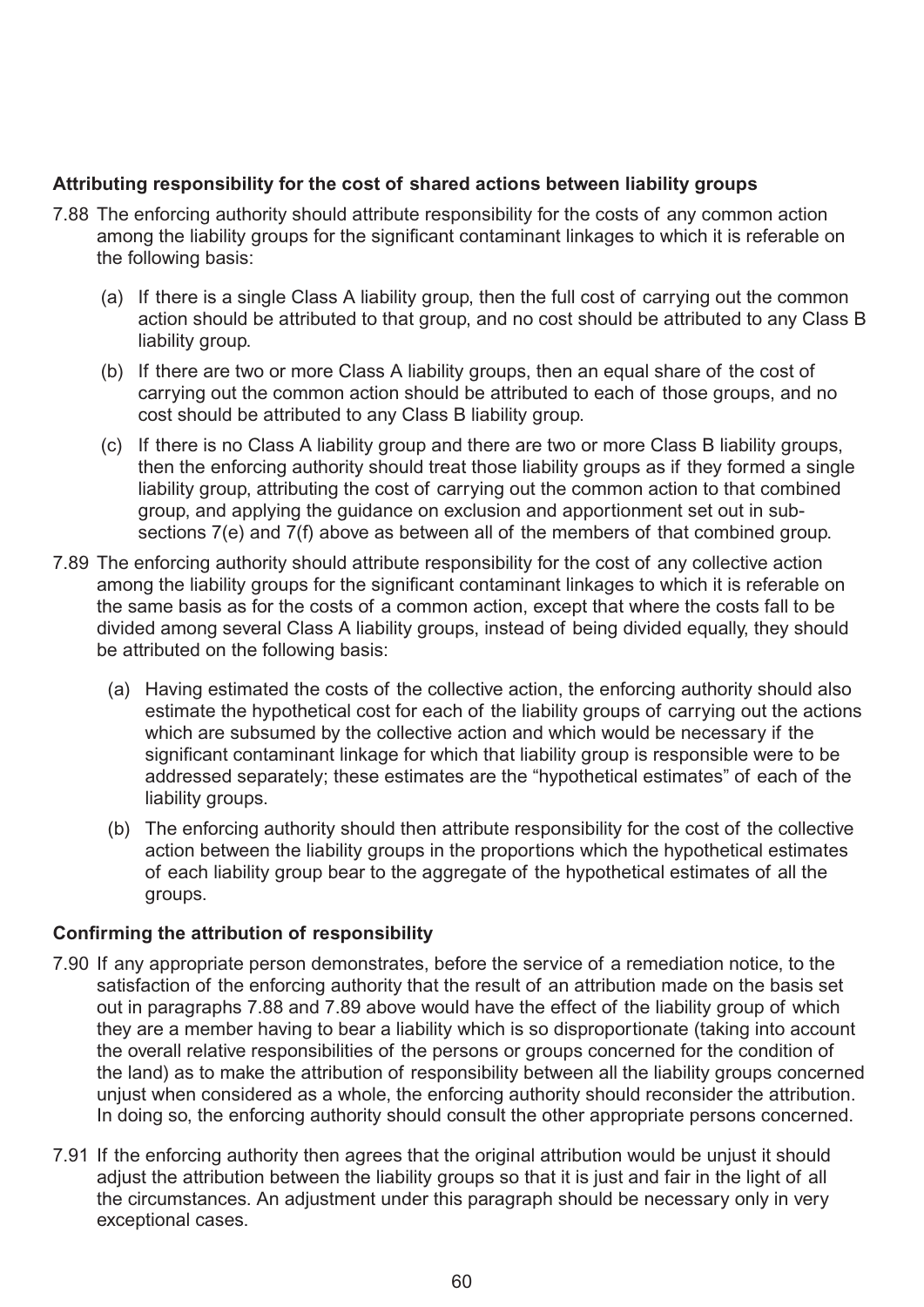### **Orphan linkages**

- 7.92 As explained above (e.g. in paragraphs 7.6 and 7.9), an "orphan linkage" may arise where: (a) the significant contaminant linkage relates solely to the significant pollution of controlled waters (and not to significant harm) and no Class A person can be found; (b) no Class A or Class B persons can be found; or (c) those who would otherwise be liable are exempted by one of the relevant statutory provisions (i.e. sections 78J(3), 78K or 78X(3)).
- 7.93 In any case where only one significant contaminant linkage has been identified, and that is an orphan linkage, the enforcing authority should itself bear the cost of any remediation which is carried out.
- 7.94 In more complicated cases, there may be two or more significant contaminant linkages, of which some are orphan linkages. Where this applies, the enforcing authority will need to consider each remediation action separately.
- 7.95 For any remediation action which is referable to an orphan linkage, and is not referable to any other linkage for which there is a liability group, the enforcing authority should itself bear the cost of carrying out that action.
- 7.96 For any shared action which is referable to an orphan linkage and also to a single significant contaminant linkage for which there is a Class A liability group, the enforcing authority should attribute all of the cost of carrying out that action to that Class A liability group.
- 7.97 For any shared action which is referable to an orphan linkage and also to two or more significant contaminant linkages for which there are Class A liability groups, the enforcing authority should attribute the costs of carrying out that action between those liability groups in the same way as it would do if the orphan linkage did not exist.
- 7.98 For any shared action which is referable to an orphan linkage and also to a significant contaminant linkage for which there is a Class B liability group (and not to any significant contaminant linkage for which there is a Class A liability group) the enforcing authority should adopt the following approach:
	- (a) where the remediation action is a common action the enforcing authority should attribute all of the cost of carrying out that action to the Class B liability group; and
	- (b) where the remediation action is a collective action, the enforcing authority should estimate the hypothetical cost of the action which would be needed to remediate separately the effects of the linkage for which that group is liable. The enforcing authority should then attribute the costs of carrying out the collective action between itself and the Class B liability group so that the expected liability of that group does not exceed that hypothetical cost.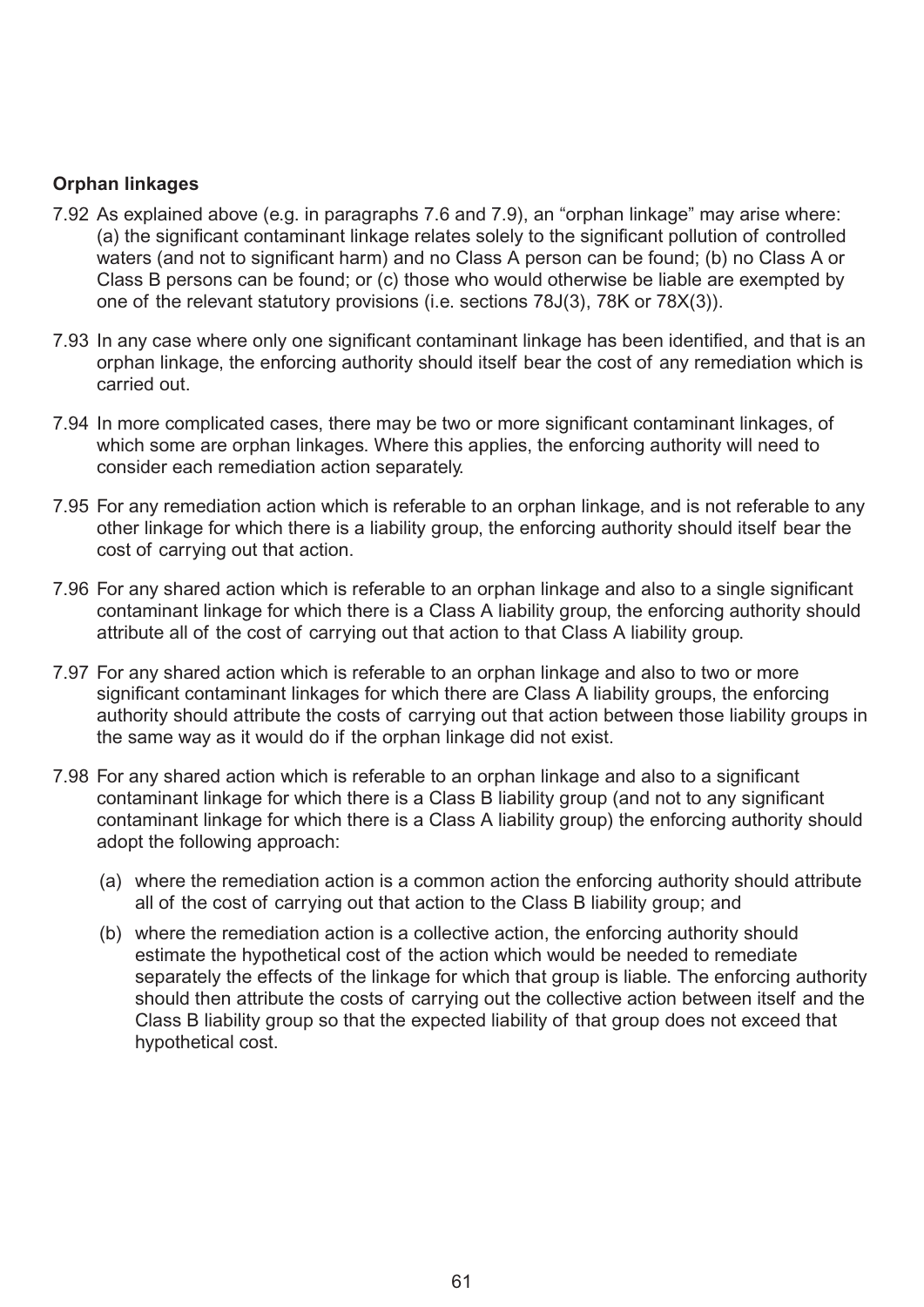## <span id="page-63-0"></span>**Section 8: Recovery of the costs of remediation**

- 8.1 The statutory guidance in this Section is issued under section 78P(2) of the 1990 Act. It provides guidance on the extent to which the enforcing authority should seek to recover the costs of remediation which it has carried out and which it is entitled to recover.
- 8.2 The main relevant sections of the 1990 Act are:
	- Section 78P(1): "Where, by virtue of section 78N(3)(a), (c), (e) or (f)… the enforcing authority does any particular thing by way of remediation, it shall be entitled, subject to sections 78J(7) and 78K(6)…, to recover the reasonable cost incurred in doing it from the appropriate person or, if there are two or more appropriate persons in relation to the thing in question, from those persons in proportions determined pursuant to section 78F(7)…"
	- Section 78P(2): "In deciding whether to recover the cost, and, if so, how much of the cost, which it is entitled to recover under subsection (1) above, the enforcing authority shall have regard – (a) to any hardship which the recovery may cause to the person from whom the cost is recoverable; and (b) to any guidance issued by the Secretary of State for the purposes of this subsection."
- 8.3 This Section also explains when the enforcing authority is prevented from serving a remediation notice under section 78H(5), under which the authority may not serve a remediation notice if the authority has the power to carry out remediation itself, by virtue of section 78N. Under that latter section, the authority asks the hypothetical question of whether it would seek to recover all of the reasonable costs it would incur if it carried out the remediation itself. The authority then has the power to carry out that remediation itself if it concludes that, having regard to hardship and the guidance in this Chapter, it would either not seek to recover its costs, or seek to recover only a part of its costs. The relevant sections of the 1990 Act are:
	- Section 78H(5): "The enforcing authority shall not serve a remediation notice on a person if and so long as… (d) the authority is satisfied that the powers conferred on it by section 78 below to do what is appropriate by way of remediation are exercisable..."
	- Section 78N(3) provides that the enforcing authority has the power to carry out remediation: "(e) where the enforcing authority considers that, were it to do some particular thing by way of remediation, it would decide, by virtue of subsection (2) of section 78P… or any guidance issued under that subsection, – (i) not to seek to recover under subsection (1) of that section any of the reasonable cost incurred by it in doing that thing; or (ii) to seek so to recover only a portion of that cost;…"

## Section 8(a): Cost recovery decisions

8.4 This Section sets out considerations to which the enforcing authority should have regard when making any cost recovery decision. In view of the wide variation in situations which are likely to arise (e.g. due to variations in the history and ownership of land, and liability for its remediation) the guidance in this section sets out principles and approaches, rather than detailed rules. The enforcing authority should have regard to the circumstances of each individual case.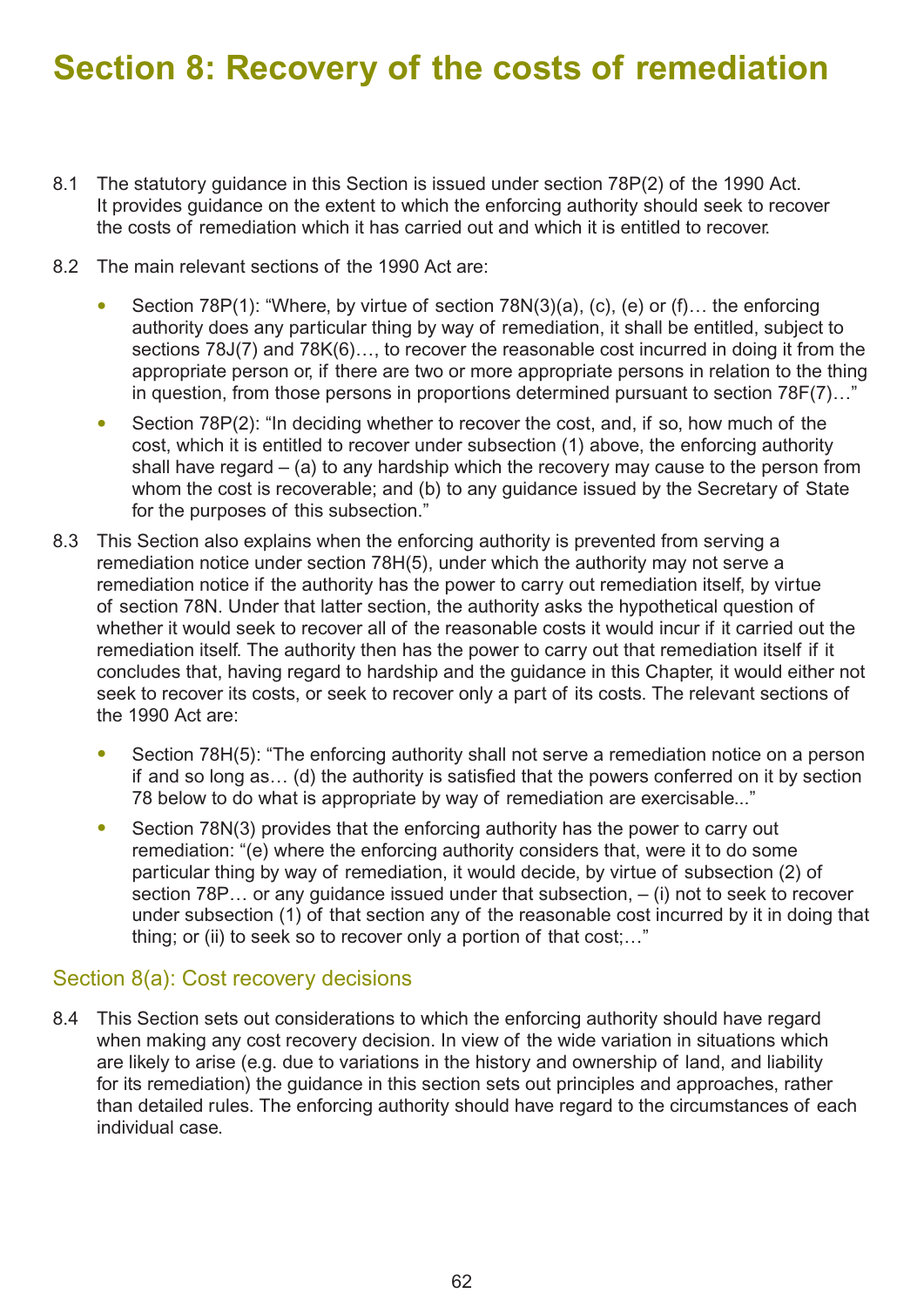- 8.5 In making any cost recovery decision, the enforcing authority should have regard to the following general principles:
	- (a) The authority should aim for an overall result which is as fair and equitable as possible to all who may have to meet the costs of remediation, including national and local taxpayers.
	- (b) The "polluter pays" principle should be applied with a view that, where possible, the costs of remediating pollution should be borne by the polluter. The authority should therefore consider the degree and nature of responsibility of the relevant appropriate person(s) for the creation, or continued existence, of the circumstances which lead to the land in question being identified as contaminated land.
- 8.6 In general the enforcing authority should seek to recover all of its reasonable costs. However, the authority should waive or reduce the recovery of costs to the extent that it considers this appropriate and reasonable, either: (i) to avoid any undue hardship which the recovery may cause to the appropriate person; or (ii) to reflect one or more of the specific considerations set out in the statutory guidance in sub-sections 8(b), 8(c) and 8(d) below. In making such decisions, the authority should bear in mind that recovery is not necessarily an "all or nothing" matter (i.e. where reasonable, appropriate persons can be made to pay part of the authority's costs even if they cannot reasonably be made to pay all of the costs).
- 8.7 In deciding how much of its costs it should recover, the enforcing authority should consider whether it could recover more of the costs by deferring recovery and securing them by a charge on the land in question under section 78P. Such deferral may lead to payment from the appropriate person either in instalments (see section 78P(12)) or when the land is next sold.

### **Information for making decisions**

- 8.8 In general, the enforcing authority should expect anyone who is seeking a waiver or reduction in the recovery of remediation costs to present any information needed to support such a request.
- 8.9 In making any cost recovery decision, the enforcing authority should consider any relevant information provided by the appropriate person(s). The authority should also seek to obtain such information as is reasonable, having regard to: (i) accessibility of the information; (ii) the cost, for any of the parties involved, of obtaining the information; and (iii) the likely significance of the information for any decision.
- 8.10 The enforcing authority should, in all cases, inform the appropriate person of any cost recovery decisions taken, explaining the reasons for those decisions.

### **Cost recovery policies**

8.11 The enforcing authority may choose to adopt and make available a policy statement about the general approach it intends to take in making cost recovery decisions.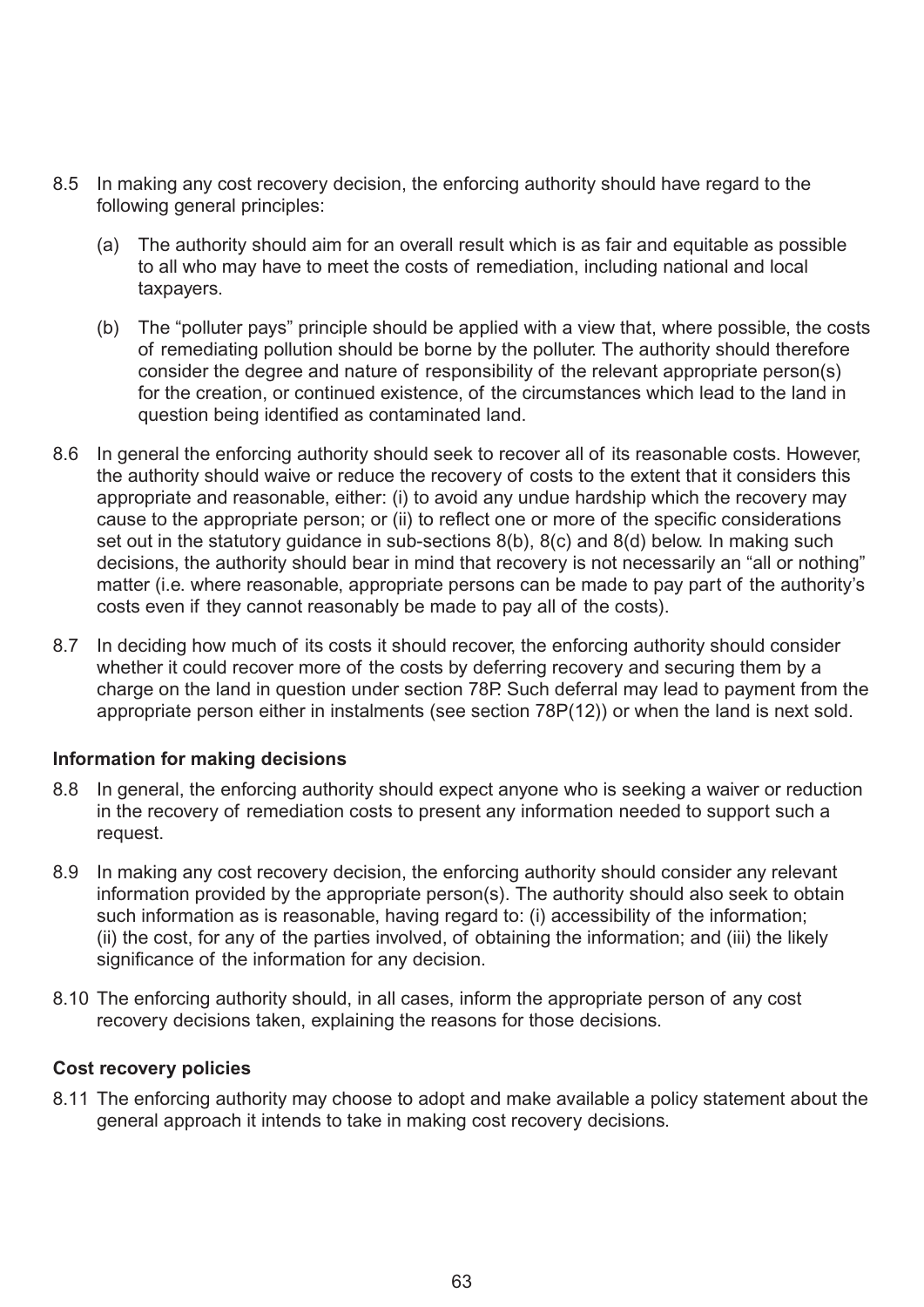## Section 8(b): Considerations Applying both to Class A & Class B Persons

8.12 Paragraphs 8.13 – 8.22 below set out considerations to which the enforcing authority should have regard when making any cost recovery decisions, irrespective of whether the appropriate person is a Class A person or a Class B person. They apply in addition to the general issue of the "hardship" which the cost recovery may cause to the appropriate person.

### **Commercial Enterprises**

8.13 Subject to the specific circumstances set out below, the enforcing authority should adopt the same approach to all types of commercial or industrial enterprises which are identified as appropriate persons. This applies whether the appropriate person is a public corporation, a limited company (whether public or private), a partnership (whether limited or not) or an individual operating as a sole trader.

### **Threat of business closure or insolvency**

- 8.14 In cases where a small or medium-sized enterprise is the appropriate person, or is run by the appropriate person, the enforcing authority should consider: (i) whether recovery of the full cost attributable to that person would mean that the enterprise is likely to become insolvent and thus cease to exist; and (ii) if so, the cost to the local economy of such a closure.
- 8.15 Where the cost of that closure to the local economy appears to be greater than the costs of remediation which the enforcing authority would have to bear itself, the authority should consider waiving or reducing its costs recovery to the extent needed to avoid making the enterprise insolvent.
- 8.16 However, the enforcing authority should not waive or reduce its costs recovery where: (a) it is satisfied that an enterprise has deliberately arranged matters so as to avoid responsibility for the costs of remediation; (b) it appears that the enterprise would be likely to become insolvent whether or not recovery of the full cost takes place; or (c) it appears that the enterprise could be kept in, or returned to, business even it does become insolvent under its current ownership.
- 8.17 For these purposes, a "small or medium-sized enterprise" should be taken to mean an independent enterprise which matches the definition of a "micro, small and medium-sized enterprise" as established by the European Commission Recommendation of 6 May 2003, and any updates of that definition as may happen in future. (Under the 2003 definition this would cover any such enterprise with fewer than 250 employees, and either an annual turnover less than or equal to €50 million, or an annual balance sheet total less than or equal to €43 million).
- 8.18 Local authorities may wish to take account in cost recovery decisions of any relevant policy on assisting enterprise or promoting economic development. In cases where the Environment Agency is the enforcing authority, it should seek to be consistent with the policy of the local authority in whose area the contaminated land is situated (if such a policy exists). The Agency should consult the local authority and take its views into consideration in making its own cost recovery decisions.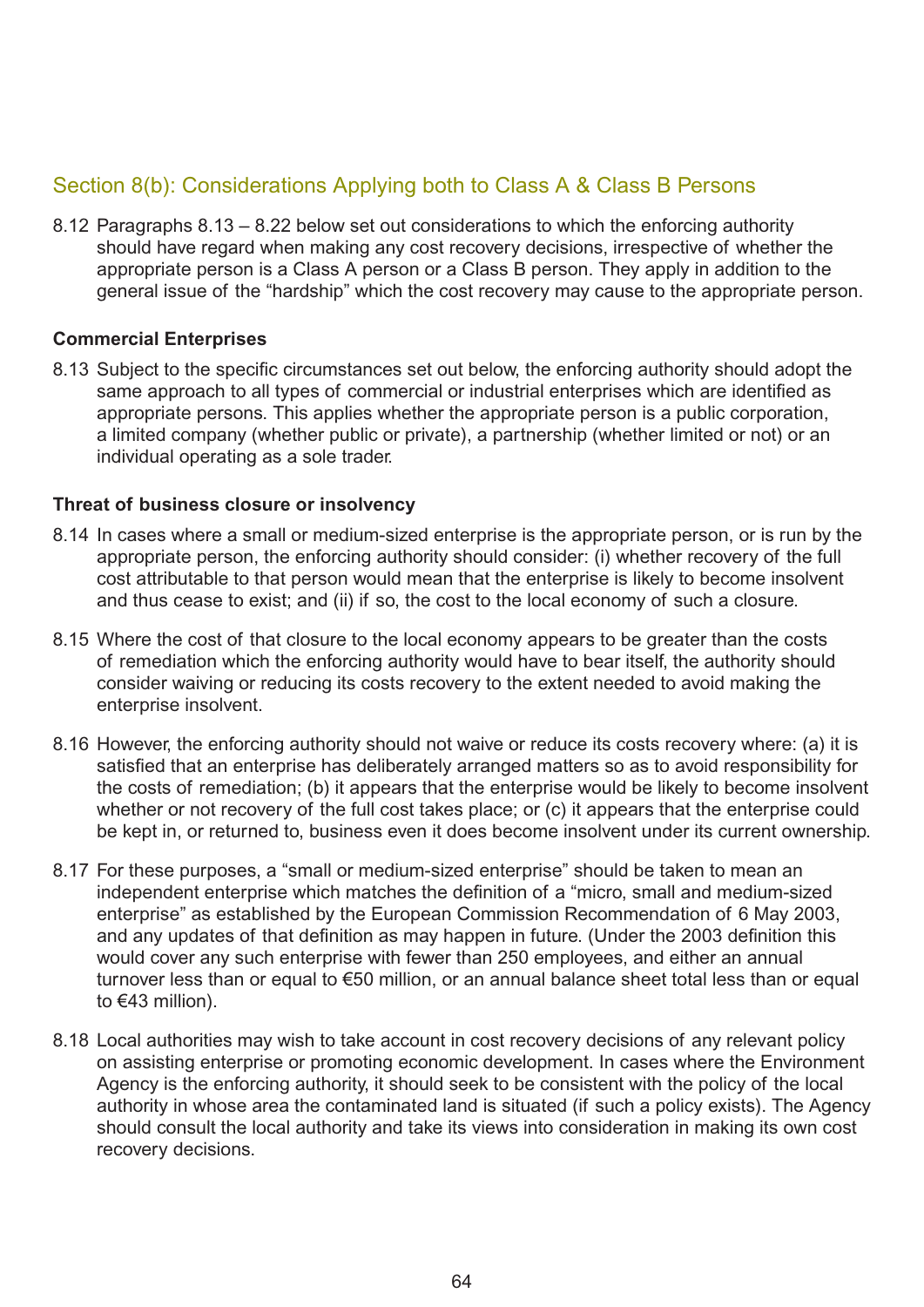### **Trusts**

- 8.19 Where the appropriate persons include persons acting as trustees, the enforcing authority should assume that such trustees will exercise all the powers which they have, or may reasonably obtain, to make funds available from the trust, or from borrowing that can be made on behalf of the trust, for the purpose of paying for remediation. The authority should, nevertheless, consider waiving or reducing its costs recovery to the extent that the costs of remediation to be recovered from the trustees would otherwise exceed the amount that can be made available from the trust to cover those costs.
- 8.20 However, the enforcing authority should not waive or reduce its costs recovery: (a) where it is satisfied that the trust was formed for the purpose of avoiding paying the costs of remediation; or (b) to the extent that trustees have personally benefited, or will personally benefit, from the trust.

### **Charities**

8.21 Since charities are intended to operate for the benefit of the community, the enforcing authority should consider the extent to which any recovery of costs from a charity would detrimentally impact that charity's activities. Where this is the case, the authority should consider waiving or reducing its costs recovery to the extent needed to avoid such a consequence. This approach applies equally to charitable trusts and to charitable companies.

### **Social housing landlords**

8.22 The enforcing authority should consider waiving or reducing its costs recovery if: (a) the appropriate person is a body eligible for registration as a social housing landlord under section 2 of the Housing Act 1996 (for example, a housing association); (b) its liability relates to land used for social housing; and (c) full recovery would lead to significant financial difficulties for the appropriate person, such that the provision or upkeep of the social housing would be jeopardised significantly. The extent of the waiver or reduction should be sufficient to avoid any such financial difficulties.

## Section 8(c): Specific considerations applying to Class A persons

- 8.23 This sub-section sets out specific considerations to which the enforcing authority should have regard in cost recovery decisions where the appropriate person is a Class A person.
- 8.24 In applying the approach in this sub-section, the enforcing authority should consider whether or not the Class A person is likely to have profited financially from the activity which led to the land being determined to be contaminated land (e.g. as might be the case if the contamination resulted from a business activity). If the person did profit, the authority should generally be less willing to waive or reduce costs recovery than if no such profits were made.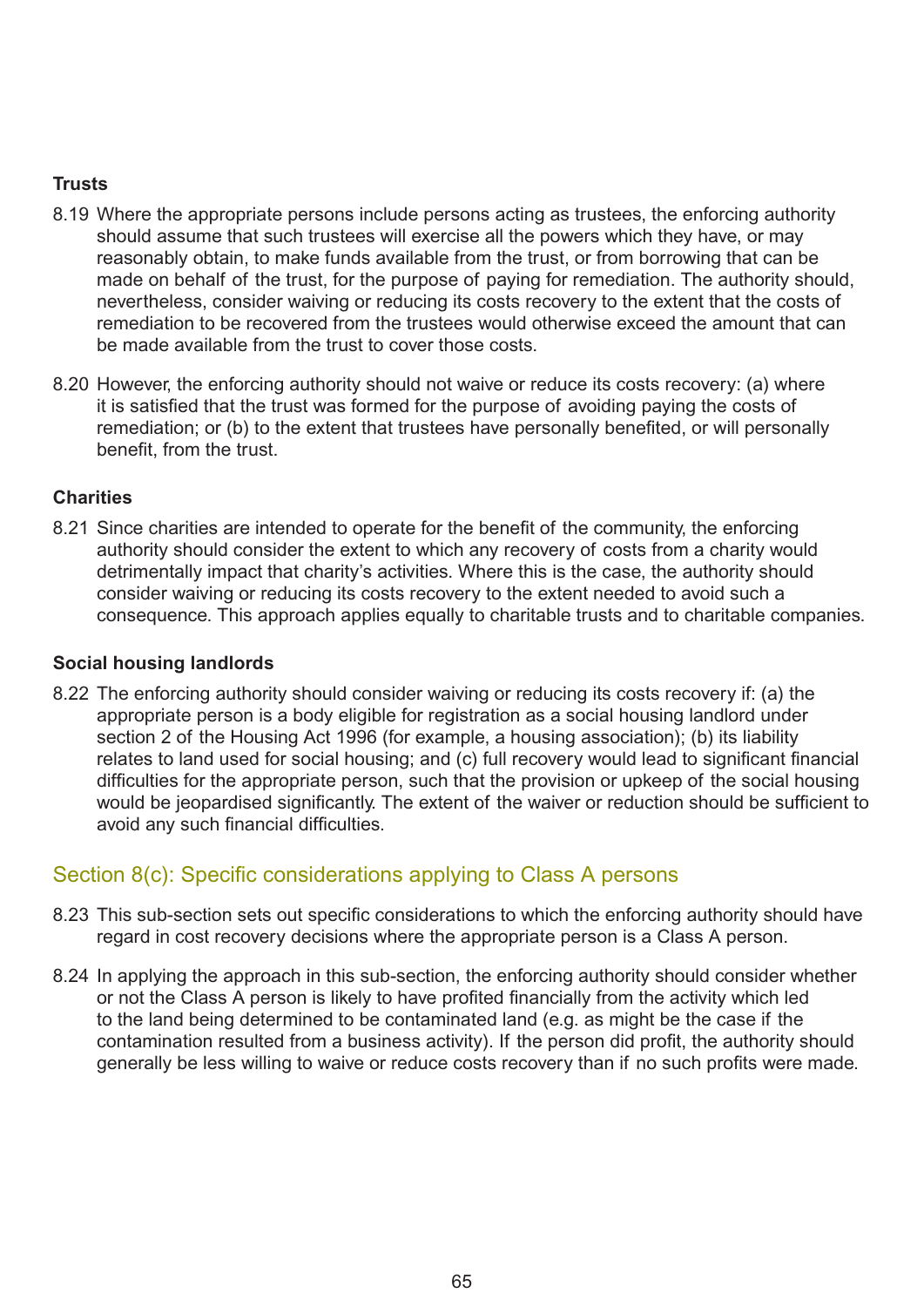### **Where other potentially appropriate persons have not been found**

- 8.25 In some cases where a Class A person has been found, it may be possible to identify another person who caused or knowingly permitted the presence of the significant contaminant in question, but who cannot now be found for the purposes of treating that person as an appropriate person (as might be the case if a company has been dissolved). In such cases, the enforcing authority should consider waiving or reducing its costs recovery from a Class A person if that person demonstrates that:
	- (a) another identified person, who cannot now be found, also caused or knowingly permitted the significant contaminant to be in, on or under the land; and
	- (b) if that other person could be found, the Class A person seeking the waiver or reduction of the authority's costs recovery would either: (i) be excluded from liability by virtue of one or more of the exclusion tests set out in the Section 7 of this Guidance; or (ii) the proportion of the cost of remediation which the appropriate person has to bear would have been significantly less, by virtue of the guidance on apportionment set out in Section 7.
- 8.26 Where an appropriate person is making a case for the enforcing authority's costs recovery to be waived or reduced by virtue of paragraph 8.25 above, that person should provide evidence to the authority that a particular person, who cannot now be found, caused or knowingly permitted the significant contaminant to be in, on or under the land. The authority should not regard it as sufficient for the appropriate person concerned merely to state that such a person must have existed.

## Section 8(d): Specific considerations applying to Class B persons

8.27 This sub-section sets out specific considerations relating to cost recovery decisions where the appropriate person is a Class B person.

### **Costs in Relation to Land Values**

- 8.28 In some cases, the costs of remediation may exceed the likely value of the land in its current use (as defined in Section 3 of this Guidance) after the required remediation has been carried out. In such cases, the enforcing authority should consider waiving or reducing its costs recovery from a Class B person if that person demonstrates that the costs of remediation are likely to exceed the value of the land. In this context, the "value" should be taken to be the value that the remediated land would have on the open market, at the time the cost recovery decision is made, disregarding any possible blight arising from the contamination.
- 8.29 In general, the extent of the waiver or reduction in costs recovery should be sufficient to ensure that the costs of remediation borne by the Class B person do not exceed the value of the land. However, the enforcing authority should seek to recover more of its costs to the extent that the remediation would result in an increase in the value of any other land from which the Class B person would benefit.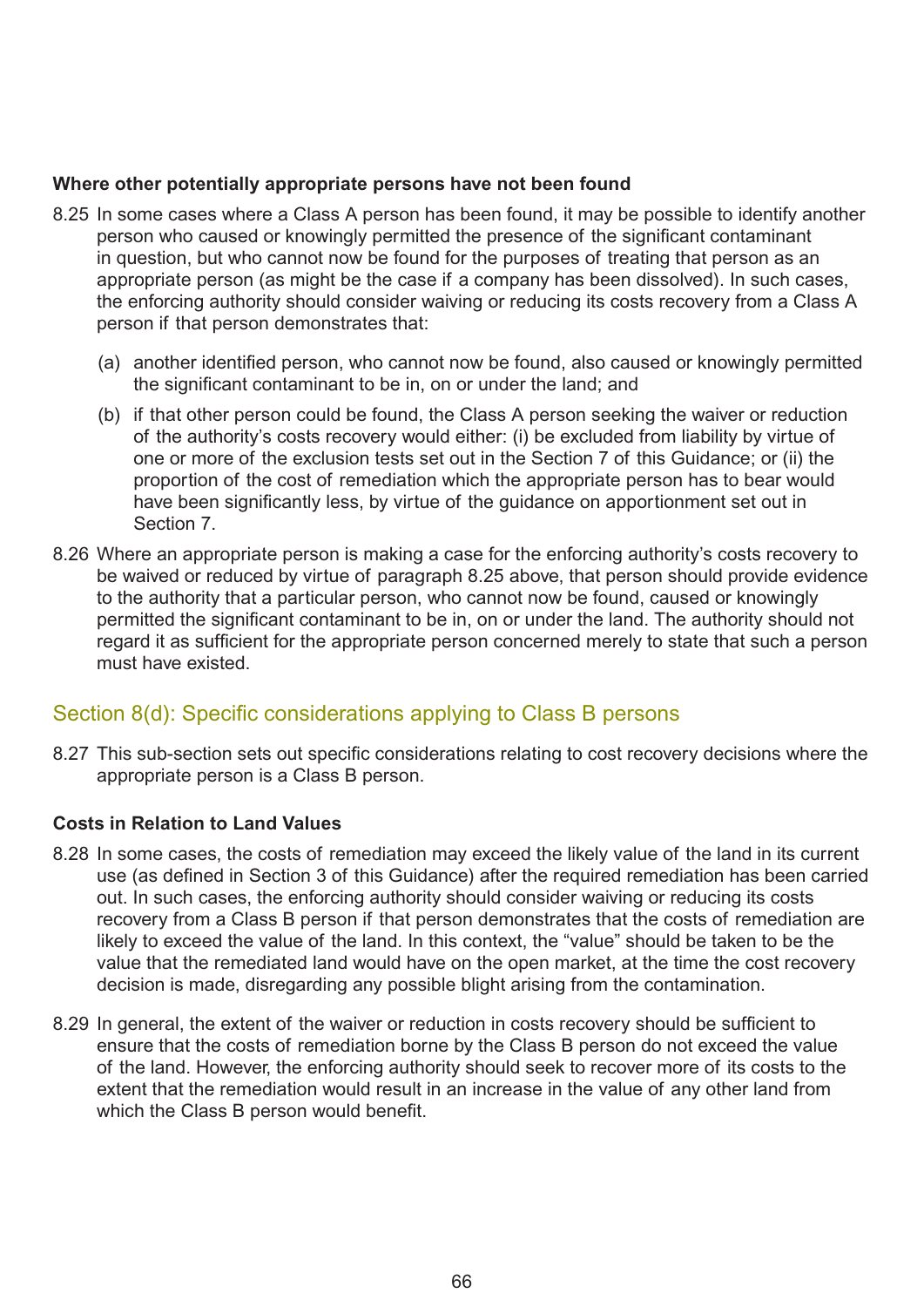### **Precautions taken before acquiring a freehold or a leasehold interest**

- 8.30 In some cases, the Class B person may have been unaware that the land in question may be contaminated land when they acquired it. Alternatively, the person may have taken a risk that the land was not contaminated, or they may have taken some precautions to reduce the risk of acquiring land which is contaminated.
- 8.31 The enforcing authority should consider reducing its costs recovery where a Class B person who is the owner of the land demonstrates that:
	- (a) the person took such steps (prior to acquiring the freehold or accepting the grant of assignment of a leasehold) as would have been reasonable at that time to establish the presence of any contaminants;
	- (b) when the person acquired the land (or accepted the grant of assignment of the leasehold) they were nonetheless unaware of the presence of the significant contaminant now identified, and could not reasonably have been expected to have been aware of its presence; and
	- (c) the authority considers it would be reasonable, taking into account the interests of national and local taxpayers, that the person should not bear the whole cost of remediation.
- 8.32 The enforcing authority should bear in mind that the safeguards which might reasonably be expected to be taken will be different in different types of transaction (for example, acquisition of recreational land as compared with commercial land transactions) and as between buyers of different types (for example, private individuals as compared with major commercial undertakings).

### **Owner-occupiers of dwellings**

- 8.33 Where a Class B person owns and occupies a dwelling on the contaminated land in question, the enforcing authority should consider waiving or reducing its costs recovery if the person satisfies the authority that, at the time the person purchased the dwelling, the person did not know, and could not reasonably have been expected to have known, that the land was adversely affected by presence of the contaminant(s) in question. Any such waiver or reduction should be to the extent needed to ensure that the Class B person in question bears no more of the cost of remediation than it appears reasonable to impose, having regard to the person's income, capital and outgoings. Where the person has inherited the dwelling or received it as a gift, the authority should consider the situation at the time when the person received the property.
- 8.34 Where the contaminated land in question extends beyond the dwelling and its curtilage, and is owned or occupied by the same appropriate person, the approach in paragraph 8.33 above should be applied only to the dwelling and its curtilage.